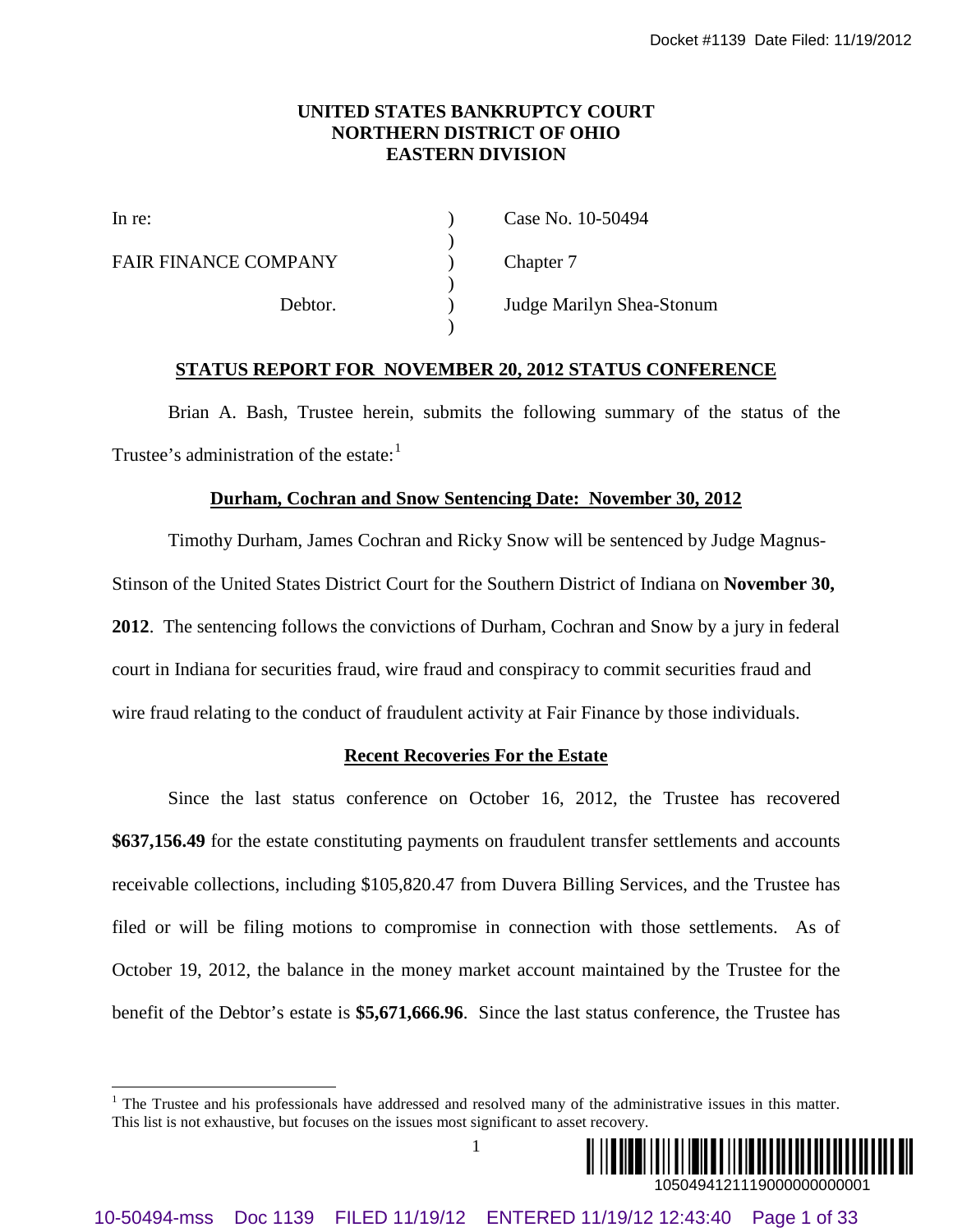moved his accounts for the estate from Bank of America to Bank of Kansas City. Bank of America is ceasing account services for chapter 7 trustees effective this month.

#### **The Trustee's Collection Efforts on the Group B Default Judgments**

The Trustee has obtained 34 default judgments in the "Group B" adversary proceedings filed with this Court, for a total amount of **\$43,936,711.76**. The defaulting defendants are located in states all over the country, including Indiana, Ohio, California, South Carolina, Georgia, Florida and Mississippi, and also include, to the best of the Trustee's knowledge, two British nationals.

With the aid of his forensic accountant, Howard Klein, the Trustee has reviewed the Debtor's records and public filings and evaluated the collectability of these default judgments. A spreadsheet identifying the adversary proceeding number, judgment debtor(s), default judgment date, amount of judgment and summary of collection strategy for each judgment is attached to this status update as **Exhibit A**.

Based on Mr. Klein's evaluation, the Trustee has identified seven judgment debtors for priority collection efforts, including Timothy Durham. The total amount of those judgments is **\$1,030,707.31**. The judgment debtors are located in Indiana, California, Florida, South Carolina and Georgia, and include two individuals believed to be British nationals. The Trustee has completed an asset search for these judgment debtors and is in the process of domesticating the default judgments in the appropriate state and federal courts. The Trustee is using local counsel Faegre Baker Daniels to assist with collections in Indiana, and he is using counsel in the Baker & Hostetler LLP Los Angeles and Orlando offices to assist with collections in California and Florida. In addition, the Trustee is in the process of locating and negotiating compensation terms with local counsel in South Carolina and Georgia. Once the Trustee identifies local counsel in those states, he will file the appropriate motion for Court approval of the retention of those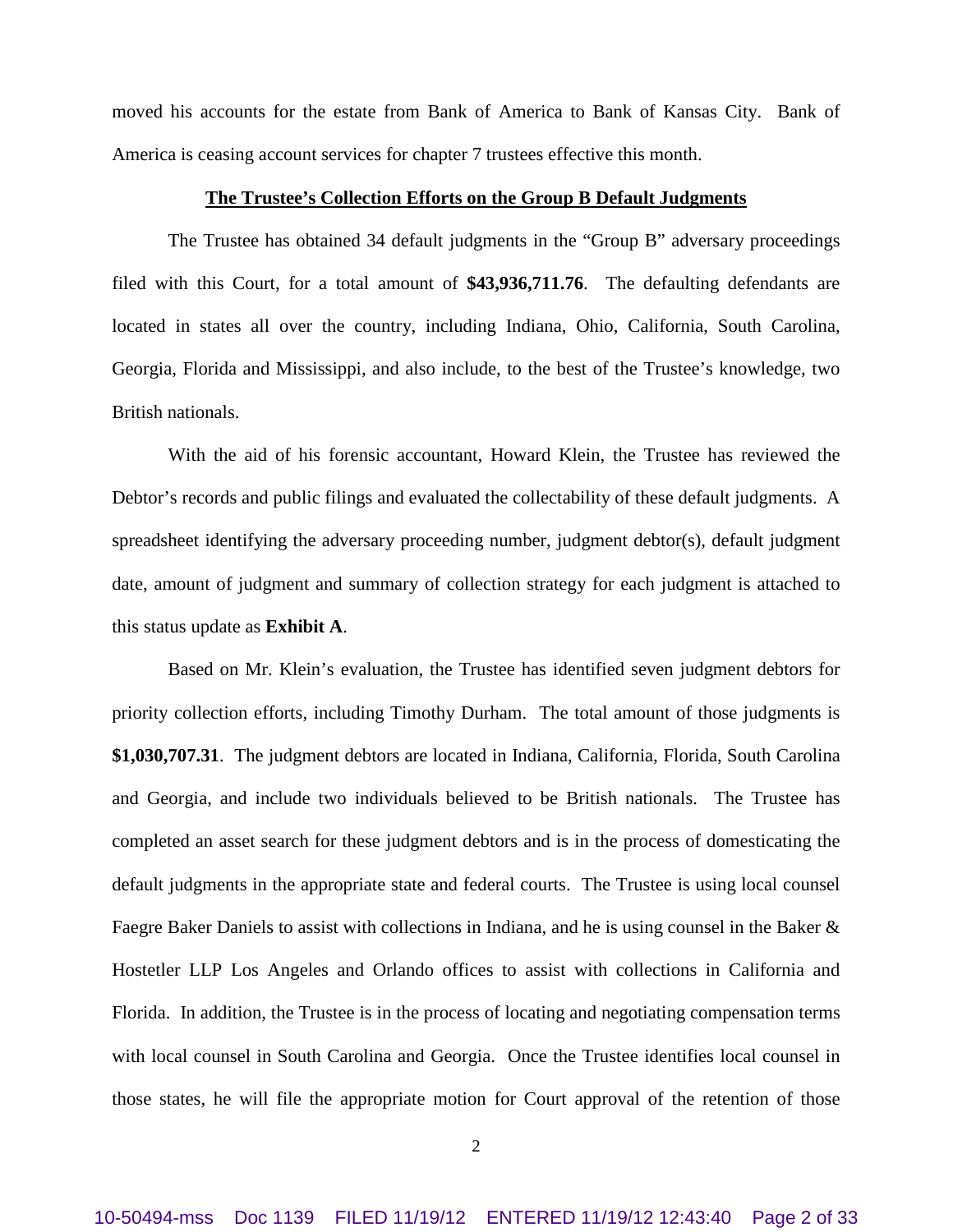professionals and proceed swiftly with domestication of judgments in those states. The Trustee may need to retain an experienced professional to assist with collection against the British national judgment debtors.

Mr. Klein has classified the collectability of the remaining 27 judgments as questionable based on the Debtor's records and public filings. The Trustee has classified each of these judgments as "high amount" or "low amount" judgments based on whether the particular judgment equals or exceeds \$300,000.00. Seventeen judgments are classified as "high amount" judgments, with a total judgment amount of **\$41,850,699.62**. More than half of that total comes from a judgment against U.S. Rubber Reclaiming, Inc. Like U.S. Rubber, many of the "high amount" judgment debtors are entities that were owned or controlled by Timothy Durham and have been administratively dissolved since they received the loan or transfers at issue in their respective cases.

The Trustee has conducted or is in the process of conducting a full asset search for each of these "high amount" judgment debtors. Based on the amount of the judgment and the results of these asset searches, the Trustee expects to subpoena bank records or conduct judgment debtor examinations as appropriate to locate bank accounts and assets that may be attached to collect on these judgments. The Trustee may need to obtain local counsel in Mississippi to pursue judgment against some of these "high amount" judgment debtors.

Finally, ten judgments have been classified as "low amount" judgments, with a total judgment amount of **\$1,055,304.83**. In order to preserve the estate's limited resources, the Trustee is focusing his resources on pursuing the "high amount" judgments at this time. The Trustee will reevaluate whether there is any benefit to the estate in pursuing collection of the "low amount" judgments based on the success of his collection efforts in the other cases.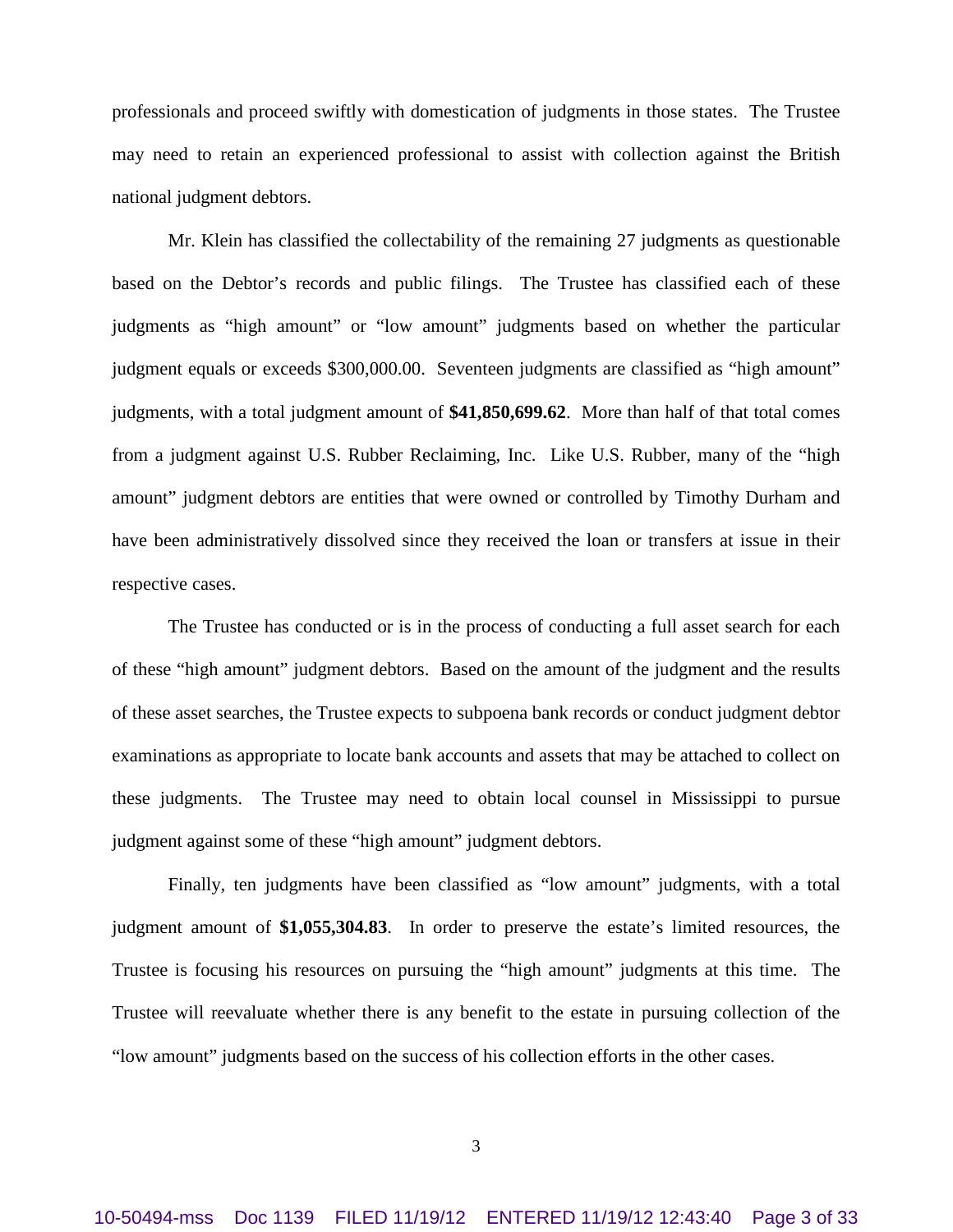#### **Status of the Litigation**

**The "Group A" Cases:** Since the last monthly status report, the Trustee has filed a motion to compromise the Trustee's claims against Somerset CPAs, P.C., subject to this Court's approval of the compromise. To date, the settlements in the Group A cases include a total of **\$630,000.00** in payments to the estate.

In addition, on November 9, 2012, Judge Patricia Gaughan of the United District Court for the Northern District of Ohio issued a decision on motions to dismiss that had been filed by defendants Textron Financial Corporation and Fortress Credit Corp. Judge Gaughan dismissed all of the Trustee's claims against Textron Financial Corporation. In addition, Judge Gaughan dismissed certain common law claims and treble damages claims against Fortress Credit Corp., but otherwise upheld most of the Trustee's claims against Fortress. The Trustee is evaluating his options following the decision.

The following are the active and pending Group A cases:

- 1. The *Textron / Fortress* litigation (\$72 million in claims; the revised claim amount reflects the outcome of the decision by Judge Gaughan concerning the dismissal of Textron from the case and the dismissal of the treble damages claims against Fortress);
- 2. The *Donald Fair* litigation (approximately \$150 million in claims);
- 3. The *Osler* and *Geist Sports* litigation (approximately \$1.2 million in claims);
- 4. Litigation against the former legal advisor for Fair Finance, Ronald Kaffen (approximately \$180,000);
- 5. Litigation against John Head, a former officer of the Debtor (approximately \$2.5 million in claims); and
- 6. Litigation against Ricky Snow, a former officer of the Debtor (approximately \$1.7 million in claims).

In these remaining Group A cases, the Trustee and the defendants continue to exchange

written discovery and schedule party and non-party fact witness depositions. In terms of pending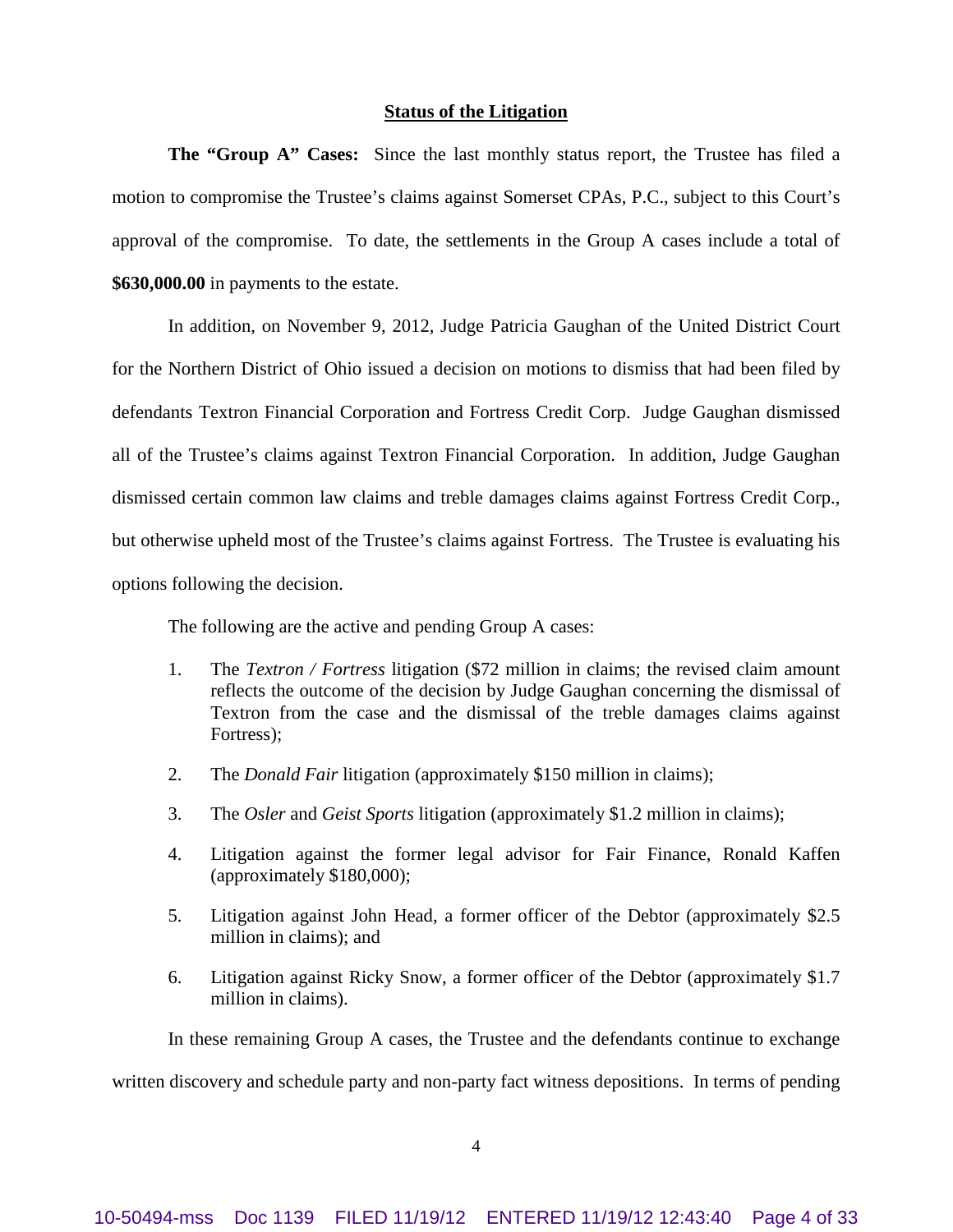motions, Fortress' motion to sever is pending before this Court. A chart listing all of the Group

A cases is attached as **Exhibit B**.

**The "Group B" Cases:** The one hundred and twenty (120) cases in the "Group B"

category of cases include claims based on non-debtor transfers, loans or preferential transfers for

which actions were filed after November 2011. These cases include the following:

- 1. **Fraudulent Transfer or Contract Claims:** This group of cases includes one hundred and one (101) lawsuits. Of those lawsuits, approximately twenty (20) lawsuits remain active and contested and two (2) cases have been stayed because of bankruptcy filings by the defendants on those cases. The Trustee has settled or otherwise resolved his claims in forty-two (42) lawsuits. In addition, a number of defendants in these lawsuits have defaulted, including all of the defendants in thirty-seven (37) lawsuits and some of the defendants in six (6) lawsuits, and the Trustee has obtained default judgments in most of these cases.
- 2. **Section 547 Claims Against Investors:** The Trustee filed twelve (12) preference complaints against investors. All of these complaints have been settled or otherwise resolved.
- 3. **Section 547 Claims Against Non-Investors:** The Trustee filed seven (7) complaints against non-investors receiving preferential payments from the Debtor. All of these complaints have been settled or otherwise resolved.

The chart attached as **Exhibit B** includes a list of all of the Group B cases, including those cases that have been settled or otherwise resolved by the Trustee with information on the corresponding settlement amount or resolution. To date, the settlements in the Group B cases include a total of **\$943,787.24** in payments to the estate plus claim waivers totaling **\$255,891.55**.

**Other Litigation:** The Trustee is pursuing recovery for the estate in several other lawsuits involving certain state-law claims, including loan claims and claims against certain insiders of the Debtor. This group of cases includes the only lawsuit filed by the Trustee outside of this district (the *National Lampoon* litigation filed in district court in California). These cases include the following: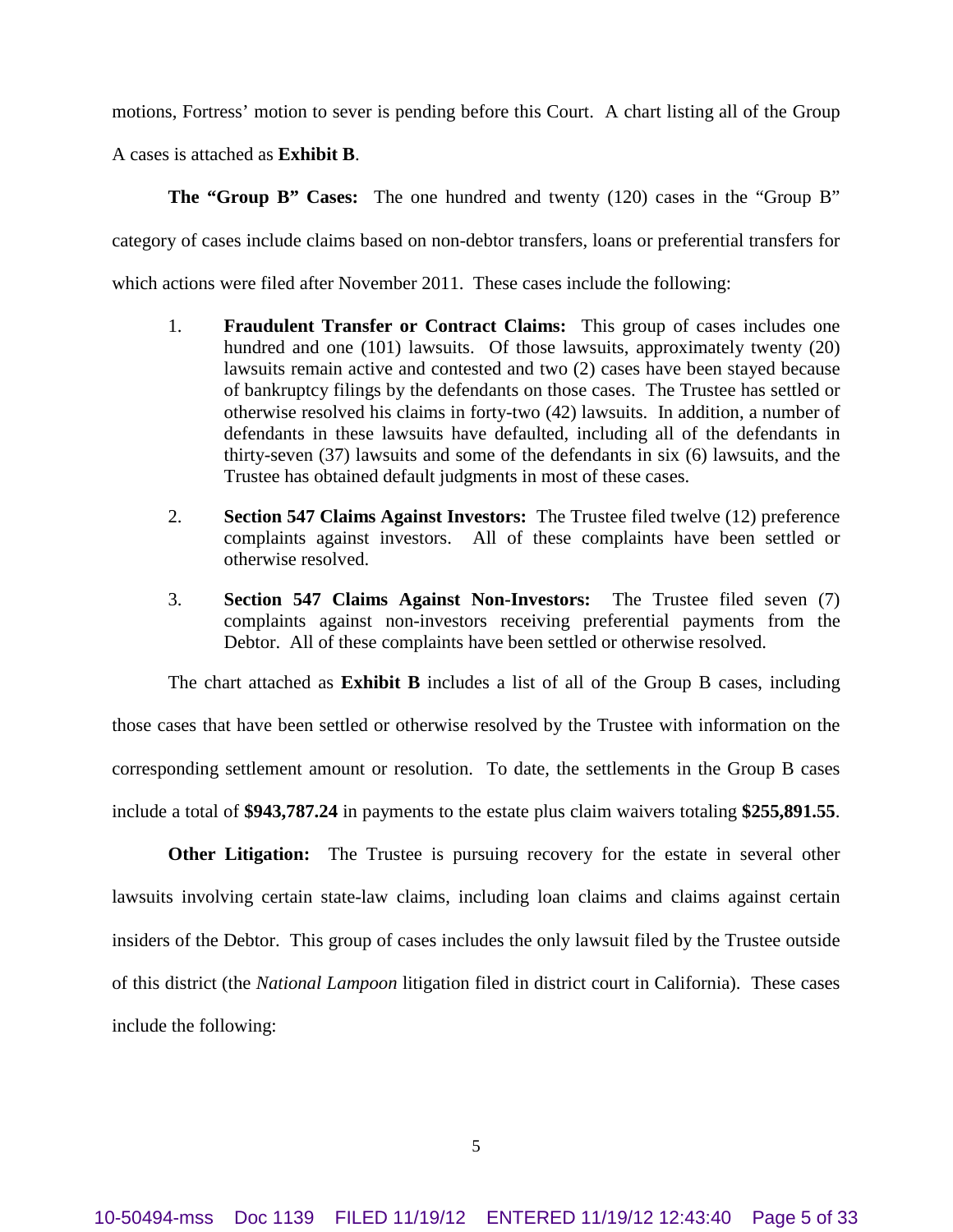- 1. **The** *Laikin* **litigation (approximately \$25 million).** The parties to this litigation attended mediation in an effort to settle the Trustee's claims, and those efforts were not successful. The Court recently granted the Trustee's motion to reopen discovery in the litigation, and the Trustee expects the matter to proceed to trial.
- 2. **The** *National Lampoon* **litigation (approximately \$9 million).** The judge in the district court in California where this case is pending has set a discovery schedule and a current trial date of June 4, 2013. The parties have exchanged written discovery, and the Trustee continues to pursue the discovery necessary to support his claims. The Trustee anticipates that the recent revelation of data/documents that National Lampoon previously contended were missing, and the use of National Lampoon's cash to fund Durham's criminal defense, will prompt further motion practice in that proceeding.
- 3. **The** *McKibben* **litigation against insiders of the Debtor and entities they controlled.** This Court recently heard oral arguments on whether some of the defendants in the *McKibben* action are subject to summary judgment in favor of the Trustee. Further, the Trustee has negotiated a settlement of the pending dispute regarding the National Union insurance policy. Subject to final approval of the draft agreement, the Trustee will file a motion to approve that compromise, which also will settle the Trustee's claims in the *McKibben* action against four of the defendants.

#### **Fee Applications**

The Trustee's professionals and counsel have filed applications for approval by the Court of certain fees and expenses related to their work for the Fair Finance bankruptcy estate, including applications for work conducted by Baker & Hostetler LLP, Michael Moran, Faegre Baker Daniels and the Trustee's forensic accountant, Howard Klein. Daniel M. McDermott, United States Trustee for Region 9 has filed responses to the applications for the fees and expenses of Baker & Hostetler LLP and Michael Moran.

#### **Forthcoming Litigation**

a) **Subsequent Transfer Claims:** The Trustee expects that some of the defendants in the loan and fraudulent transfer litigation may not have the financial ability to pay the amounts sought by the Trustee. If the Trustee's claims are successful, the Trustee will consider pursuing subsequent transferee claims against transferees of those defendants.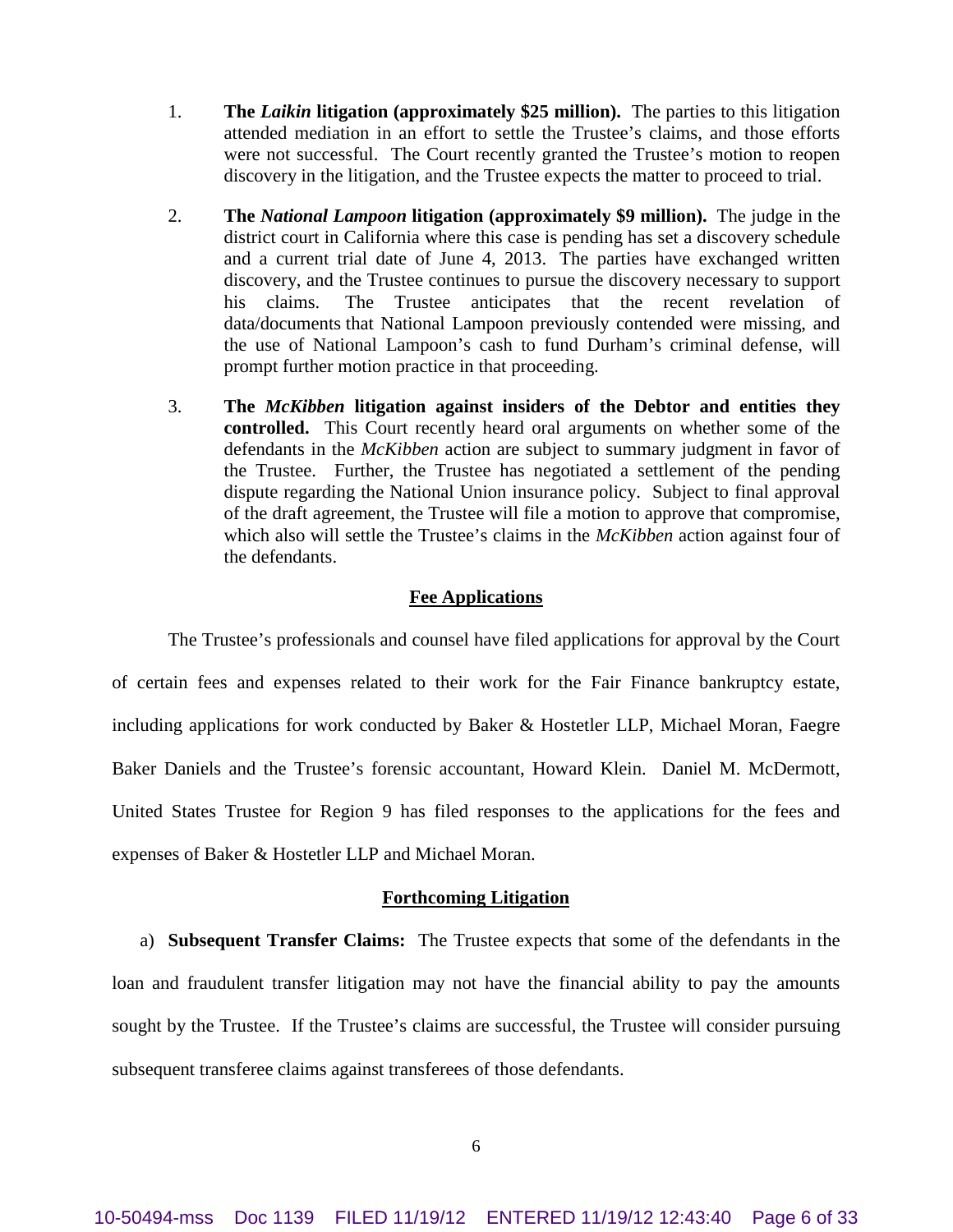b) **Additional Litigation:** The Trustee continues to evaluate additional potential claims that may be pursued for the benefit of the estate, including loan and fraudulent transfer claims for which the statute of limitations will not be expiring until the later part of 2013.

#### **Trustee's Focus in the Upcoming Weeks**

**Continuing Litigation:** The Trustee's counsel will continue to focus efforts on the litigation of the cases that have been filed by the Trustee to date.

Date: November 19, 2012

Respectfully submitted,

*/s/ Brian A. Bash*

Brian A. Bash, Trustee (0000134) Kelly S. Burgan (0073649) Baker & Hostetler LLP PNC Center 1900 East 9<sup>th</sup> Street, Suite 3200 Cleveland, OH 44114-3482 Telephone: 216.621.0200 Facsimile: 216.696.0740 Email: bashtrustee@bakerlaw.com Email: kburgan@bakerlaw.com

*Counsel for the Trustee*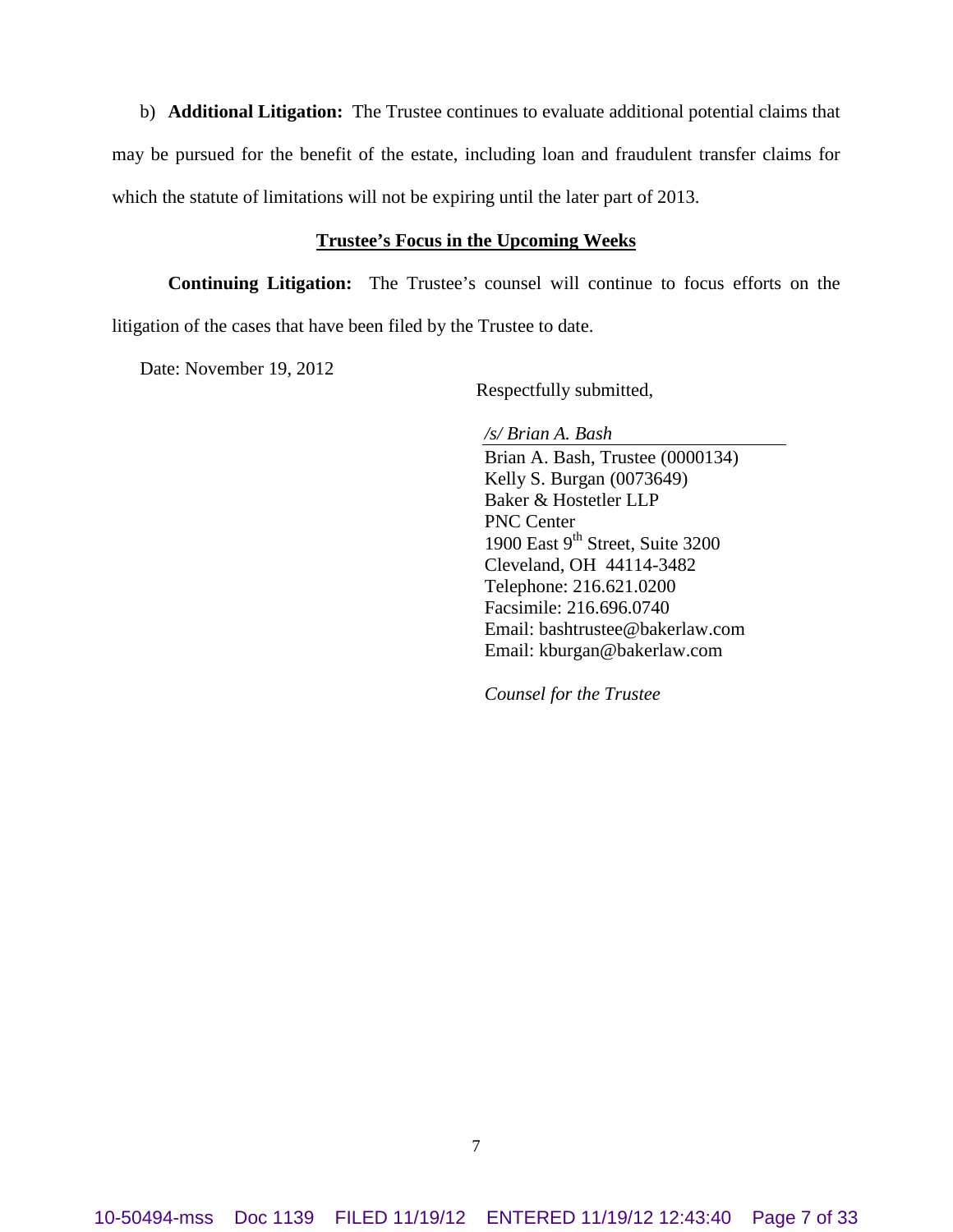| <b>Adversary</b><br><b>Proceeding</b><br><b>Number</b> | <b>Defendants' Names and</b><br><b>Addresses</b>                                                                                                     | <b>Final</b><br>Judgment<br><b>Entered</b><br>by District<br>Court | <b>Amount of</b><br>Judgment<br>(excluding post-<br>judgment interest) | <b>Breakdown of</b><br>Judgment<br><b>Amount</b>                     | Collection Efforts As Of 11/16/2012                                                                                                                                                                                                                                                                                                                                                                                                                             |  |  |  |
|--------------------------------------------------------|------------------------------------------------------------------------------------------------------------------------------------------------------|--------------------------------------------------------------------|------------------------------------------------------------------------|----------------------------------------------------------------------|-----------------------------------------------------------------------------------------------------------------------------------------------------------------------------------------------------------------------------------------------------------------------------------------------------------------------------------------------------------------------------------------------------------------------------------------------------------------|--|--|--|
| 11-05232                                               | <b>Durham Capital Corporation</b><br>1650 Marlay Drive<br>Los Angeles, California<br>46236<br>Timothy Durham -<br>incarcerated pending<br>sentencing | 6/4/2012                                                           | \$152,452.75                                                           | Jointly and<br>Severally                                             | Conducted asset search. No real property found in the name of Durham Capital Corp.<br>Real property found for Durham.<br>Judgment Lien transferred to Indiana Federal Court.<br>Working with local counsel (Faegre Baker) to domesticate judgment in Indiana state<br>court, and with Baker Hostetler Los Angeles office to domesticate judgment in California.<br>Debtor's examination of Durham scheduled for December 3, 2012.                               |  |  |  |
| 11-05234                                               | Guyer Durham, LLC<br>111 Monument Circle, Suite<br>4800<br>Indianapolis, Indiana 46204                                                               | 6/4/2012                                                           | \$268,990.00                                                           | \$157,000.00 -<br>Note<br>$$111,990.00 -$<br>Fraudulent<br>Transfers | Conducted asset search. No real property found in the name of the defendant.<br>Working with local counsel (Faegre Baker) to domesticate judgment in Indiana state<br>court.<br>Evaluating whether to conduct debtor's exam of Dale Buyer, who owned 47.5% of the<br>defendant with Durham (47.5%) and Isaac Jacobson (5%).                                                                                                                                     |  |  |  |
| 11-05203                                               | Cedric Rashad<br>401 Abbey Springs Way<br>McDonough, Georgia 30253                                                                                   | 6/4/2012                                                           | \$83,340.48                                                            | n/a                                                                  | Conducted asset search. Real property found in the name of the defendant around<br>Atlanta, Georgia.<br>Working on locating and negotiating retention agreement with local counsel in Georgia.<br>Once work out fee agreement with local counsel, will file motion for court approval to<br>retain local collections counsel. After local counsel is approved, will work with local<br>counsel to domesticate judgment in Georgia and begin collection efforts. |  |  |  |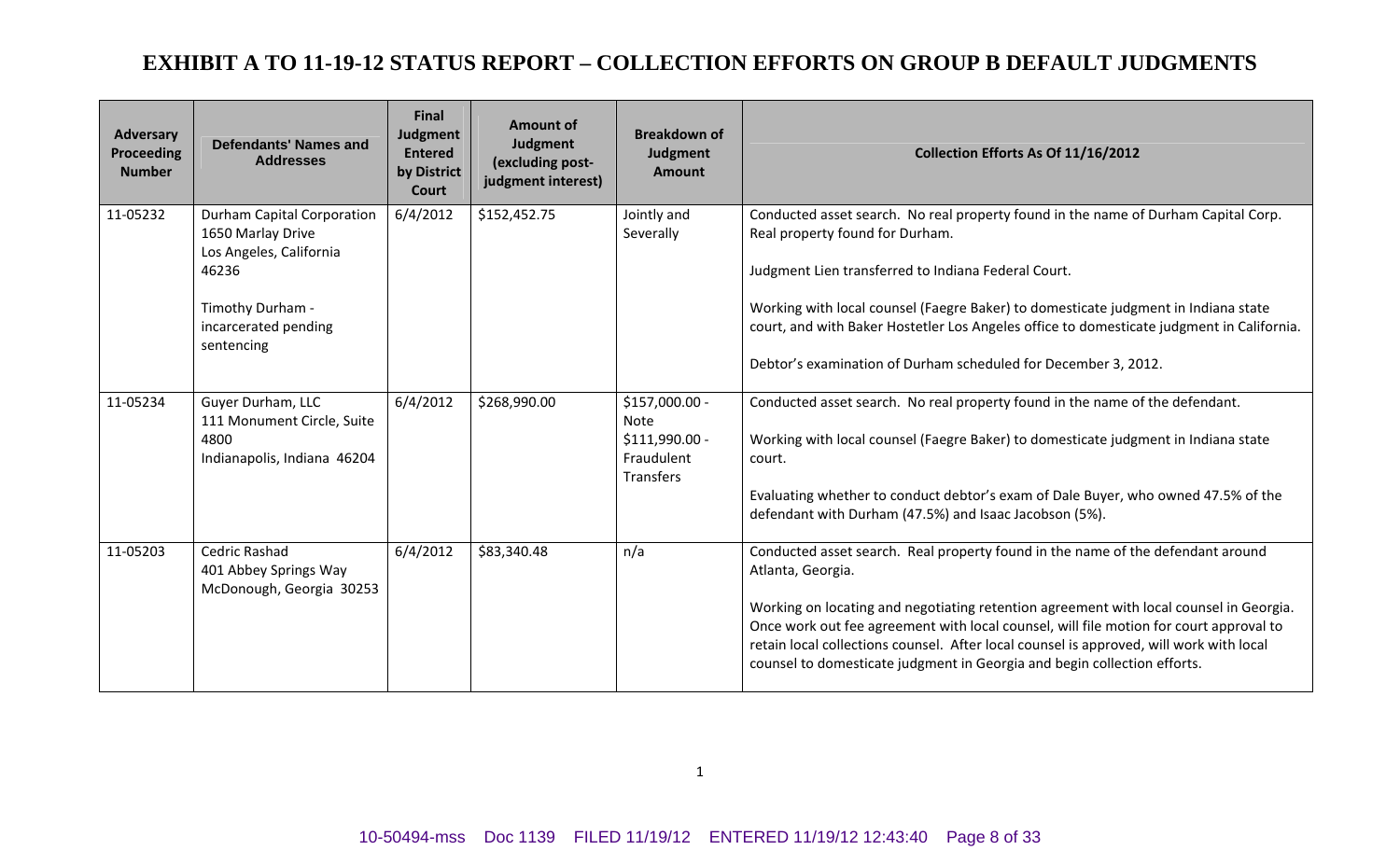| <b>Adversary</b><br><b>Proceeding</b><br><b>Number</b> | <b>Defendants' Names and</b><br><b>Addresses</b>                                                                                                 | <b>Final</b><br>Judgment<br><b>Entered</b><br>by District<br>Court | <b>Amount of</b><br>Judgment<br>(excluding post-<br>judgment interest) | <b>Breakdown of</b><br>Judgment<br><b>Amount</b>                     | Collection Efforts As Of 11/16/2012                                                                                                                                                                                                                                                                                                                                                                                                                                                                                                                                                 |  |  |
|--------------------------------------------------------|--------------------------------------------------------------------------------------------------------------------------------------------------|--------------------------------------------------------------------|------------------------------------------------------------------------|----------------------------------------------------------------------|-------------------------------------------------------------------------------------------------------------------------------------------------------------------------------------------------------------------------------------------------------------------------------------------------------------------------------------------------------------------------------------------------------------------------------------------------------------------------------------------------------------------------------------------------------------------------------------|--|--|
| 11-05209                                               | CargoTrailerUSA.com<br>2 Walkers Court<br>Bluffton, South Carolina<br>29910<br>Adam Dowe<br>2 Walkers Court<br>Bluffton, South Carolina<br>29910 | 6/4/2012                                                           | \$68,926.31                                                            | $$24,917.18 -$<br>Note<br>$$44,009.13 -$<br>Unjust<br>Enrichment     | Conducted asset search. Real property found in the name of Adam Dowe in South<br>Carolina. No real property found in name of CargoTrailer, but appears to have a<br>business address in South Carolina.<br>Working on locating and negotiating retention agreement with local counsel in South<br>Carolina. Once work out fee agreement with local counsel, will file motion for court<br>approval to retain local collections counsel. After local counsel is approved, will work<br>with local counsel to domesticate judgment in South Carolina and begin collection<br>efforts. |  |  |
| 11-05237                                               | My Ghetto Holdings, LLC<br>8228 Sunset Boulevard<br>Los Angeles, California<br>90046                                                             | 6/4/2012                                                           | \$305,160.18                                                           | $$170,260.18 -$<br>Note<br>\$134,900.00 -<br>Fraudulent<br>Transfers | Not expected to be collectible. Social networking site that is believed to be defunct.<br>Members: Durham (40%), DTP Holdings, LLC (30%), Daniel Laiken (5%), John Ringgold<br>(5%), Reno Rolle (5%), Various Laiken trusts (15%).<br>In process of conducting asset search to determine whether it is worthwhile to<br>domesticate judgment for purposes of collection efforts.                                                                                                                                                                                                    |  |  |
| 12-05021                                               | Bad Boyz Toy Shop LLC<br>111 Monument Circle, Suite<br>4800<br>Indianapolis, Indiana 46204                                                       | 6/4/2012                                                           | \$153,900.00                                                           | n/a                                                                  | Corresponds closely with Rated X Garage.<br>Not expected to be collectible. High end sports car repair show with no ownership by<br>Durham. Changed name to Rated X. Final tax return for Rated X filed 2007.<br>Administratively dissolved in 2011.<br>Do not plan to conduct asset search or pursue judgment at this time. May reconsider<br>based on outcome of other collection actions.                                                                                                                                                                                        |  |  |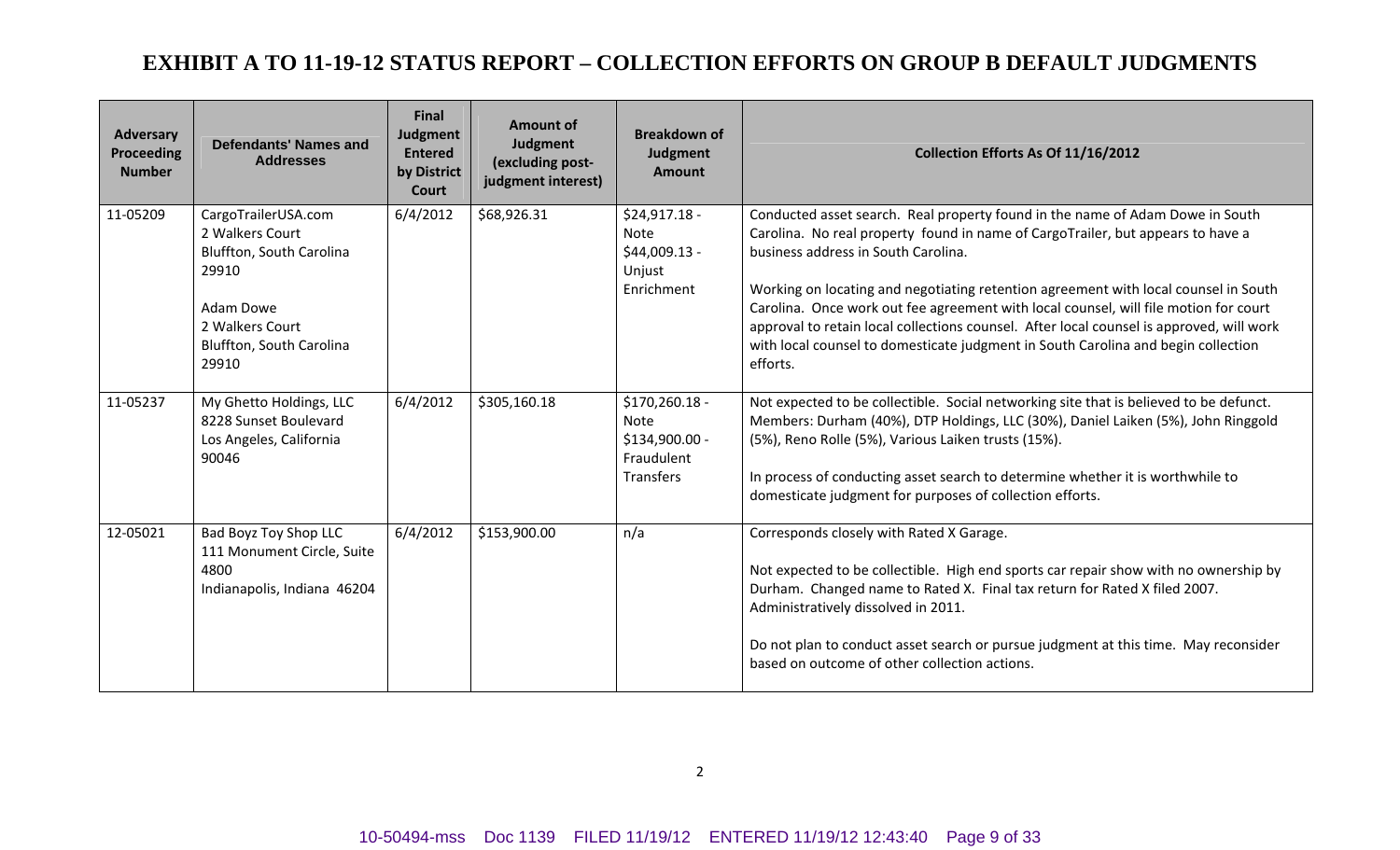| <b>Adversary</b><br><b>Proceeding</b><br><b>Number</b> | Defendants' Names and<br><b>Addresses</b>                                                                                 | <b>Final</b><br>Judgment<br><b>Entered</b><br>by District<br>Court | Amount of<br>Judgment<br>(excluding post-<br>judgment interest) | <b>Breakdown of</b><br>Judgment<br><b>Amount</b> | Collection Efforts As Of 11/16/2012                                                                                                                                                                                                                                                                                         |  |  |  |  |
|--------------------------------------------------------|---------------------------------------------------------------------------------------------------------------------------|--------------------------------------------------------------------|-----------------------------------------------------------------|--------------------------------------------------|-----------------------------------------------------------------------------------------------------------------------------------------------------------------------------------------------------------------------------------------------------------------------------------------------------------------------------|--|--|--|--|
| 12-05022                                               | <b>Black Rock Acquisition</b><br>Corporation<br>9032 Diamond Point Drive<br>Indianapolis, Indiana 46236                   | 6/4/2012                                                           | \$838,900.00                                                    | n/a                                              | Not expected to be collectible. Entity used to take Obsidian Enterprises private. Final tax<br>return filed 2005. Administratively dissolved in 2006.<br>In process of conducting asset search to determine whether to domesticate judgment for<br>purposes of collection efforts.                                          |  |  |  |  |
| 12-05030                                               | Fashion House, LLC dba<br><b>Identity Streetwear</b><br>111 Monument Circle, Suite<br>4800<br>Indianapolis, Indiana 46204 | 6/4/2012                                                           | \$42,250.00                                                     | n/a                                              | Not expected to be collectible. Start-up company for Jamie Rae. Members: Durham and<br>Jamie Rae. No financial information. No loan documents.<br>Do not plan to conduct asset search or pursue judgment at this time. May reconsider<br>based on outcome of other collection actions.                                      |  |  |  |  |
| 12-05028                                               | Durco Leasing, LLC<br>111 Monument Circle, Suite<br>4800<br>Indianapolis, Indiana 46204                                   | 6/4/2012                                                           | \$1,288,650.00                                                  | n/a                                              | Not expected to be collectible. Entity used to own 12.5% of an airplane. 2009<br>settlement released defendant of its financial responsibility and partial ownership<br>interest in the plane.<br>In process of conducting asset search to determine whether to domesticate judgment for<br>purposes of collection efforts. |  |  |  |  |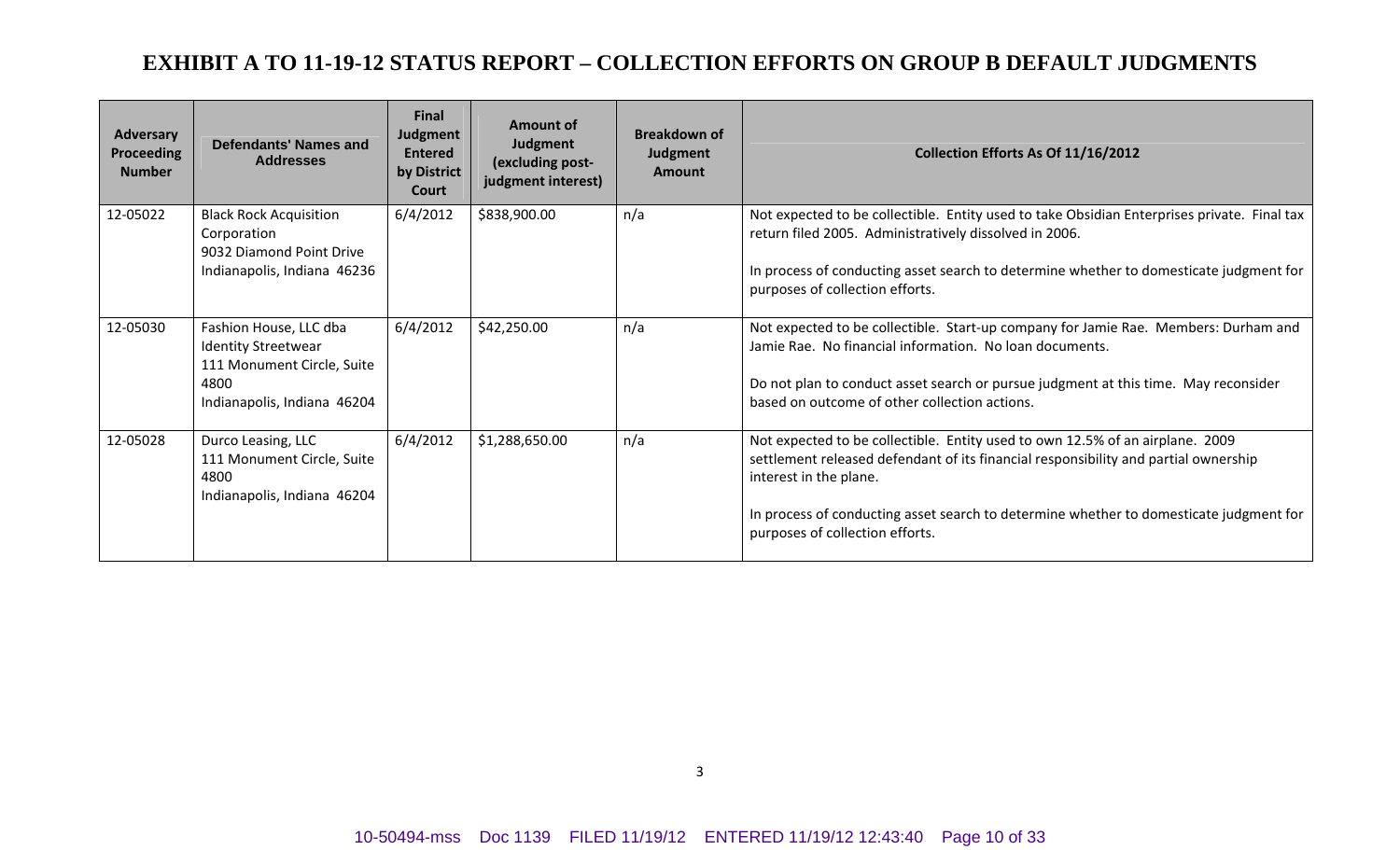| <b>Adversary</b><br><b>Proceeding</b><br><b>Number</b> | <b>Defendants' Names and</b><br><b>Addresses</b>                                                                                                                                                                                                                                                                          | <b>Final</b><br>Judgment<br><b>Entered</b><br>by District<br>Court | <b>Amount of</b><br>Judgment<br>(excluding post-<br>judgment interest) | <b>Breakdown of</b><br>Judgment<br><b>Amount</b> | Collection Efforts As Of 11/16/2012                                                                                                                                                                                                                                                                                                                                                                                                                                     |
|--------------------------------------------------------|---------------------------------------------------------------------------------------------------------------------------------------------------------------------------------------------------------------------------------------------------------------------------------------------------------------------------|--------------------------------------------------------------------|------------------------------------------------------------------------|--------------------------------------------------|-------------------------------------------------------------------------------------------------------------------------------------------------------------------------------------------------------------------------------------------------------------------------------------------------------------------------------------------------------------------------------------------------------------------------------------------------------------------------|
| 12-05025                                               | <b>Champion Trailer</b><br>Acquisition, LLC<br>111 Monument Circle, Suite<br>4800<br>Indianapolis, Indiana 46204<br>Champion Trailer Company,<br>L.P.<br>111 Monument Circle, Suite<br>4800<br>Indianapolis, Indiana 46204<br>Champion Trailer, Inc.<br>111 Monument Circle, Suite<br>4800<br>Indianapolis, Indiana 46204 | 6/4/2012                                                           | \$335,783.36                                                           | n/a                                              | Not expected to be collectible. High end, custom built trailers for the racing industry.<br>Closed in 2006. Durham assumed the company's debt with Fair Finance totaling a little<br>over \$7 million.<br>In process of conducting asset search to determine whether to domesticate judgment for<br>purposes of collection efforts.                                                                                                                                     |
| 12-05023                                               | Cannonball World Events,<br>LLC.<br>111 Monument Circle, Suite<br>4800<br>Indianapolis, Indiana 46204                                                                                                                                                                                                                     | 6/4/2012                                                           | \$446,181.76                                                           | n/a                                              | Further investigation required.<br>Closely tied to judgment against Timothy and Nina Porter, on which we are pursuing<br>collection, but not expected to be collectible. Entity operated a cross-county auto race<br>called The Great American Run. Members: Durham (48%) and Timothy Porter (52%).<br>Administratively dissolved in 2011.<br>In process of conducting asset search to determine whether to domesticate judgment for<br>purposes of collection efforts. |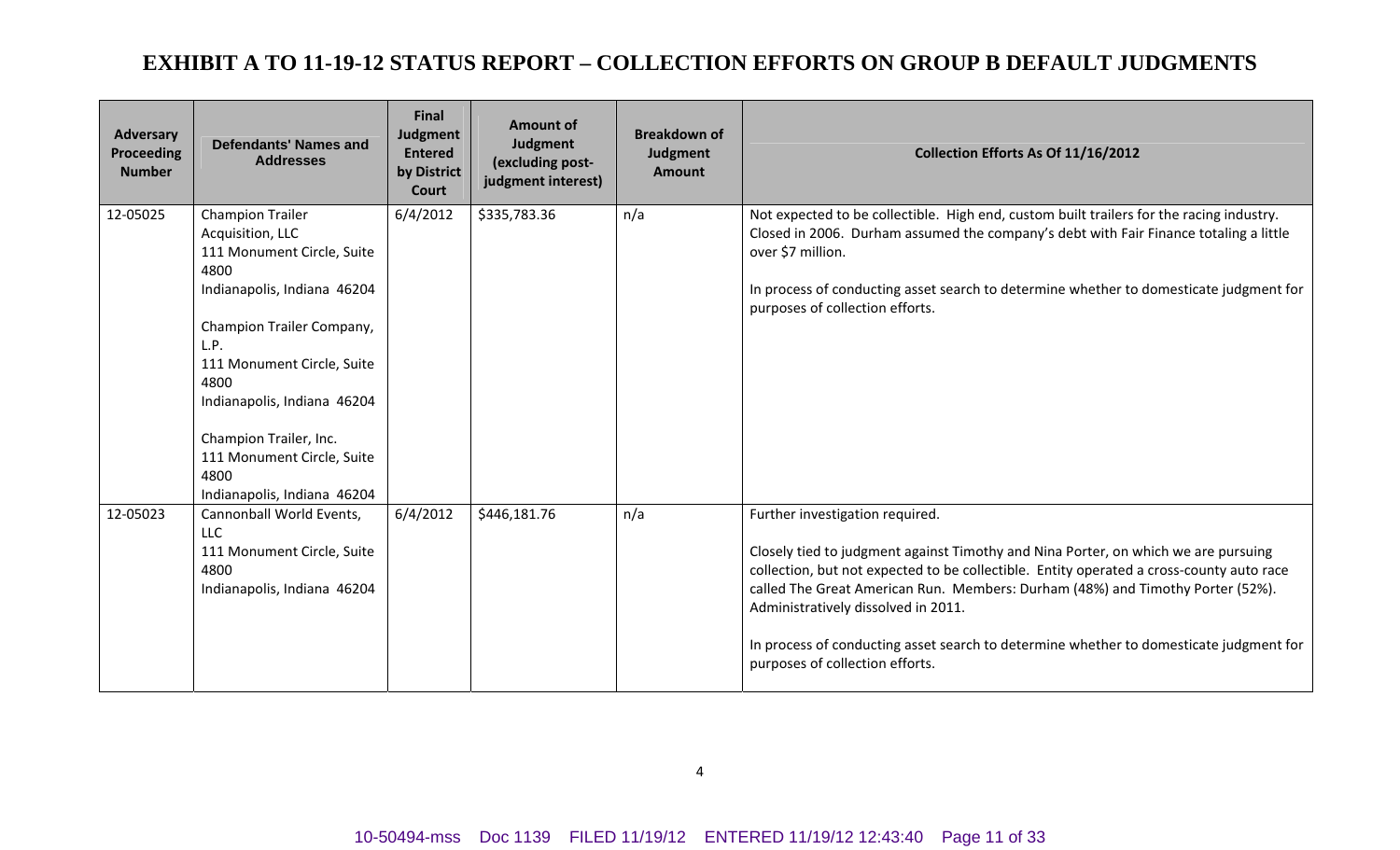| <b>Adversary</b><br>Proceeding<br><b>Number</b> | <b>Defendants' Names and</b><br><b>Addresses</b>                                                                                                                                                  | <b>Final</b><br>Judgment<br><b>Entered</b><br>by District<br>Court | <b>Amount of</b><br>Judgment<br>(excluding post-<br>judgment interest) | <b>Breakdown of</b><br>Judgment<br><b>Amount</b> | Collection Efforts As Of 11/16/2012                                                                                                                                                                                                                                                                                                                                                                          |  |  |  |  |
|-------------------------------------------------|---------------------------------------------------------------------------------------------------------------------------------------------------------------------------------------------------|--------------------------------------------------------------------|------------------------------------------------------------------------|--------------------------------------------------|--------------------------------------------------------------------------------------------------------------------------------------------------------------------------------------------------------------------------------------------------------------------------------------------------------------------------------------------------------------------------------------------------------------|--|--|--|--|
| 11-05205                                        | Pointe Leasing, LLC<br>2000 Rubberway Drive, P.O.<br>Box 820165<br>Vicksburg, Mississippi<br>39182                                                                                                | 6/4/2012                                                           | \$385,675.34                                                           | n/a                                              | Further investigation required.<br>Not expected to be collectible, but may have leases to pursue. Entity leased trailers to<br>third parties. Members: Durham (62.5%) and Cochran (37.5%).<br>In process of conducting asset search to determine whether to domesticate judgment for<br>purposes of collection efforts.                                                                                      |  |  |  |  |
| 11-05204                                        | Alexander Talbott, Inc., fka<br>Hamilton-Ryker of<br>Indianapolis, Ind., dba<br><b>Strategic Human Resource</b><br>Management<br>251 E. Ohio Street, Suite<br>1100<br>Indianapolis, Indiana 46204 | 6/4/2012                                                           | \$423,515.95                                                           | n/a                                              | Further investigation required.<br>Defendant merged with a third party not too long ago (believe 2011). Not expected to<br>be collectible, but may be able to collect from merged entity. Entity was a professional<br>recruitment service. Administratively dissolved in 2011.<br>In process of conducting asset search to determine whether to domesticate judgment for<br>purposes of collection efforts. |  |  |  |  |
| 12-05037                                        | Waterway Group Realty, LLC<br>1404 South 3rd Street<br>Jacksonville Beach, Florida<br>32250                                                                                                       | 6/4/2012                                                           | \$89,000.00                                                            | n/a                                              | Not expected to be collectible. Line of credit from DCI. No loan documents.<br>Administratively dissolved in 2008.<br>Do not plan to conduct asset search or pursue judgment at this time. May reconsider<br>based on outcome of other collection actions.                                                                                                                                                   |  |  |  |  |
| 12-05036                                        | Vizion Enterprises, LLC<br>111 Monument Circle, Suite<br>4800<br>Indianapolis, Indiana 46204                                                                                                      | 6/4/2012                                                           | \$309,234.29                                                           | n/a                                              | Not expected to be collectible. Entity was a restaurant and lounge that closed in 2007.<br>Foreclosure in 2008.<br>In process of conducting asset search to determine whether to domesticate judgment for<br>purposes of collection efforts.                                                                                                                                                                 |  |  |  |  |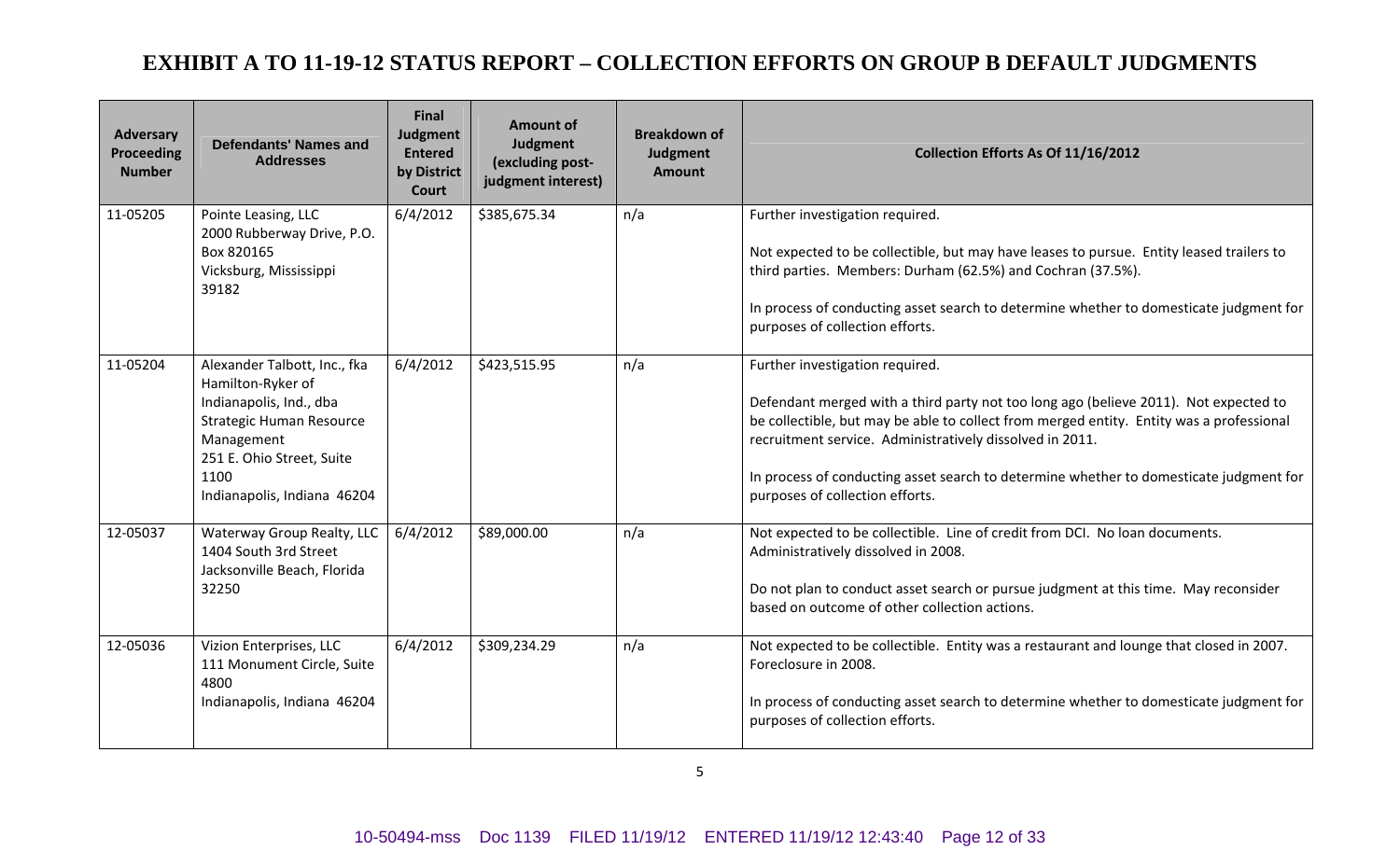| <b>Adversary</b><br><b>Proceeding</b><br><b>Number</b> | <b>Defendants' Names and</b><br><b>Addresses</b>                                                                     | <b>Final</b><br>Judgment<br><b>Entered</b><br>by District<br>Court | <b>Amount of</b><br>Judgment<br>(excluding post-<br>judgment interest) | <b>Breakdown of</b><br>Judgment<br><b>Amount</b>                                                                      | Collection Efforts As Of 11/16/2012                                                                                                                                                                                                                                                                                                                                         |  |  |
|--------------------------------------------------------|----------------------------------------------------------------------------------------------------------------------|--------------------------------------------------------------------|------------------------------------------------------------------------|-----------------------------------------------------------------------------------------------------------------------|-----------------------------------------------------------------------------------------------------------------------------------------------------------------------------------------------------------------------------------------------------------------------------------------------------------------------------------------------------------------------------|--|--|
| 12-05033                                               | Rated X Custom Garage, LLC<br>111 Monument Circle, Suite<br>4800<br>Indianapolis, Indiana 46204                      | 6/4/2012                                                           | \$641,362.01                                                           | n/a                                                                                                                   | Corresponds closely with Bad Boyz Toy Shop.<br>Not expected to be collectible. High end sports car repair show with no ownership by<br>Durham. Formerly known as Bad Boyz. Final tax return filed 2007. Administratively<br>dissolved in 2011.<br>In process of conducting asset search to determine whether to domesticate judgment for<br>purposes of collection efforts. |  |  |
| 11-05239                                               | <b>Medical Collections Group,</b><br><b>LLC</b><br>111 Monument Circle, Suite<br>4800<br>Indianapolis, Indiana 46204 | 6/4/2012                                                           | \$407,412.36                                                           | $$145,966.12 -$<br><b>Note</b><br>$$88,123.12$ -<br>Unjust<br>Enrichment<br>$$173,323.12-$<br>Fraudulent<br>Transfers | Not expected to be collectible. Members: Durham (30%), Cochran (30%), Mike Sanders<br>(30%), John Head (5%), Aaron Winkler (5%).<br>In process of conducting asset search to determine whether to domesticate judgment for<br>purposes of collection efforts.                                                                                                               |  |  |
| 11-05235                                               | J Blanton, LLC<br>111 Monument Circle, Suite<br>4800<br>Indianapolis, Indiana 46204                                  | 6/4/2012                                                           | \$634,124.96                                                           | \$334,124.96 -<br>Note<br>\$300,000.00 -<br>Fraudulent<br>Transfers                                                   | Further investigation required.<br>Not expected to be collectible, but may be able to collect on liquidation of equipment<br>and inventory at closing. 100% owned by Durham. Possible set up to own Durham's<br>interest in Superline.<br>In process of conducting asset search to determine whether to domesticate judgment for<br>purposes of collection efforts.         |  |  |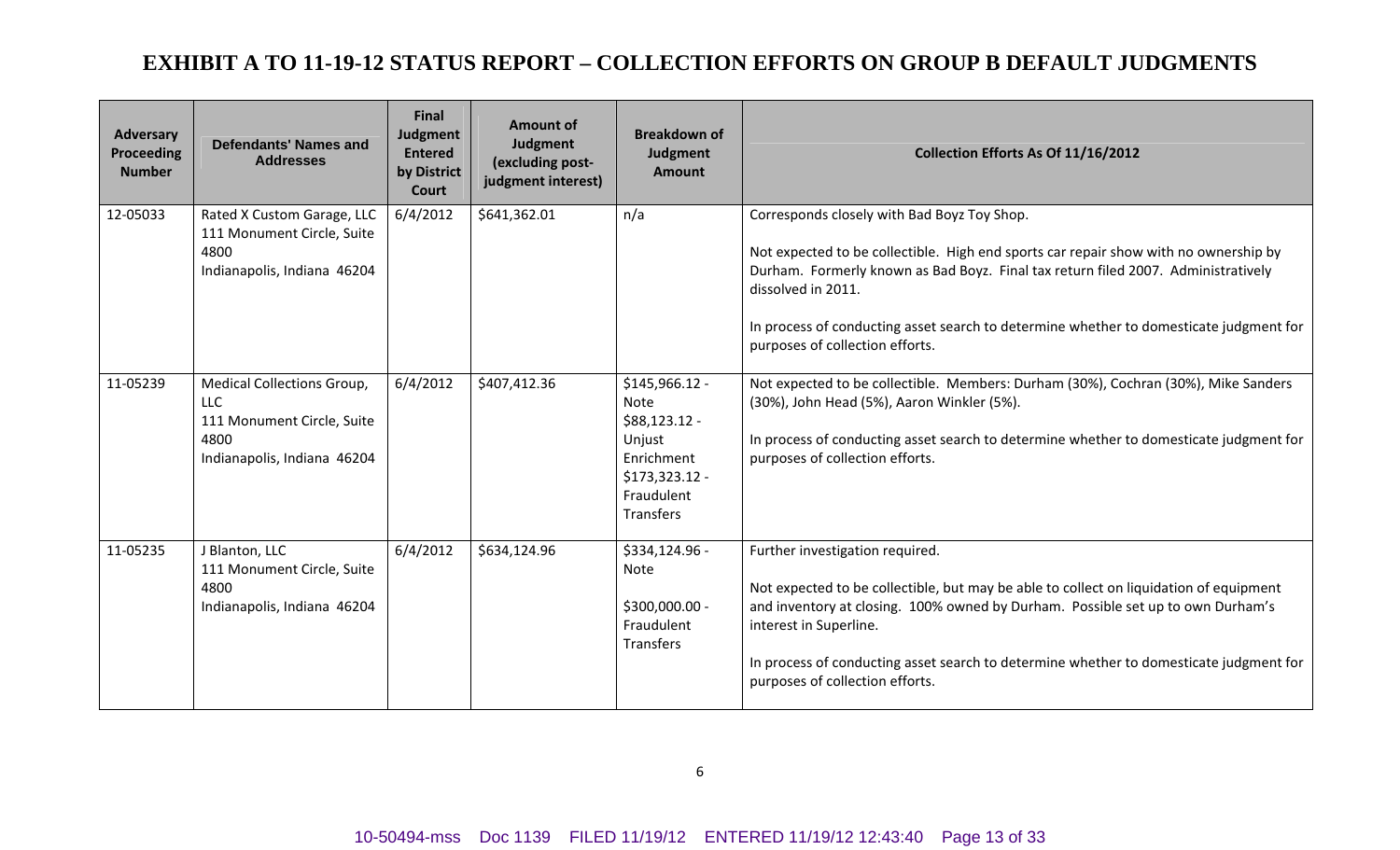| Adversary<br><b>Proceeding</b><br><b>Number</b> | <b>Defendants' Names and</b><br><b>Addresses</b>                                                                    | <b>Final</b><br>Judgment<br><b>Entered</b><br>by District<br>Court | <b>Amount of</b><br>Judgment<br>(excluding post-<br>judgment interest) | <b>Breakdown of</b><br>Judgment<br><b>Amount</b> | Collection Efforts As Of 11/16/2012                                                                                                                                                                                                                                                                                                                                                                                     |
|-------------------------------------------------|---------------------------------------------------------------------------------------------------------------------|--------------------------------------------------------------------|------------------------------------------------------------------------|--------------------------------------------------|-------------------------------------------------------------------------------------------------------------------------------------------------------------------------------------------------------------------------------------------------------------------------------------------------------------------------------------------------------------------------------------------------------------------------|
| 12-05064                                        | Aaron Landau<br>19850 Pacific Coast Highway<br>Malibu, California 90265                                             | 6/4/2012                                                           | \$75,000.00                                                            | n/a                                              | Conducted asset search. Real property and vehicle found in the name of the defendant.<br>Working with Baker Hostetler Los Angeles office to domesticate judgment in California.                                                                                                                                                                                                                                         |
| 12-05085                                        | <b>Social Connects</b><br>8228 Sunset Boulevard<br>Los Angeles, California<br>90046                                 | 6/4/2012                                                           | \$63,500.00                                                            | n/a                                              | Not expected to be collectible. No financial information. Same address as My Ghetto<br>Holdings.<br>Do not plan to conduct asset search or pursue judgment at this time. May reconsider<br>based on outcome of other collection actions.                                                                                                                                                                                |
| 12-05092                                        | <b>Obsidian Leasing Company,</b><br>Inc.<br>2000 Rubber Way, Highway<br>61 South<br>Vicksburg, Mississippi<br>39182 | 6/4/2012                                                           | \$2,720,414.16                                                         | n/a                                              | Further investigation required.<br>Not expected to be collectible, but may be able to collect on liquidation of equipment<br>and inventory that may still exist. 100% owned by Obsidian Enterprises. Owned<br>approximately 25 coaches. Most sold in 2007. May still have several coaches.<br>In process of conducting asset search to determine whether to domesticate judgment for<br>purposes of collection efforts. |
| 12-05087                                        | Strategic Sports Agency, Inc.<br>2508 NW Boca Raton<br><b>Boulevard</b><br>Boca Raton, Florida 33431                | 6/4/2012                                                           | \$172,000.00                                                           | n/a                                              | Not expected to be collectible. No financial information. Relates to Howard Jaffe, sports<br>agent.<br>Do not plan to conduct asset search or pursue judgment at this time. May reconsider<br>based on outcome of other collection actions.                                                                                                                                                                             |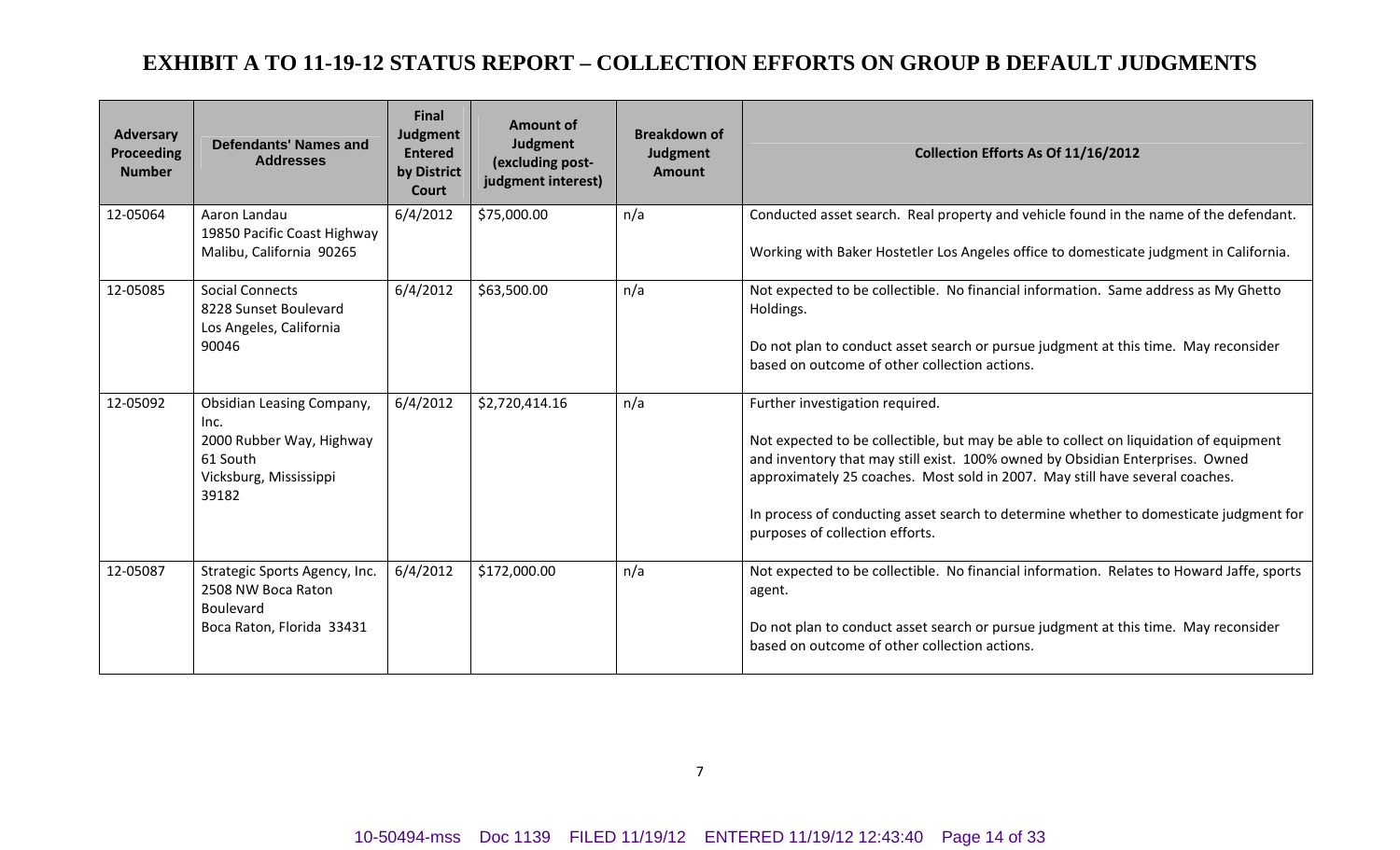| <b>Adversary</b><br><b>Proceeding</b><br><b>Number</b> | <b>Defendants' Names and</b><br><b>Addresses</b>                                                             | <b>Final</b><br>Judgment<br><b>Entered</b><br>by District<br><b>Court</b> | <b>Amount of</b><br>Judgment<br>(excluding post-<br>judgment interest) | <b>Breakdown of</b><br>Judgment<br><b>Amount</b>                              | Collection Efforts As Of 11/16/2012                                                                                                                                                                                                                                                                                                                                                                                                          |
|--------------------------------------------------------|--------------------------------------------------------------------------------------------------------------|---------------------------------------------------------------------------|------------------------------------------------------------------------|-------------------------------------------------------------------------------|----------------------------------------------------------------------------------------------------------------------------------------------------------------------------------------------------------------------------------------------------------------------------------------------------------------------------------------------------------------------------------------------------------------------------------------------|
| 11-05207                                               | Square One Design, Inc.<br>c/o Douglas Sholty<br>8206 Meadow Drive<br>Brownsburg, Indiana 46112              | 6/8/2012                                                                  | \$39,090.86                                                            | n/a                                                                           | Not expected to be collectible. Was taken over by Durham Whitesell & Associates LLC.<br>Entity provides graphic lettering and sign services. Have significant financial difficulties.<br>May be out of business. May have graphic equipment.<br>Do not plan to conduct asset search or pursue judgment at this time. May reconsider<br>later based on outcome of other collection actions.                                                   |
| 12-05038                                               | DC Investments Leasing, LLC<br>c/o Timothy Durham<br>9032 Diamond Point Drive<br>Indianapolis, Indiana 46236 | 6/8/2012                                                                  | \$5,769,718.93                                                         | \$4,810,194.59 -<br><b>Notes</b><br>\$959,524.34 -<br>Fraudulent<br>Transfers | Further investigation required.<br>Not expected to be collectible, but may be able to collect on liquidation of equipment<br>and inventory that may still exist. Members: DCI (99%) and Durham (0.5%). Obsidian<br>Enterprises. Owned approximately 11 coaches. Most sold in 2007. May still have one<br>coach.<br>In process of conducting asset search to determine whether to domesticate judgment for<br>purposes of collection efforts. |
| 12-05058                                               | Evaco Acquisition dba<br><b>Superline Trailers</b><br>480 Aerodome Way<br>Griffin, Georgia 30224             | 6/8/2012                                                                  | \$1,017,590.00                                                         | n/a                                                                           | Further investigation required.<br>Not expected to be collectible. Members: Durham (42.89589%), rest unknown. Business<br>closed in 2009 and assets were transferred to Classic Manufacturing (100% owned by<br>Obsidian Enterprises).<br>In process of conducting asset search to determine whether to domesticate judgment for<br>purposes of collection efforts.                                                                          |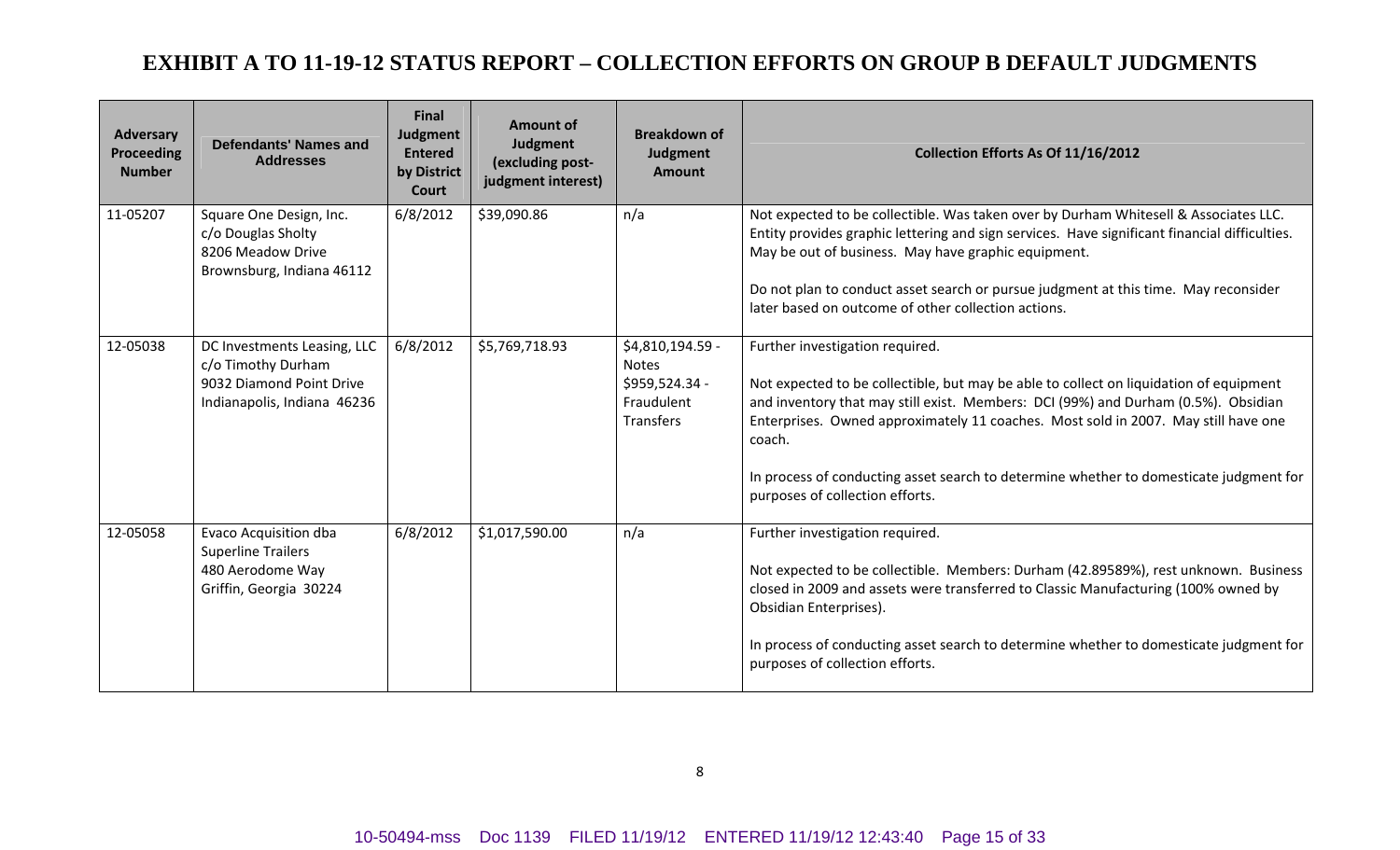| <b>Adversary</b><br>Proceeding<br><b>Number</b> | <b>Defendants' Names and</b><br><b>Addresses</b>                                                                                       | <b>Final</b><br>Judgment<br><b>Entered</b><br>by District<br>Court | <b>Amount of</b><br>Judgment<br>(excluding post-<br>judgment interest) | <b>Breakdown of</b><br>Judgment<br><b>Amount</b>                               | Collection Efforts As Of 11/16/2012                                                                                                                                                                                                                                                                                                                                                                                                                              |  |  |  |
|-------------------------------------------------|----------------------------------------------------------------------------------------------------------------------------------------|--------------------------------------------------------------------|------------------------------------------------------------------------|--------------------------------------------------------------------------------|------------------------------------------------------------------------------------------------------------------------------------------------------------------------------------------------------------------------------------------------------------------------------------------------------------------------------------------------------------------------------------------------------------------------------------------------------------------|--|--|--|
| 12-05093                                        | Playa del Racing, Inc.<br>150 Gasoline Alley, Suite B<br>Indianapolis, Indiana 46222                                                   | 6/8/2012                                                           | \$2,490,433.74                                                         | \$1,430,167.05 -<br>Note<br>\$1,060,266.69 -<br>Fraudulent<br><b>Transfers</b> | Further investigation required.<br>Not expected to be collectible, but may be able to collect on assets from sale of racing<br>team in 2008. Owned by Gary Sallee, Jeff Brougher, Ernie Moody and Susan Schafer.<br>Racing team that was sold in 2008 by American Dream Motorsports. Went bankruptcy in<br>2008.<br>In process of conducting asset search to determine whether to domesticate judgment for<br>purposes of collection efforts.                    |  |  |  |
| 12-05062                                        | Pyramid Coach, Inc.<br>111 Monument Circle, Suite<br>4800<br>Indianapolis, Indiana 46236<br>(Pyramid North LLC<br>dismissed from case) | 6/8/2012                                                           | \$975,938.40                                                           | n/a                                                                            | Not expected to be collectible. 100% owned by Obsidian Enterprises. Operating<br>company for the coaches owned by other subsidiaries. Most coaches sold in 2007.<br>Business closed in 2009.<br>In process of conducting asset search to determine whether to domesticate judgment for<br>purposes of collection efforts.                                                                                                                                        |  |  |  |
| 12-05024                                        | Chairman Cigars, LLC<br>9032 Diamond Point Drive<br>Indianapolis, Indiana 46236                                                        | 8/30/2012                                                          | \$144,375.00                                                           | n/a                                                                            | Not expected to be collectible. Members: Durham (33.33%), Cochran (33.33%), Jeff Osler<br>(33.33%). Closed in 2008. Durham moved inventory to his house when business closed.<br>Do not plan to conduct asset search or pursue judgment at this time. May reconsider<br>based on outcome of other collection actions.                                                                                                                                            |  |  |  |
| 12-05112                                        | Four Leaf Management, LLC<br>25 West 9th Street<br>Indianapolis, Indiana 46204                                                         | 8/30/2012                                                          | \$124,835.00                                                           | n/a                                                                            | Not expected to be collectible. Members included Daniel Laiken (% unknown). Entity<br>had broker accounts at Securities Research. Account no. LIX-238402 as of 12/31/10 with<br>balance of \$2,108.44. Account no. 885-23840 as of 1/31/08 with balance of \$13,197.42.<br>This amount is part of the Laiken litigation. Do not plan to conduct asset search or<br>pursue judgment at this time. May reconsider based on outcome of other collection<br>actions. |  |  |  |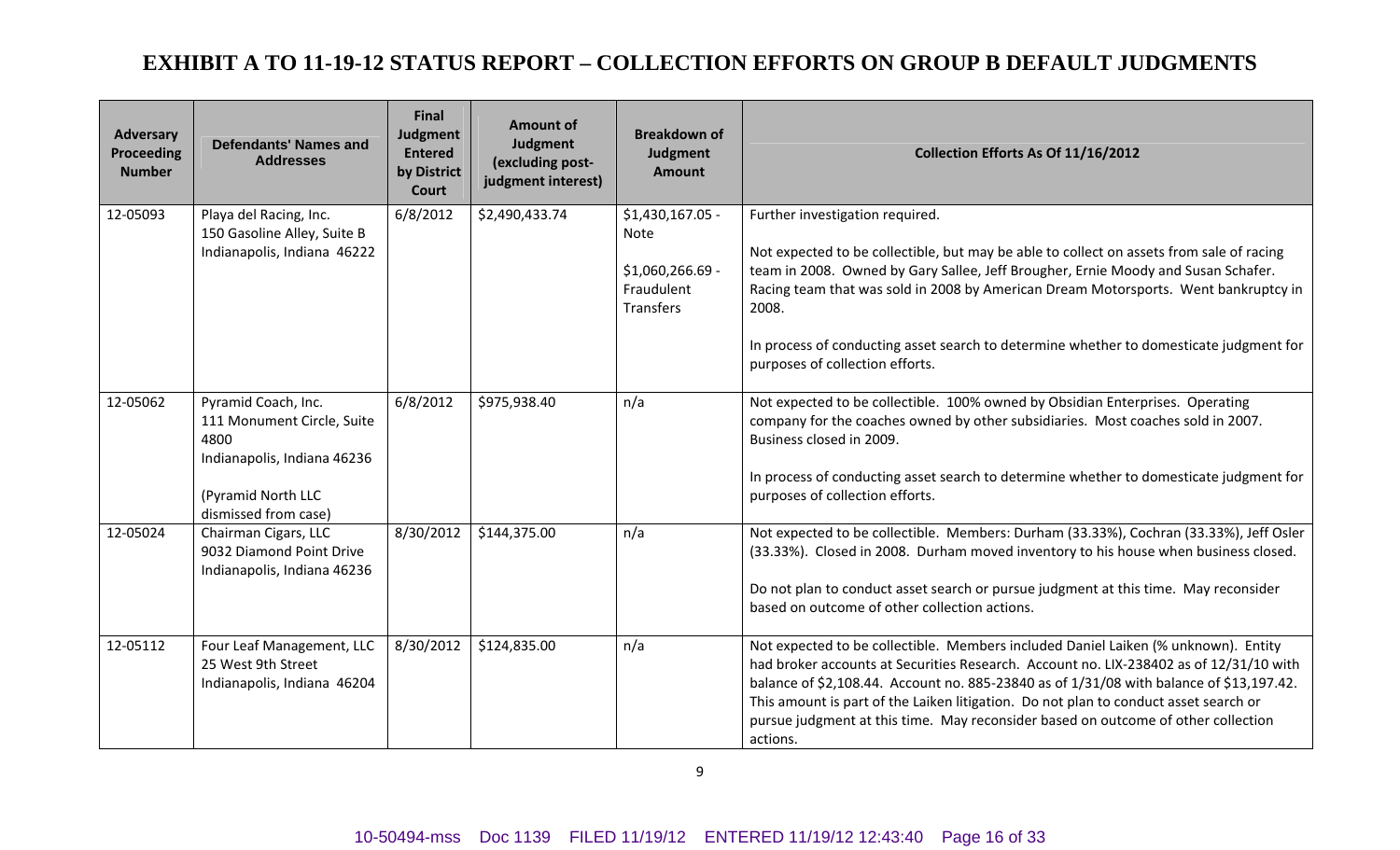| <b>Adversary</b><br>Proceeding<br><b>Number</b> | <b>Defendants' Names and</b><br><b>Addresses</b>                                                                                                                                        | <b>Final</b><br>Judgment<br><b>Entered</b><br>by District<br>Court | <b>Amount of</b><br>Judgment<br>(excluding post-<br>judgment interest) | <b>Breakdown of</b><br>Judgment<br><b>Amount</b>                                       | Collection Efforts As Of 11/16/2012                                                                                                                                                                                                                                                                                                                                                                                                                                                                                                                                                                             |
|-------------------------------------------------|-----------------------------------------------------------------------------------------------------------------------------------------------------------------------------------------|--------------------------------------------------------------------|------------------------------------------------------------------------|----------------------------------------------------------------------------------------|-----------------------------------------------------------------------------------------------------------------------------------------------------------------------------------------------------------------------------------------------------------------------------------------------------------------------------------------------------------------------------------------------------------------------------------------------------------------------------------------------------------------------------------------------------------------------------------------------------------------|
| 12-05148                                        | US Rubber Reclaiming, Inc.<br>c/o Timothy Durham<br>9032 Diamond Point Drive<br>Indianapolis, Indiana 46236                                                                             | 8/30/2012                                                          | \$22,860,604.18                                                        | \$18,399,388.98 -<br><b>Note</b><br>\$4,461,215.20 -<br>Fraudulent<br><b>Transfers</b> | Further investigation required.<br>Not expected to be collectible, but may be able to collect on proceeds from liquidation of<br>assets. 100% owned by Obsidian Enterprises. Unsure about status of real estate.<br>In process of conducting asset search to determine whether to domesticate judgment for<br>purposes of collection efforts.                                                                                                                                                                                                                                                                   |
| 11-05231                                        | <b>Blair Kiel Partners Inc.</b><br>c/o Resource Commercial<br>Real Estate, LLC<br>900 E. 96th Street, Suite 350<br>Indianapolis, Indiana 46240                                          | 8/30/2012                                                          | \$126,328.96                                                           | n/a                                                                                    | Not expected to be collectible. Start-up company. Administratively dissolved in 2008.<br>Do not plan to conduct asset search or pursue judgment at this time. May reconsider<br>based on outcome of other collection actions.                                                                                                                                                                                                                                                                                                                                                                                   |
| 12-05145                                        | Aesthetic Surgery Center,<br><b>LLC</b><br>13590 North Meridian<br>Carmel, Indiana 46032<br>Beeson Aesthetic Surgery<br>Institute, LLC<br>13590 North Meridian<br>Carmel, Indiana 46032 | 8/30/2012                                                          | \$176,000.00                                                           | n/a                                                                                    | Conducted asset search. No real property found in the name of the defendants. Boat<br>and real property found in the name of the owner of the defendants, with mortgage and<br>sales involving DCI. Each defendant also owes approximately \$800,000 on leases with<br>Diamond Investments. Pursuing further investigation.<br>Working with local counsel (Faegre Baker) to domesticate judgment in Indiana state<br>court.<br>Working with Baker Hostetler Orlando office to domesticate judgment in Florida.<br>Evaluating whether to conduct debtor's exam of William H. Beeson, owner of the<br>defendants. |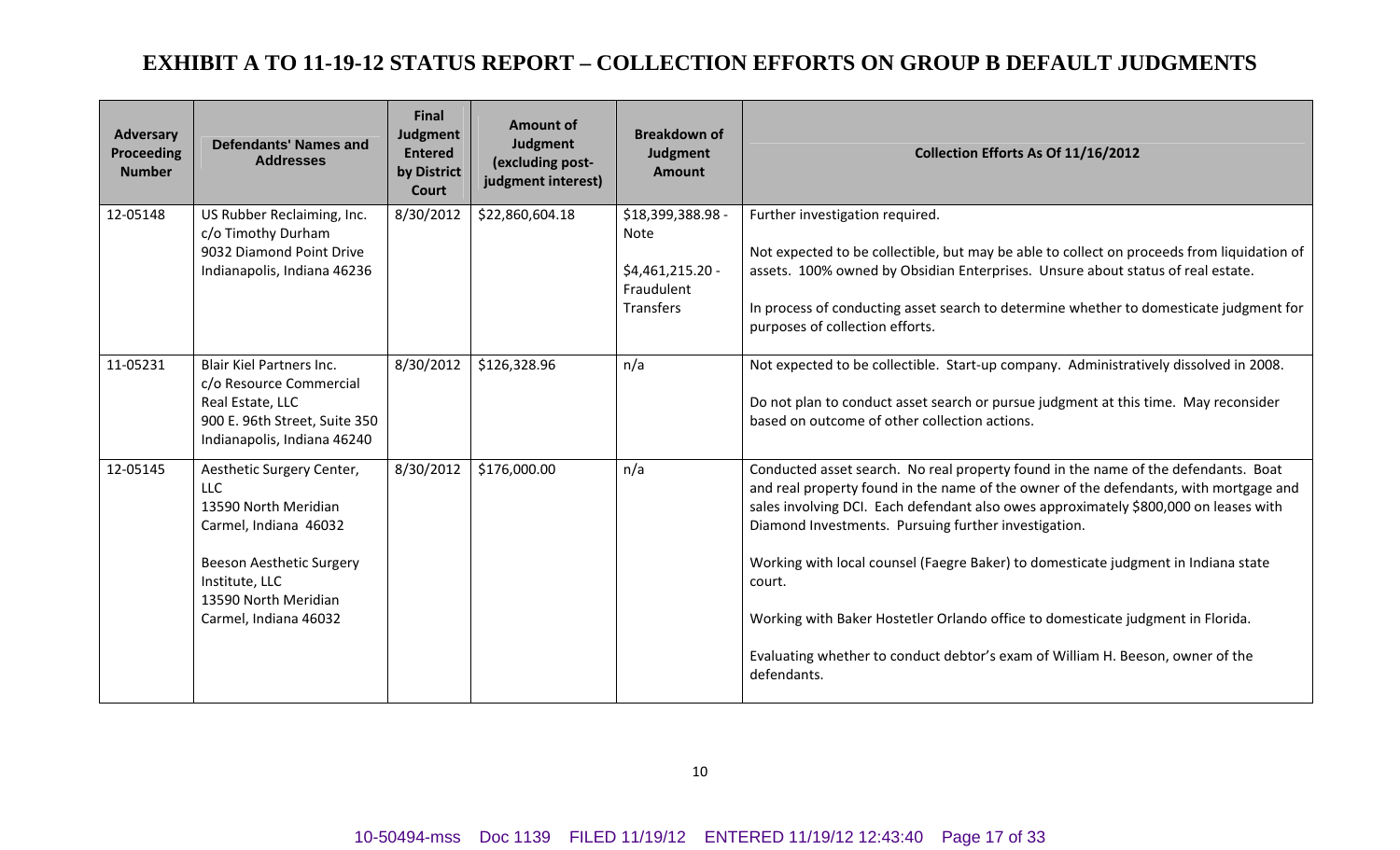| Adversary<br><b>Proceeding</b><br><b>Number</b> | <b>Defendants' Names and</b><br><b>Addresses</b>                                                                                                            | <b>Final</b><br>Judgment<br><b>Entered</b><br>by District<br>Court | <b>Amount of</b><br>Judgment<br>(excluding post-<br>judgment interest) | <b>Breakdown of</b><br>Judgment<br><b>Amount</b>                  | Collection Efforts As Of 11/16/2012                                                                                                                                                                                                                                                                                                                  |
|-------------------------------------------------|-------------------------------------------------------------------------------------------------------------------------------------------------------------|--------------------------------------------------------------------|------------------------------------------------------------------------|-------------------------------------------------------------------|------------------------------------------------------------------------------------------------------------------------------------------------------------------------------------------------------------------------------------------------------------------------------------------------------------------------------------------------------|
| 12-05063                                        | Timothy and Nina Porter<br>12668 East 116th Street,<br>#128<br>Fishers, Indiana 46037<br><b>OR</b><br>108 West 13th Street<br>Wilmington, Delaware<br>19801 | 8/30/2012                                                          | \$205,997.77                                                           | n/a                                                               | Conducted asset search. No real property found in the name of the defendants.<br>Defendants are British citizens. Timothy and Nina may be divorced. May need an expert<br>to conduct international asset search. Will domesticate judgment once the defendants<br>and their assets are located.                                                      |
| 12-05018                                        | Indianapolis Concours, Inc.<br>111 Monument Circle, Suite<br>4800<br>Indianapolis, Indiana 46236                                                            | 8/30/2012                                                          | \$100,025.01                                                           | \$15,309.80 -<br>Note<br>\$84,715.21 -<br>Fraudulent<br>Transfers | Not expected to be collectible. Non-profit entity. Durham - president, Neil Lucas -<br>registered agent, Andrew Lee - executive director, Roger Brummett - founder and<br>chairman. Administratively dissolved in 2009.<br>In process of conducting asset search to determine whether to domesticate judgment for<br>purposes of collection efforts. |
|                                                 |                                                                                                                                                             |                                                                    | \$43,936,711.76                                                        |                                                                   |                                                                                                                                                                                                                                                                                                                                                      |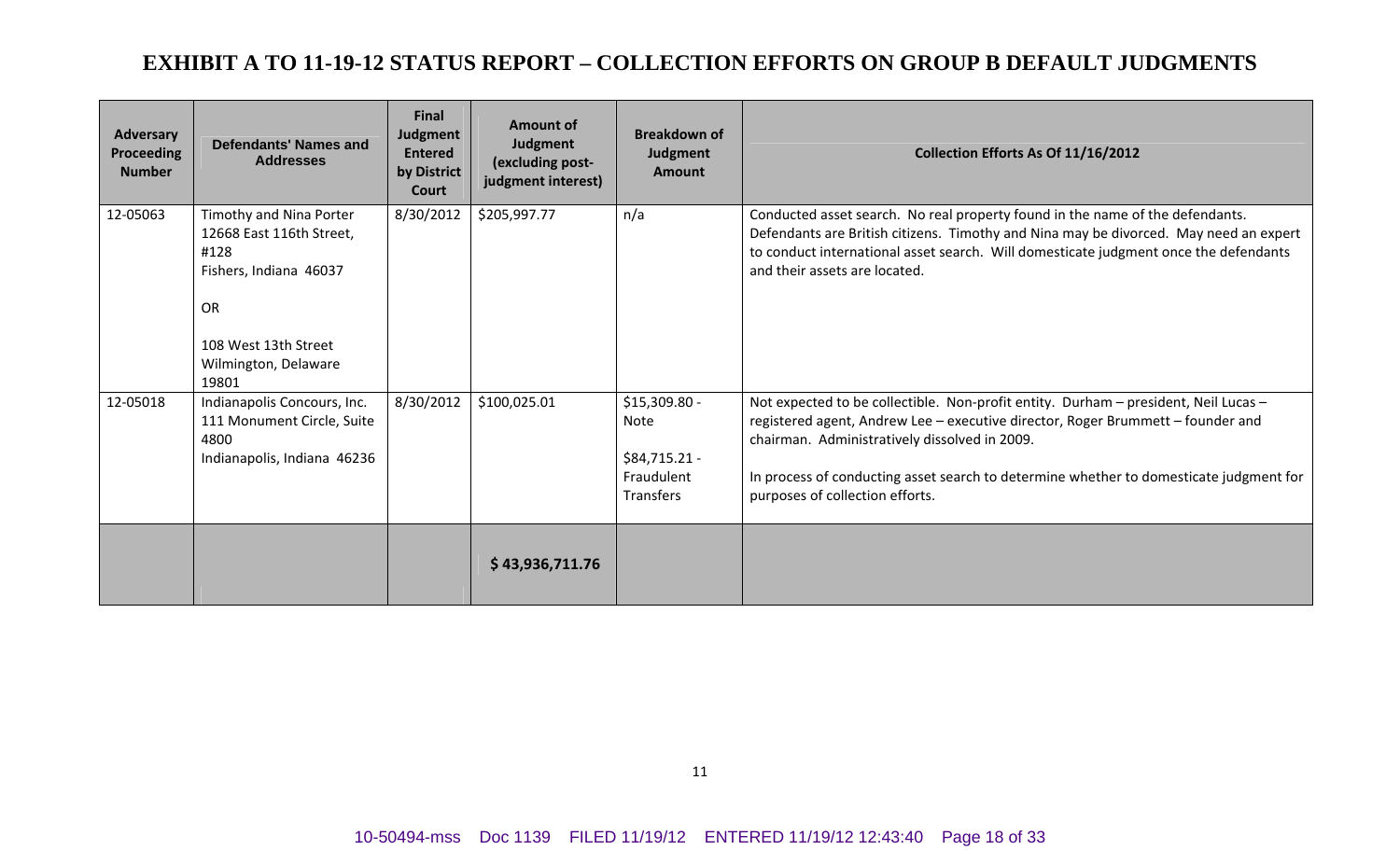| #              | <b>Case Name</b>                                                                                       | <b>Main Claim and Status</b> |                           | <b>Claim Amount</b> | <b>Bankruptcy</b><br>Case No.<br><b>GROUP A-1 - ACTIVE GROUP A CASES</b> | <b>District</b><br>Case No. | <b>Settled</b> | <b>Amount of Claim</b><br><b>Waiver</b> | <b>Settlement Amount</b><br>or Judgment Amount |                           | <b>Fees through</b><br><b>October 31, 2012</b> | <b>Comments</b>                                   |
|----------------|--------------------------------------------------------------------------------------------------------|------------------------------|---------------------------|---------------------|--------------------------------------------------------------------------|-----------------------------|----------------|-----------------------------------------|------------------------------------------------|---------------------------|------------------------------------------------|---------------------------------------------------|
|                | Bash v. Ricky D. Snow                                                                                  | FT (Debtor Transfers)        | \$                        | 1,763,679.68        | 12-5096                                                                  | 12-00980                    |                |                                         |                                                | - 35                      | 34,024.50                                      |                                                   |
| 2              | Bash v. John J. Head; Head<br>Consulting Group, Inc.                                                   | FT (Debtor Transfers)        | $\sqrt[6]{2}$             | 2,522,333.06        | 12-5097                                                                  | 12-00981                    |                |                                         |                                                | \$                        | 29,448.00                                      |                                                   |
| 3              | Bash v. Textron; Fortress; Fair<br>Facility                                                            | FT (Debtor Transfers)        | $\boldsymbol{\mathsf{S}}$ | 72,000,000.00       | 12-5101                                                                  | 12-00987                    |                |                                         |                                                | \$                        | 1,731,280.00                                   | Includes fees from<br>task codes B48 and<br>B57.  |
| 4              | Bash v. Ronald O. Kaffen; Kaffen<br>& Zimmerman                                                        | FT (Debtor Transfers)        | $\frac{1}{2}$             | 279,483.50          | 12-5149                                                                  | 12-00994                    |                |                                         |                                                | $\boldsymbol{\mathsf{S}}$ | 42,092.50                                      |                                                   |
| 5              | Bash v. Donald R. Fair                                                                                 | FT (Debtor Transfers)        | $\sqrt[6]{2}$             | 150,000,000.00      | 12-5152                                                                  | 12-00996                    |                |                                         |                                                | $\boldsymbol{\mathsf{S}}$ | 115,623.50                                     | Includes fees from<br>task codes B64 and<br>B193. |
| 6              | Bash v. Dana Osler; Geist Sports<br>Academy, LLC; Elizabeth McClure                                    | FT (Debtor Transfers)        | $\sqrt[6]{2}$             | 1,947,343.42        | 12-5158                                                                  | 12-00997                    |                |                                         |                                                | \$                        | 40,979.50                                      |                                                   |
|                |                                                                                                        | TOTAL:                       |                           | 228,512,839.66      |                                                                          |                             |                |                                         |                                                | \$                        | 1,993,448.00                                   |                                                   |
|                |                                                                                                        |                              |                           |                     | <b>GROUP A-2 - SETTLED OR RESOLVED GROUP A CASES</b>                     |                             |                |                                         |                                                |                           |                                                |                                                   |
|                | Bash v. BGBC Partners, LLP                                                                             | FT (Debtor Transfers)        | \$                        | 192,180.00          | 12-5102                                                                  | 12-00989                    | Υ              |                                         | $\boldsymbol{\mathsf{S}}$<br>100,000.00 \$     |                           | 29,167.00                                      | Includes half of<br>fees from task code<br>B67.   |
| $\overline{2}$ | Bash v. Somerset CPAs, P.C.                                                                            | FT (Debtor Transfers)        | $\sqrt[6]{2}$             | 760,454.00          | 12-5108                                                                  | 12-00992                    | Y              |                                         | 500,000.00 \$                                  |                           | 64,277.00                                      | Includes half of<br>fees from task code<br>B67.   |
| 3              | Bash v. Terry Whitesell; Julia<br>Whitesell                                                            | FT (Debtor Transfers)        | $\sqrt[6]{2}$             | 221,810.19          | 12-5109                                                                  | 12-00993                    | Y              |                                         | \$<br>$30,000.00$ \$                           |                           | 35,554.00                                      |                                                   |
|                |                                                                                                        | <b>TOTAL:</b>                | \$                        | 1,174,444.19        |                                                                          |                             |                |                                         | \$<br>630,000.00 \$                            |                           | 128,998.00                                     |                                                   |
|                |                                                                                                        |                              |                           |                     | <b>GROUP A-3 - DEFAULT GROUP A CASES</b>                                 |                             |                |                                         |                                                |                           |                                                |                                                   |
|                | Bash v. James Cochran; Susan<br>Cochran                                                                | FT (Debtor Transfers)        | \$                        | 9,255,212.64        | 12-5098                                                                  | 12-00988                    |                |                                         |                                                | - 35                      | 27,927.00                                      |                                                   |
| 2              | Bash v. Fair Holdings, Inc.; DC<br>Investments, LLC                                                    | FT (Debtor Transfers)        | \$                        | 351,212,690.22      | 12-5103                                                                  | 12-00990                    |                |                                         |                                                | \$                        | 12,930.50                                      |                                                   |
| 3              | Bash v. Timothy Durham                                                                                 | FT (Debtor Transfers)        | \$                        | 69,606,148.70       | 12-5107                                                                  | 12-00991                    |                |                                         |                                                | - \$                      | 257,518.50                                     |                                                   |
|                |                                                                                                        | <b>TOTAL:</b>                | \$                        | 430,074,051.56      |                                                                          |                             |                |                                         |                                                | \$                        | 298,376.00                                     |                                                   |
|                |                                                                                                        |                              |                           |                     | <b>GROUP B-1 - ACTIVE GROUP B CASES</b>                                  |                             |                |                                         |                                                |                           |                                                |                                                   |
|                | Bash v. Etelco Services, Inc. et al. Loan Claims                                                       |                              | \$                        | 19,718.75           | 11-5233                                                                  | 12-00984                    |                |                                         |                                                | \$                        | 24,777.50                                      |                                                   |
| 2              | Bash v. Car Collector Magazine,<br>LLC; Jeffrey Broadus; RM Classic Transfers)<br>Car Production, Inc. | FT (Non-Debtor               | \$                        | 950,381.78          | 12-5017                                                                  | 12-01155                    |                |                                         |                                                | $\boldsymbol{\mathsf{S}}$ | 10,983.50                                      |                                                   |
| 3              | Bash v. Alternate Billing<br>Corporation                                                               | FT (Non-Debtor<br>Transfers) | $\frac{1}{2}$             | 292,831.36          | 12-5020                                                                  | 12-00999                    |                |                                         |                                                | \$                        | 37,106.50                                      |                                                   |

Ex B to 11-19-12 Status Report - Status of Litigation Chart.XLSX Claims & Amounts Page 1 of 11

10-50494-mss Doc 1139 FILED 11/19/12 ENTERED 11/19/12 12:43:40 Page 19 of 33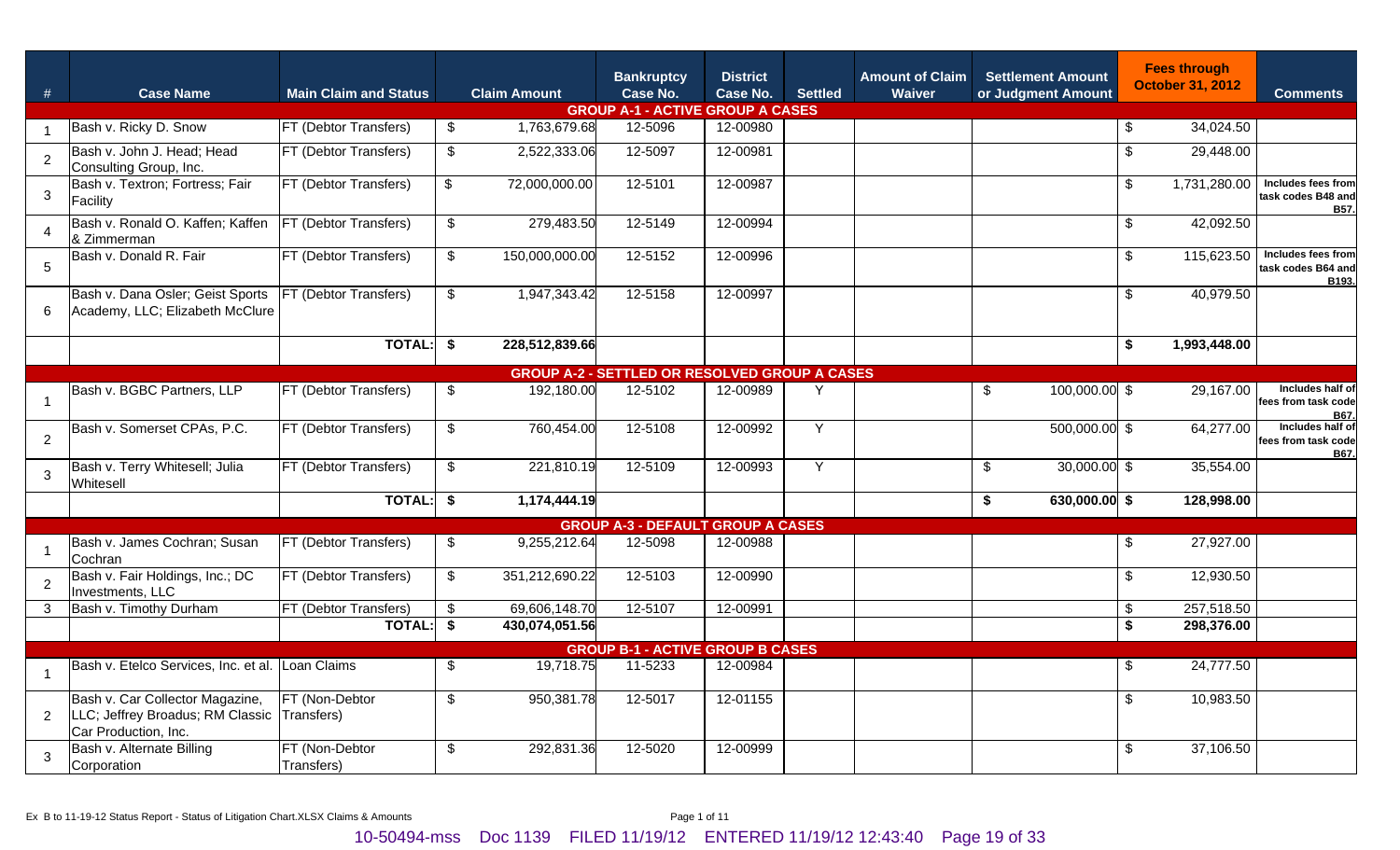| #              | <b>Case Name</b>                                                                                                                               | <b>Main Claim and Status</b>               |                           | <b>Claim Amount</b> | <b>Bankruptcy</b><br><b>Case No.</b> | <b>District</b><br>Case No. | <b>Settled</b> | <b>Amount of Claim</b><br>Waiver | <b>Settlement Amount</b><br>or Judgment Amount |                         | <b>Fees through</b><br><b>October 31, 2012</b> | <b>Comments</b>                                   |
|----------------|------------------------------------------------------------------------------------------------------------------------------------------------|--------------------------------------------|---------------------------|---------------------|--------------------------------------|-----------------------------|----------------|----------------------------------|------------------------------------------------|-------------------------|------------------------------------------------|---------------------------------------------------|
| 4              | Bash v. Cindy Landeen                                                                                                                          | FT (Non-Debtor<br>Transfers)               | $\sqrt[6]{2}$             | 240,000.00          | 12-5026                              | 12-01152                    |                |                                  |                                                | \$                      | 42,947.00                                      |                                                   |
| 5              | Bash v. Erika Lookadoo Jiles                                                                                                                   | FT (Non-Debtor<br>Transfers)               | $\frac{1}{2}$             | 33,400.00           | 12-5029                              | 12-01671                    |                |                                  |                                                | \$                      | 19,327.00                                      |                                                   |
| 6              | Bash v. Mitza Durham                                                                                                                           | FT (Non-Debtor<br>Transfers)               | $\sqrt[6]{2}$             | 831,426.46          | 12-5032                              | 12-01672                    |                |                                  |                                                | $\sqrt[6]{\frac{1}{2}}$ | 23,740.50                                      |                                                   |
| $\overline{7}$ | Bash v. Neil Lucas                                                                                                                             | FT (Non-Debtor<br>Transfers) + Loan Claims | $\overline{\mathbf{e}}$   | 489,459.10          | 12-5046                              | 12-00998                    |                |                                  |                                                | \$                      | 32,325.00                                      |                                                   |
| 8              | Bash v. Stephen Blaising                                                                                                                       | FT (Non-Debtor<br>Transfers)               | $\overline{\mathfrak{s}}$ | 228,751.36          | 12-5057                              | 12-00977                    |                |                                  |                                                | $\sqrt[6]{\frac{1}{2}}$ | 11,206.00                                      |                                                   |
| 9              | Bash v. Henri Najem; Najem<br>Durham Enterprises, LLC; Najem<br>Management, Inc.; Najem<br>Enterprises, Inc.; Najem Durham<br>Investments, LLC | FT (Non-Debtor<br>Transfers)               | $\sqrt[6]{2}$             | 1,852,801.97        | 12-5061                              | 12-02222                    |                |                                  |                                                | \$                      | 28,948.50                                      | Includes fees from<br>task codes B62 and<br>B126. |
| 10             | Bash v. Joseph Hennigin                                                                                                                        | FT (Non-Debtor<br>Transfers)               | $\sqrt[6]{2}$             | 149,815.16          | 12-5078                              | 12-00979                    |                |                                  |                                                | \$                      | 13,627.00                                      |                                                   |
| 11             | Bash v. Bernard Durham aka B.J.<br>Durham                                                                                                      | FT (Non-Debtor<br>Transfers)               | $\mathfrak{L}$            | 59,107.00           | 12-5104                              | 12-01153                    |                |                                  |                                                | \$                      | 14,395.50                                      |                                                   |
| 12             | Bash v. Courtney Durham                                                                                                                        | FT (Non-Debtor<br>Transfers)               | $\sqrt[6]{2}$             | 64,700.00           | 12-5105                              | 12-01673                    |                |                                  |                                                | $\sqrt[6]{\frac{1}{2}}$ | 17,733.00                                      |                                                   |
| 13             | Bash v. Joan SerVaas                                                                                                                           | FT (Non-Debtor<br>Transfers)               | $\sqrt[6]{2}$             | 226,000.00          | 12-5106                              | 12-01154                    |                |                                  |                                                | \$                      | 17,335.00                                      |                                                   |
| 14             | Bash v. Bruce Long                                                                                                                             | FT (Non-Debtor<br>Transfers)               | $\mathfrak{L}$            | 55,000.00           | 12-5110                              | 12-00986                    |                |                                  |                                                | \$                      | 12,760.50                                      |                                                   |
| 15             | Bash v. Dalinger Designs, Inc.                                                                                                                 | FT (Non-Debtor<br>Transfers)               | \$                        | 311,026.75          | 12-5111                              | N/A                         |                |                                  |                                                | \$                      | 18,716.00                                      |                                                   |
| 16             | Bash v. Phillip Press, Inc.                                                                                                                    | FT (Non-Debtor<br>Transfers)               | $\mathfrak{L}$            | 32,000.00           | 12-5113                              | N/A                         |                |                                  |                                                | \$                      | 8,373.00                                       |                                                   |
| 17             | Bash v. Cornelius Alig                                                                                                                         | <b>STAYED DUE TO</b><br><b>BANKRUPTCY</b>  | $\sqrt[6]{2}$             | 800,000.00          | 12-5141                              | N/A                         |                |                                  |                                                | \$                      | 11,894.50                                      |                                                   |
| 18             | Bash v. Shannon Connor Design,<br>Inc.                                                                                                         | FT (Non-Debtor<br>Transfers)               | $\mathfrak{L}$            | 1,445,427.21        | 12-5144                              | 12-01156                    |                |                                  |                                                | \$                      | 28,832.00                                      |                                                   |
| 19             | Bash v. Shannon Frantz                                                                                                                         | <b>STAYED DUE TO</b><br><b>BANKRUPTCY</b>  | $\sqrt[6]{2}$             | 401,713.37          | 12-5151                              | N/A                         |                |                                  |                                                | \$                      | 9,369.00                                       |                                                   |
| 20             | Bash v. Plopper and Partners, LLC Contract Claims (Lease)                                                                                      |                                            | $\sqrt[6]{2}$             | 128,792.68          | 12-5156                              | N/A                         |                |                                  |                                                | \$                      | 7,554.00                                       |                                                   |
| 21             | Bash v. Edward Morris                                                                                                                          | FT (Non-Debtor<br>Transfers)               | $\frac{1}{2}$             | 60,000.00           | 12-5163                              | N/A                         |                |                                  |                                                | $\sqrt[6]{\frac{1}{2}}$ | 10,665.50                                      |                                                   |

Ex B to 11-19-12 Status Report - Status of Litigation Chart.XLSX Claims & Amounts Page 2 of 11

10-50494-mss Doc 1139 FILED 11/19/12 ENTERED 11/19/12 12:43:40 Page 20 of 33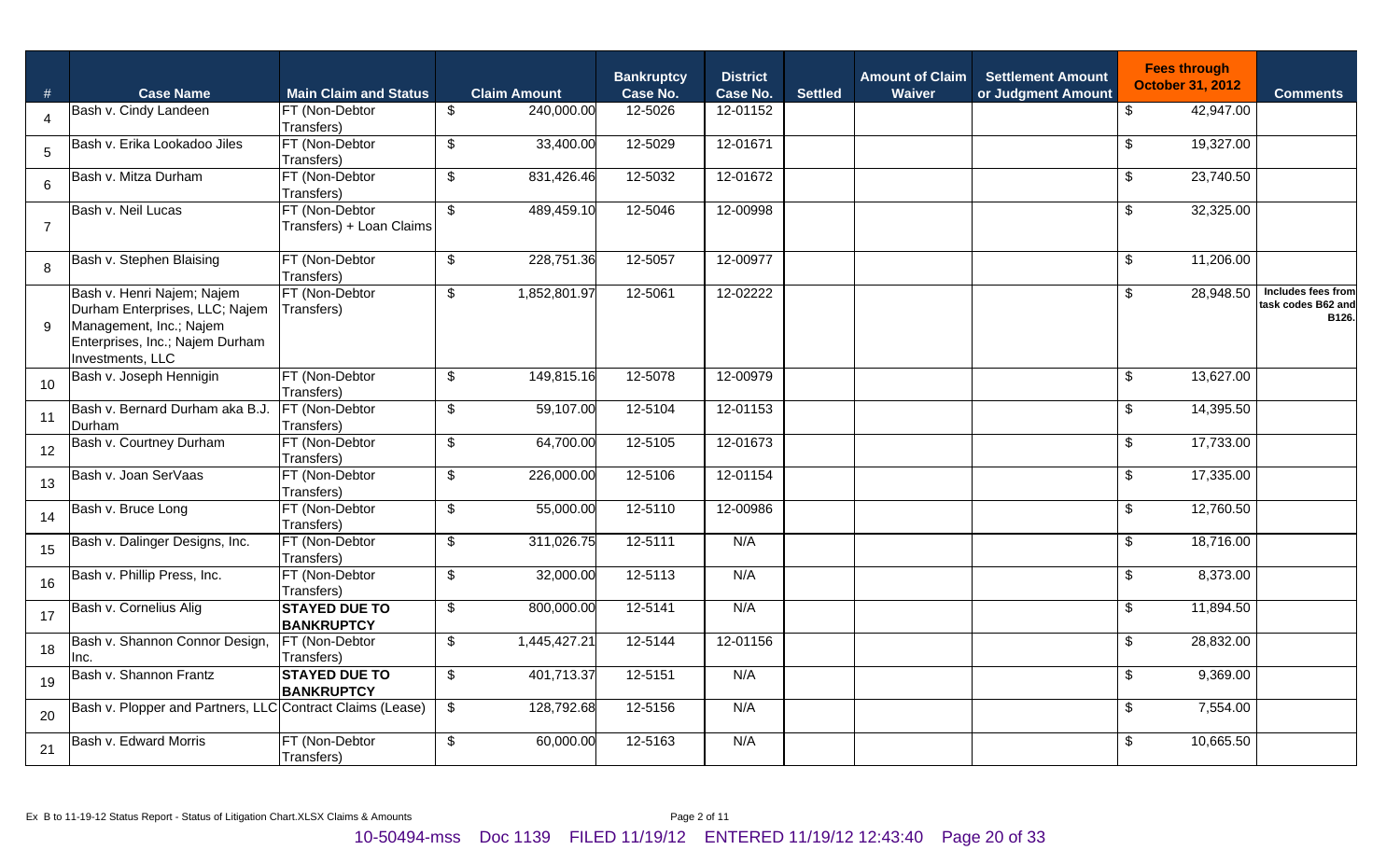| #              | <b>Case Name</b>                                                         | <b>Main Claim and Status</b> |                           | <b>Claim Amount</b> | <b>Bankruptcy</b><br>Case No.                     | <b>District</b><br>Case No. | <b>Settled</b>    | <b>Amount of Claim</b><br>Waiver |          | <b>Settlement Amount</b><br>or Judgment Amount |                |               | <b>Fees through</b><br><b>October 31, 2012</b> | <b>Comments</b>                                                                            |
|----------------|--------------------------------------------------------------------------|------------------------------|---------------------------|---------------------|---------------------------------------------------|-----------------------------|-------------------|----------------------------------|----------|------------------------------------------------|----------------|---------------|------------------------------------------------|--------------------------------------------------------------------------------------------|
| 22             | Bash v. 77th Street Partners                                             | FT (Non-Debtor<br>Transfers) | \$                        | 580,000.00          | 12-5212                                           | N/A                         |                   |                                  |          |                                                |                | \$            | 10,971.50                                      | Includes fees from<br>task codes B65 and<br>B199.                                          |
|                |                                                                          | <b>TOTAL:</b>                | \$                        | 9,252,352.95        |                                                   |                             | <b>TOTAL:</b>     |                                  |          |                                                |                | \$            | 413,588.00                                     |                                                                                            |
|                |                                                                          |                              |                           |                     | <b>GROUP B-2 - SETTLED/RESOLVED GROUP B CASES</b> |                             |                   |                                  |          |                                                |                |               |                                                |                                                                                            |
|                | Bash v. Obsidian Conference and PENDING APPROVAL<br>Catering Center, LLC |                              | \$                        | 30,000.00           | 11-5230                                           | 12-00983                    |                   |                                  |          | \$                                             | $12,000.00$ \$ |               | 19,704.00                                      |                                                                                            |
| $\overline{2}$ | Bash v. Mark Phillips                                                    | FT (Non-Debtor<br>Transfers) | \$                        | 30,000.00           | 11-5236                                           | N/A                         | Value<br>provided |                                  |          | \$                                             |                | \$            | 150.00                                         |                                                                                            |
| 3              | Bash v. Durham Whitesell &<br>Associates, LLC                            | FT (Non-Debtor<br>Transfers) | $\mathfrak{L}$            | 252,650.00          | 11-5240                                           | N/A                         | Y                 |                                  |          |                                                |                | $\sqrt[6]{2}$ | 10,558.00                                      | \$30,000.00<br>settlement amount<br>for Case No. 12-<br>5109 also settled<br>these claims. |
| 4              | Bash v. Mathie Construction, Ltd.                                        | 547 - Non-Investor           | \$                        | 13,756.10           | 12-5013                                           | N/A                         | Y                 | \$                               | 5,663.54 | \$                                             | $1,500.00$ \$  |               | 3,248.00                                       |                                                                                            |
| 5              | Bash v. Rubin & Levin<br><b>Professional Corporation</b>                 | 547 - Non-Investor           | \$                        | 40,000.00           | 12-5014                                           | N/A                         | Y                 |                                  |          | \$                                             | 18,500.00 \$   |               | 5,166.00                                       |                                                                                            |
| 6              | Bash v. Sanders Group of<br>Indianapolis, Inc.                           | 547 - Non-Investor           | \$                        | 30,000.00           | 12-5015                                           | N/A                         | Y                 |                                  |          | \$                                             | 8,500.00 \$    |               | 2,073.00                                       |                                                                                            |
|                | Bash v. Voyles Zahn Paul Hogan<br>& Merriman                             | 547 - Non-Investor           | \$                        | 25,000.00           | 12-5016                                           | N/A                         | Y                 |                                  |          | \$                                             | $5,000.00$ \$  |               | 2,519.00                                       |                                                                                            |
| 8              | Bash v. Robert Shoemake                                                  | <b>PENDING APPROVAL</b>      | $\boldsymbol{\mathsf{S}}$ | 54,687.24           | 12-5019                                           | N/A                         | Return<br>truck   |                                  |          | \$                                             |                | $\sqrt[6]{2}$ | 5,487.50                                       |                                                                                            |
| 9              | Bash v. Barone                                                           | FT (Non-Debtor<br>Transfers) | $\boldsymbol{\mathsf{S}}$ | 152,850.00          | 12-5027                                           | N/A                         | Hardship          |                                  |          | \$                                             |                | \$            | 534.50                                         |                                                                                            |
| 10             | Bash v. Pace                                                             | FT (Non-Debtor<br>Transfers) | $\boldsymbol{\mathsf{S}}$ | 135,248.34          | 12-5031                                           | N/A                         | Hardship          |                                  |          | \$                                             |                | \$            | 1,047.50                                       |                                                                                            |
| 11             | Bash v. Scott Solem and Limitless PENDING APPROVAL<br>Yachting, Inc.     |                              | $\boldsymbol{\mathsf{S}}$ | 84,326.05           | 12-5034                                           | N/A                         | Y                 |                                  |          | \$                                             | $5,000.00$ \$  |               | 960.00                                         |                                                                                            |
| 12             | Bash v. Table Moose Media, LLC                                           | FT (Non-Debtor<br>Transfers) | $\boldsymbol{\mathsf{S}}$ | 322,250.00          | 12-5035                                           | N/A                         | Y                 |                                  |          |                                                | 35,000.00 \$   |               | 33,287.50                                      |                                                                                            |
| 13             | Bash v. Billie Dennie & Ann<br>Dennie                                    | FT (Non-Debtor<br>Transfers) | \$                        | 241,557.12          | 12-5045                                           | N/A                         | Chapter 7         |                                  |          |                                                |                | $\sqrt[6]{3}$ | 3,391.00                                       |                                                                                            |
| 14             | Bash v. Michael Rypel                                                    | FT (Non-Debtor<br>Transfers) | $\sqrt[6]{\frac{1}{2}}$   | 29,508.58           | $\overline{12} - 5047$                            | N/A                         | $\overline{Y}$    |                                  |          | $\sqrt[6]{2}$                                  | $2,500.00$ \$  |               | 3,000.00                                       |                                                                                            |
| 15             | Bash v. Balint and Associates;<br>Raymond W. Balint                      | 547 - Non-Investor           | $\sqrt[6]{\frac{1}{2}}$   | 66,866.39           | 12-5049                                           | N/A                         | $\overline{Y}$    | $\sqrt[6]{\frac{1}{2}}$          | 6,497.57 |                                                | $35,000.00$ \$ |               | 45,326.00                                      |                                                                                            |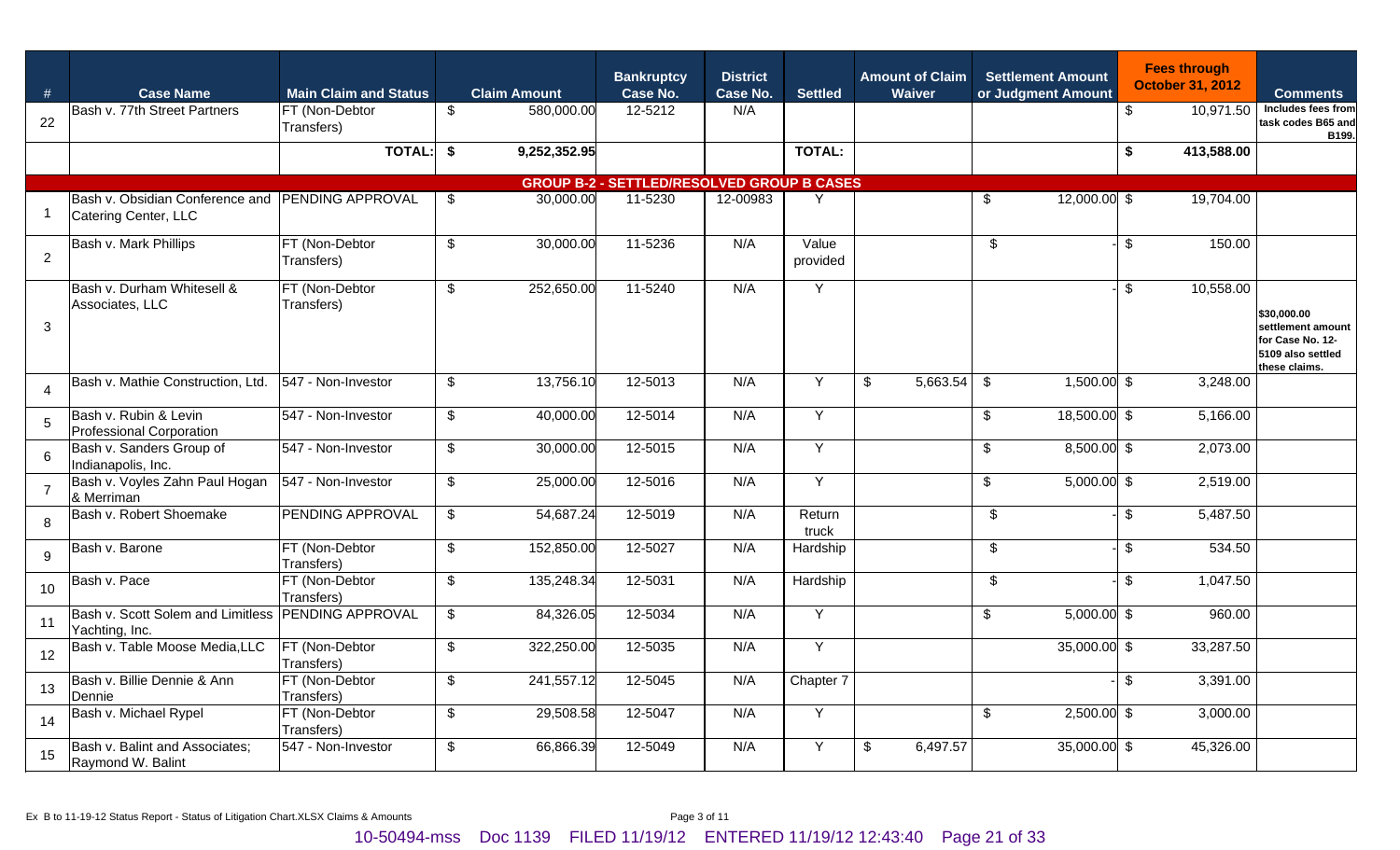| #  | <b>Case Name</b>                                                                   | <b>Main Claim and Status</b> |                                           | <b>Claim Amount</b> | <b>Bankruptcy</b><br><b>Case No.</b> | <b>District</b><br>Case No. | <b>Settled</b>       | <b>Amount of Claim</b><br>Waiver |       | <b>Settlement Amount</b><br>or Judgment Amount |                           | <b>Fees through</b><br><b>October 31, 2012</b> | <b>Comments</b>                                      |
|----|------------------------------------------------------------------------------------|------------------------------|-------------------------------------------|---------------------|--------------------------------------|-----------------------------|----------------------|----------------------------------|-------|------------------------------------------------|---------------------------|------------------------------------------------|------------------------------------------------------|
| 16 | Bash v. Carlile Patchen & Murphy<br><b>LLP</b>                                     | 547 - Non-Investor           | $\sqrt[6]{2}$                             | 10,000.00           | 12-5050                              | N/A                         | Y                    |                                  |       | $2,500.00$ \$                                  |                           | 945.50                                         |                                                      |
| 17 | Bash v. Mercho, Wells &<br>Masterson, Inc. and Hassan<br>Mercho                    | FT (Non-Debtor<br>Transfers) | $\sqrt[6]{2}$                             | 1,437,206.00        | 12-5059                              | N/A                         | $\overline{Y}$       |                                  |       | $10,000.00$ \$                                 |                           | 17,772.50                                      |                                                      |
| 18 | Bash v. Michael Durham                                                             | FT (Non-Debtor<br>Transfers) | \$                                        | 49,713.12           | 12-5060                              | N/A                         | Hardship<br>Military |                                  | $\$\$ |                                                | $\sqrt[6]{2}$             | 1,652.00                                       |                                                      |
| 19 | Bash v. American Legends<br>Publicity, Inc.                                        | PENDING APPROVAL             | $\boldsymbol{\mathsf{S}}$                 | 150,488.11          | 12-5065                              | N/A                         | Consent J.           |                                  | $\$\$ |                                                | $\boldsymbol{\mathsf{S}}$ | 3,553.00                                       |                                                      |
| 20 | Bash v. Anthony Najem                                                              | FT (Non-Debtor<br>Transfers) | $\sqrt[6]{2}$                             | 69,600.00           | 12-5066                              | N/A                         | Value<br>provided    |                                  | \$    |                                                | $\sqrt[6]{2}$             | 1,480.00                                       |                                                      |
| 21 | Bash v. Auburn Automotive<br>Heritage, Inc. dba Auburn Cord<br>Deusenberg Museum   | FT (Non-Debtor<br>Transfers) | $\sqrt[6]{2}$                             | 78,970.00           | 12-5067                              | N/A                         | Y                    |                                  | \$    | $30,000.00$ \$                                 |                           | 3,228.50                                       |                                                      |
| 22 | Bash v. Benjamin Harrison<br>Presidential Site, Inc. dba<br>Benjamin Harrison Home | PENDING APPROVAL             | $\sqrt[6]{2}$                             | 50,000.00           | 12-5068                              | N/A                         | Y                    |                                  | \$    | 18,000.00 \$                                   |                           | 13,303.50                                      |                                                      |
| 23 | Bash v. Bennett Productions, Inc.                                                  | FT (Non-Debtor<br>Transfers) | \$                                        | 300,000.00          | 12-5069                              | 12-00982                    | Y                    |                                  |       | $90,000.00$ \$                                 |                           | 33,114.00                                      |                                                      |
| 24 | Bash v. Lockwood                                                                   | FT (Non-Debtor<br>Transfers) | \$                                        | 892,200.34          | 12-5070                              | N/A                         | Value /<br>Hardship  |                                  | $\$\$ |                                                | \$                        | 2,230.00                                       |                                                      |
| 25 | Bash v. Dennis Barsky                                                              | PENDING APPROVAL             | $\sqrt[6]{\frac{1}{2}}$                   | 30,000.00           | 12-5071                              | N/A                         | Υ                    |                                  | \$    | $15,000.00$ \$                                 |                           | 6,293.00                                       |                                                      |
| 26 | Bash v. Disturbing Tha Peace<br>Touring, Inc.                                      | PENDING APPROVAL             | $\sqrt[6]{2}$                             | 76,603.00           | 12-5072                              | N/A                         | Y                    |                                  | \$    | 75,000.00                                      | - \$                      |                                                | 11,683.50 \$75,000.00 payment<br>settled both cases. |
| 27 | Bash v. Ludacris Foundation, Inc.                                                  | <b>PENDING APPROVAL</b>      | $\sqrt[6]{2}$                             | 30,000.00           | 12-5081                              | N/A                         | Y                    |                                  |       |                                                | $\mathfrak{L}$            | 6,285.50                                       |                                                      |
| 28 | Bash v. George Anderson                                                            | FT (Non-Debtor<br>Transfers) | $\sqrt[6]{2}$                             | 43,571.34           | 12-5073                              | N/A                         | Hardship             |                                  | $\,$  |                                                | \$                        | 879.00                                         |                                                      |
| 29 | Bash v. Girls, Inc.                                                                | FT (Non-Debtor<br>Transfers) | $\sqrt[6]{\frac{1}{2}}$                   | 37,500.00           | 12-5074                              | N/A                         | Y                    |                                  | \$    | 7,500.00 \$                                    |                           | 12,165.00                                      |                                                      |
| 30 | Bash v. Green Lantern Partners,<br>Ltd.                                            | FT (Non-Debtor<br>Transfers) | $\boldsymbol{\mathsf{S}}$                 | 127,000.00          | 12-5075                              | N/A                         | Value<br>provided    |                                  | $\$\$ |                                                | $\sqrt[6]{2}$             | 3,313.00                                       |                                                      |
| 31 | Bash v. Jamie Ferrell                                                              | FT (Non-Debtor<br>Transfers) | $\sqrt[6]{2}$                             | 273,347.71          | 12-5076                              | N/A                         | Y                    |                                  | \$    | 55,000.00 \$                                   |                           | 3,767.50                                       |                                                      |
| 32 | Bash v. International Concierge                                                    | FT (Non-Debtor<br>Transfers) | $\, \, \raisebox{12pt}{$\scriptstyle \$}$ | 49,840.00           | 12-5077                              | N/A                         | Value<br>provided    |                                  | \$    |                                                | -1\$                      | 1,044.50                                       |                                                      |
| 33 | Bash v. Kato Kaelin                                                                | FT (Non-Debtor<br>Transfers) | $\sqrt[6]{2}$                             | 23,700.00           | 12-5079                              | N/A                         | Y                    |                                  | \$    | $7,000.00$ \$                                  |                           | 3,790.50                                       |                                                      |
| 34 | Bash v. Kathryn James & The<br>Charles L. James Trust                              | FT (Non-Debtor<br>Transfers) | $\boldsymbol{\mathsf{\$}}$                | 358,681.13          | 12-5080                              | N/A                         | $\overline{Y}$       |                                  | \$    | 275,000.00 \$                                  |                           | 13,436.00                                      |                                                      |
| 35 | Bash v. Randi Siegel Ent.                                                          | FT (Non-Debtor<br>Transfers) | \$                                        | 22,000.00           | 12-5082                              | N/A                         | Value<br>provided    |                                  | \$    |                                                | \$                        | 2,002.00                                       |                                                      |

Ex B to 11-19-12 Status Report - Status of Litigation Chart.XLSX Claims & Amounts Page 4 of 11

### 10-50494-mss Doc 1139 FILED 11/19/12 ENTERED 11/19/12 12:43:40 Page 22 of 33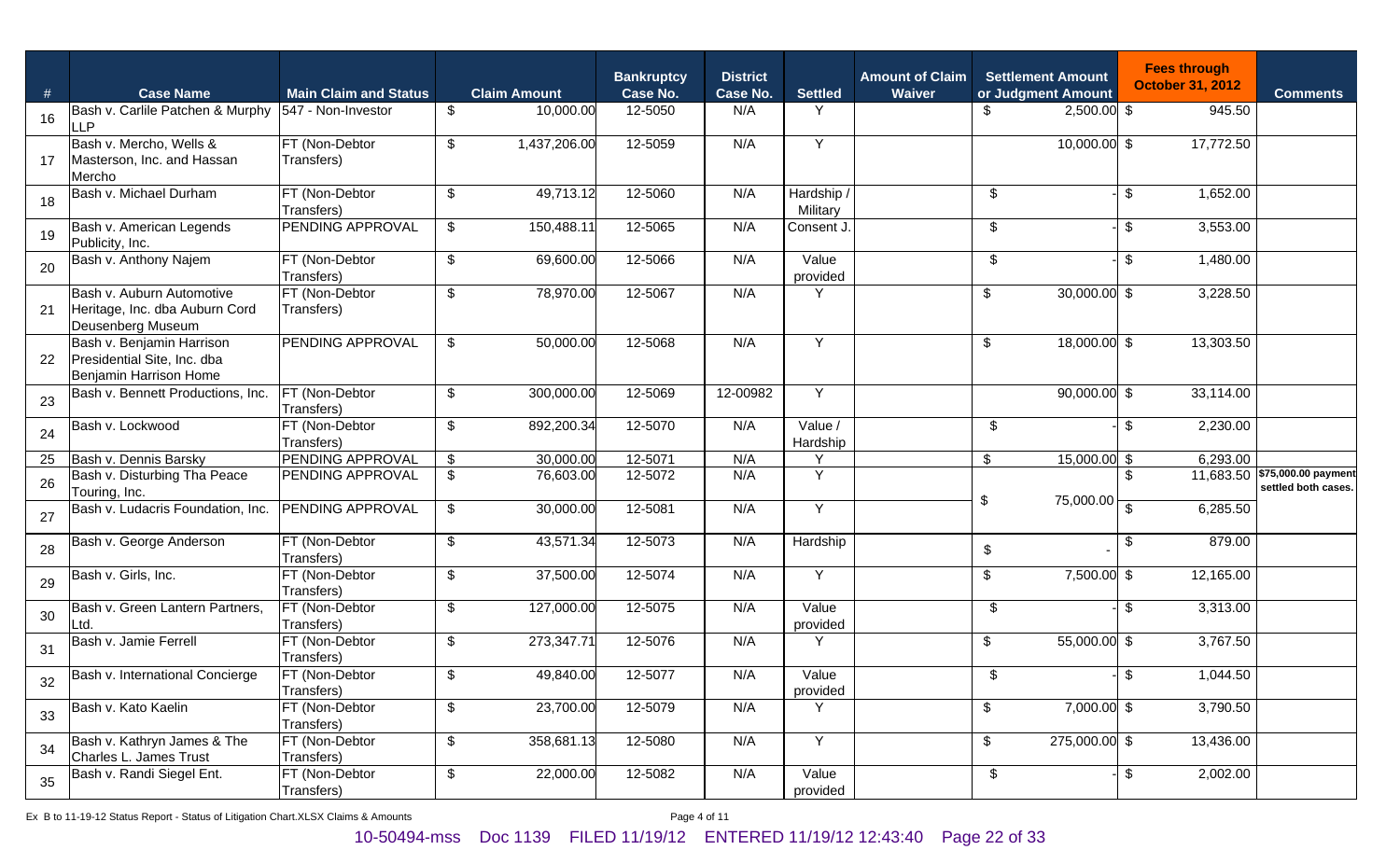| #  | <b>Case Name</b>                                                                                                 | <b>Main Claim and Status</b> |                           | <b>Claim Amount</b> | <b>Bankruptcy</b><br>Case No. | <b>District</b><br>Case No. | <b>Settled</b>      | <b>Amount of Claim</b><br>Waiver |                           | <b>Settlement Amount</b><br>or Judgment Amount |                           | <b>Fees through</b><br><b>October 31, 2012</b> | <b>Comments</b>                                                             |
|----|------------------------------------------------------------------------------------------------------------------|------------------------------|---------------------------|---------------------|-------------------------------|-----------------------------|---------------------|----------------------------------|---------------------------|------------------------------------------------|---------------------------|------------------------------------------------|-----------------------------------------------------------------------------|
|    | Bash v. Shulte & Urig                                                                                            | FT (Non-Debtor               | \$                        | 63,600.00           | 12-5083                       | N/A                         | Value               |                                  | \$.                       |                                                | \$                        | 905.00                                         |                                                                             |
| 36 |                                                                                                                  | Transfers)                   |                           |                     |                               |                             | provided            |                                  |                           |                                                |                           |                                                |                                                                             |
| 37 | Bash v. Sirote & Permutt                                                                                         | FT (Non-Debtor               | \$                        | 585,520.02          | 12-5084                       | N/A                         | Value               |                                  | \$                        |                                                | $\boldsymbol{\mathsf{S}}$ | 1,984.50                                       |                                                                             |
|    |                                                                                                                  | Transfers)                   |                           |                     |                               |                             | provided            |                                  |                           |                                                |                           |                                                |                                                                             |
| 38 | Bash v. Stonefield Josephson, Inc.<br><b>CPAs nka Marcum LLP</b>                                                 | <b>PENDING APPROVAL</b>      | $\boldsymbol{\mathsf{S}}$ | 41,375.00           | 12-5086                       | N/A                         | Υ                   |                                  | $\frac{1}{2}$             | 20,000.00 \$                                   |                           | 6,099.50                                       |                                                                             |
| 39 | Bash v. Tom Banner                                                                                               | FT (Non-Debtor<br>Transfers) | $\boldsymbol{\mathsf{S}}$ | 45,000.00           | 12-5088                       | N/A                         | Value /<br>Hardship |                                  | \$                        |                                                | \$                        | 380.50                                         |                                                                             |
| 40 | Bash v. Weener & Nathan                                                                                          | FT (Non-Debtor<br>Transfers) | \$                        | 300,000.00          | 12-5089                       | N/A                         | Value<br>provided   |                                  | \$                        |                                                | \$                        | 368.00                                         |                                                                             |
|    | Bash v. Obsidian Capital Co., LLC; FT (Non-Debtor                                                                |                              | \$                        | 1,123,097.58        | 12-5090                       | N/A                         | Υ                   |                                  |                           |                                                | $\mathfrak{F}$            | 5,656.50                                       |                                                                             |
|    | Timothy Durham; Terry Whitesell                                                                                  | Transfers)                   |                           |                     |                               |                             |                     |                                  |                           |                                                |                           |                                                | \$30,000.00                                                                 |
| 41 |                                                                                                                  |                              |                           |                     |                               |                             |                     |                                  |                           |                                                |                           |                                                | settlement amount<br>for Case No. 12-<br>5109 also settled<br>these claims. |
| 42 | Bash v. Kevin James                                                                                              | <b>PENDING APPROVAL</b>      | \$                        | 16,287.24           | 12-5094                       | N/A                         | Y                   |                                  | \$                        | 16,287.24 \$                                   |                           | 8,046.50                                       |                                                                             |
| 43 | Bash v. Mitch for Governor                                                                                       | FT (Non-Debtor<br>Transfers) | \$                        | 90,000.00           | 12-5126                       | N/A                         | Y                   |                                  | $\sqrt[6]{\frac{1}{2}}$   | $3,000.00$ \$                                  |                           |                                                | 1,722.00 Includes fees from<br>task codes B46 and<br>B170.                  |
| 44 | Bash v. Fragola & Fragola Limited 547 - Investor<br>Partnership; Albert Fragola; The<br>Estate of Nunzie Fragola |                              | \$                        | 60,313.15           | 12-5129                       | N/A                         | Y                   | \$<br>80,000.00                  | \$                        | $10,000.00$ \$                                 |                           | 8,265.50                                       |                                                                             |
| 45 | Bash v. H. Joanne Allen, Trustee                                                                                 | 547 - Investor               | \$                        | 20,016.99           | 12-5130                       | N/A                         | Y                   | \$<br>37,609.93                  |                           |                                                | $\boldsymbol{\mathsf{S}}$ | 2,090.50                                       |                                                                             |
| 46 | Bash v. Hazel Cossey                                                                                             | 547 - Investor               | $\sqrt{2}$                | 20,000.00           | 12-5131                       | N/A                         | $\overline{Y}$      | \$<br>20,000.00                  |                           |                                                | $\mathfrak{s}$            | 1,119.00                                       |                                                                             |
| 47 | Bash v. The Doe Trust; James O.<br>Pigg                                                                          | 547 - Investor               | $\mathfrak s$             | 17,781.88           | 12-5132                       | N/A                         | Y                   |                                  | $\boldsymbol{\mathsf{S}}$ | 14,000.00 \$                                   |                           | 1,379.50                                       |                                                                             |
| 48 | Bash v. Joseph P. Spohn                                                                                          | 547 - Investor               | $\boldsymbol{\mathsf{S}}$ | 30,061.64           | 12-5133                       | N/A                         | Y                   | \$<br>34,330.85                  |                           |                                                | $\sqrt[6]{\frac{1}{2}}$   | 1,167.50                                       |                                                                             |
| 49 | Bash v. Julie Imhoff                                                                                             | 547 - Investor               | $\sqrt{2}$                | 60,021.92           | 12-5134                       | N/A                         | $\mathsf{Y}$        | \$<br>49,789.66                  |                           |                                                | $\mathsf{\$}$             | 1,215.00                                       |                                                                             |
| 50 | Bash v. Marie Ebert; Clyde Ebert                                                                                 | 547 - Investor               | \$                        | 15,000.00           | 12-5135                       | N/A                         | Paid in Full        |                                  | $\frac{1}{2}$             | 15,000.00 \$                                   |                           | 392.00                                         |                                                                             |
| 51 | Bash v. Schippers                                                                                                | 547 - Investor               | $\sqrt{2}$                | 25,082.19           | 12-5136                       | N/A                         | Hardship            |                                  |                           |                                                | $\mathfrak{s}$            | 487.50                                         |                                                                             |
| 52 | Bash v. Scot W. Kingan; Donald                                                                                   | 547 - Investor               | $\mathfrak{L}$            | 15,105.10           | 12-5137                       | N/A                         | Y                   |                                  | \$                        | 8,500.00 \$                                    |                           | 883.00                                         |                                                                             |
|    | W. Kingan                                                                                                        |                              |                           |                     |                               |                             |                     |                                  |                           |                                                |                           |                                                |                                                                             |
|    | 53 Bash v. Thomas O'Neal                                                                                         | 547 - Investor               | $\pmb{\mathfrak{P}}$      | 19,653.20           | 12-5138                       | N/A                         | Y                   |                                  | $\sqrt[6]{2}$             | $8,000.00$ \$                                  |                           | 874.50                                         |                                                                             |
| 54 | Bash v. Revocable Trust of<br>Victoria Scaia, Vicktoria Scaia;<br>Lorainne Brienza                               | 547 - Investor               | $\sqrt{2}$                | 25,257.68           | 12-5139                       | N/A                         | Hardship            |                                  |                           |                                                | $\mathfrak{F}$            | 3,665.00                                       |                                                                             |
|    | 55 Bash v. William Barton                                                                                        | 547 - Investor               | $\boldsymbol{\mathsf{S}}$ | 22,000.00           | 12-5140                       | N/A                         | Y                   | \$<br>22,000.00                  |                           |                                                | \$                        | 1,068.50                                       |                                                                             |
| 56 | Bash v. Melissa McDowell                                                                                         | FT (Non-Debtor<br>Transfers) | $\boldsymbol{\mathsf{S}}$ | 100,000.00          | 12-5142                       | N/A                         | Partial<br>hardship |                                  |                           | 25,000.00 \$                                   |                           | 17,145.00                                      |                                                                             |

Ex B to 11-19-12 Status Report - Status of Litigation Chart.XLSX Claims & Amounts Page 5 of 11

10-50494-mss Doc 1139 FILED 11/19/12 ENTERED 11/19/12 12:43:40 Page 23 of 33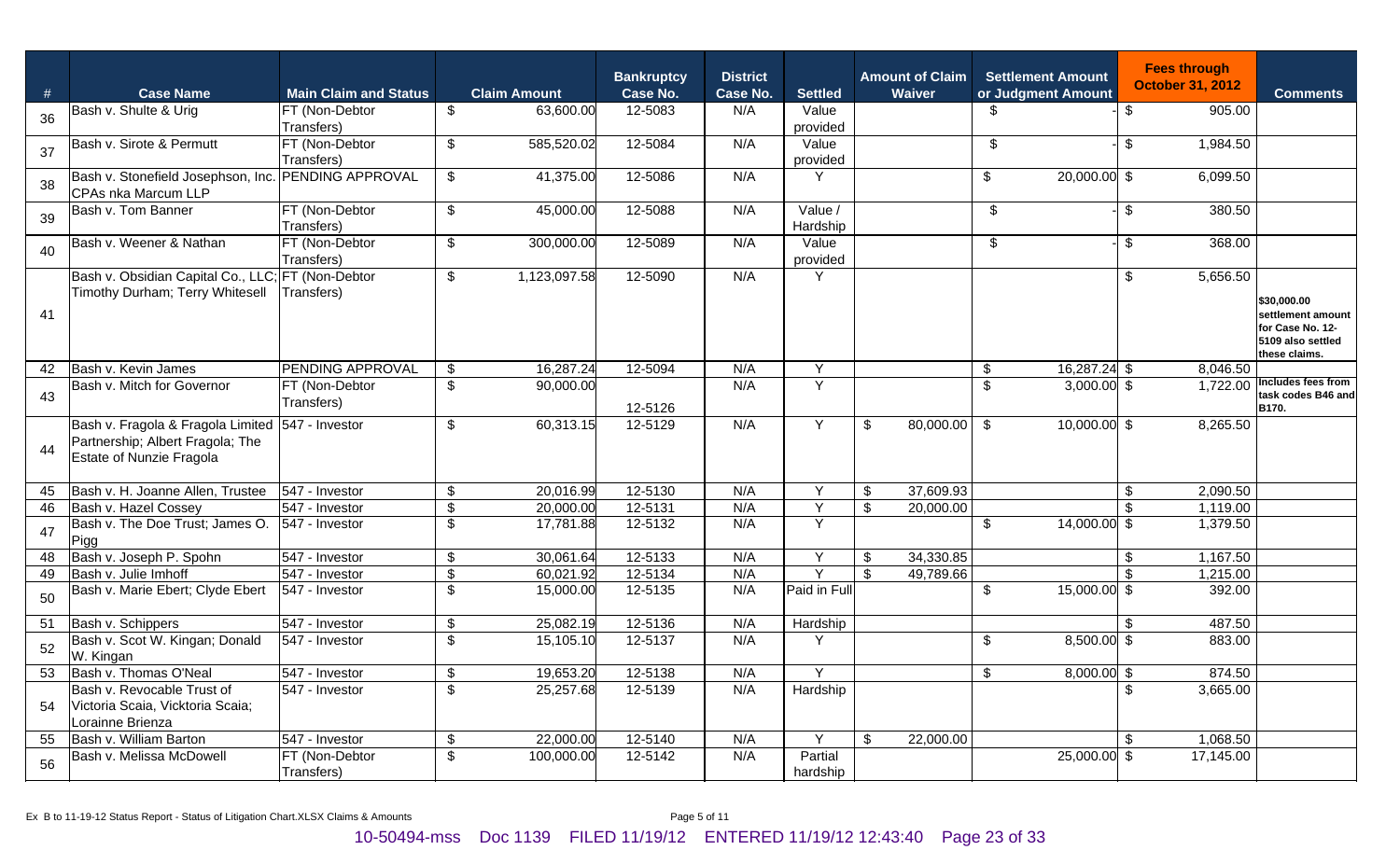| #              | <b>Case Name</b>                                                               | <b>Main Claim and Status</b> | <b>Claim Amount</b> |               | <b>Bankruptcy</b><br>Case No.            | <b>District</b><br>Case No. | <b>Settled</b> | <b>Amount of Claim</b><br>Waiver |                           | <b>Settlement Amount</b><br>or Judgment Amount | <b>Fees through</b><br><b>October 31, 2012</b> |            | <b>Comments</b>                                                                            |
|----------------|--------------------------------------------------------------------------------|------------------------------|---------------------|---------------|------------------------------------------|-----------------------------|----------------|----------------------------------|---------------------------|------------------------------------------------|------------------------------------------------|------------|--------------------------------------------------------------------------------------------|
| 57             | Bash v. Michael Reardon                                                        | PENDING APPROVAL             | \$                  | 187, 177. 75  | 12-5143                                  | N/A                         | Y              |                                  | \$                        | 38,500.00 \$                                   |                                                |            | 9,919.00 Plus 144,000<br>shares of National<br><b>Lampoon Stock</b>                        |
| 58             | Bash v. Davis & Davis Electric,<br><b>LLC</b>                                  | FT (Non-Debtor<br>Transfers) | \$                  | 258,301.29    | 12-5146                                  | N/A                         | Y              |                                  | \$                        | $5,000.00$ \$                                  |                                                | 11,846.00  |                                                                                            |
| 59             | Bash v. DW Trailer, LLC; Terry G.<br>Whitesell                                 | FT (Non-Debtor<br>Transfers) | \$                  | 300,000.00    | 12-5147                                  | N/A                         | Y              |                                  |                           |                                                | $\sqrt[6]{2}$                                  | 1,361.50   | \$30,000.00<br>settlement amount<br>for Case No. 12-<br>5109 also settled<br>these claims. |
| 60             | Bash v. Jaffe & Asher LLP                                                      | 547 - Non-Investor           | $\frac{1}{2}$       | 87,000.00     | 12-5150                                  | N/A                         | Y              |                                  | \$                        | 27,500.00 \$                                   |                                                | 4,051.50   |                                                                                            |
| 61             | Bash v. Misty Rice-Baniewicz                                                   | FT (Non-Debtor<br>Transfers) | $\mathfrak{L}$      | 1,115,484.41  | 12-5154                                  | N/A                         | Y              |                                  | $\sqrt[6]{2}$             | 45,000.00 \$                                   |                                                | 4,651.50   |                                                                                            |
|                |                                                                                | <b>TOTAL:</b>                | \$                  | 10,262,257.61 |                                          |                             | <b>TOTAL:</b>  | 255,891.55<br>\$                 | \$                        | 943,787.24 \$                                  |                                                | 375,135.00 |                                                                                            |
|                |                                                                                |                              |                     |               | <b>GROUP B-3 - DEFAULT GROUP B CASES</b> |                             |                |                                  |                           |                                                |                                                |            |                                                                                            |
|                | Bash v. Cedric Rashad                                                          | Contract/Loan                |                     |               | 11-5203                                  | 12-01236                    |                |                                  | \$                        | 83,340.48 \$                                   |                                                | 1,803.50   |                                                                                            |
| $\overline{2}$ | Bash v. Alexander Talbott, Inc.                                                | FT (Non-Debtor<br>Transfers) |                     |               | 11-5204                                  | 12-01237                    |                |                                  | $\sqrt[6]{\frac{1}{2}}$   | 423,515.95 \$                                  |                                                | 1,578.00   |                                                                                            |
| 3              | Bash v. Pointe Leasing, LLC                                                    | Contract/Loan                |                     |               | 11-5205                                  | 12-01238                    |                |                                  | \$                        | 385,675.34 \$                                  |                                                | 1,626.50   |                                                                                            |
| 4              | Bash v. Square One design, Inc.                                                | Contract/Loan                |                     |               | 11-5207                                  | 12-01315                    |                |                                  | \$                        | 39,090.86 \$                                   |                                                | 1,593.50   |                                                                                            |
| 5              | Bash v. CargoTrailerUSA.com                                                    | FT (Non-Debtor<br>Transfers) |                     |               | 11-5209                                  | 12-01239                    |                |                                  | $\sqrt[6]{2}$             | 68,926.31 \$                                   |                                                | 1,897.50   |                                                                                            |
| 6              | Bash v. Obsidian Conference and<br>Catering Center, LLC (2 of 3<br>Defendants) | Contract/Loan                | $\sqrt{2}$          | 30,000.00     | 11-5230                                  |                             |                |                                  |                           |                                                |                                                |            | <b>Unbilled fees</b><br>included in the<br>entry for this case<br>in the prior section.    |
| $\overline{7}$ | Bash v. Blair Kiel Partners Inc.                                               | FT (Non-Debtor<br>Transfers) |                     |               | 11-5231                                  | 12-02011                    |                |                                  | $\sqrt[6]{2}$             | 126,328.96 \$                                  |                                                | 5,254.50   |                                                                                            |
| 8              | Bash v. Durham Capital<br>Corporation                                          | FT (Non-Debtor<br>Transfers) |                     |               | 11-5232                                  | 12-01241                    |                |                                  | $\boldsymbol{\mathsf{S}}$ | 152,452.75 \$                                  |                                                | 3,087.50   |                                                                                            |
| 9              | Bash v. Etelco Services, Inc., et al. Contract/Loan<br>(1 of 3 defendants)     |                              | $\sqrt{2}$          | 19,718.75     | 11-5233                                  |                             |                |                                  |                           |                                                |                                                |            | <b>Unbilled fees</b><br>included in the<br>entry for this case<br>in the prior section.    |
| 10             | Bash v. Guyer Durham, LLC                                                      | FT (Non-Debtor<br>Transfers) |                     |               | 11-5234                                  | 12-01242                    |                |                                  | $\mathfrak{L}$            | 268,990.00 \$                                  |                                                | 2,175.50   |                                                                                            |
| 11             | Bash v. J Blanton LLC                                                          | FT (Non-Debtor<br>Transfers) |                     |               | 11-5235                                  | 12-01243                    |                |                                  | $\mathfrak{P}$            | 634,124.96 \$                                  |                                                | 2,772.50   |                                                                                            |

Ex B to 11-19-12 Status Report - Status of Litigation Chart.XLSX Claims & Amounts Page 6 of 11

10-50494-mss Doc 1139 FILED 11/19/12 ENTERED 11/19/12 12:43:40 Page 24 of 33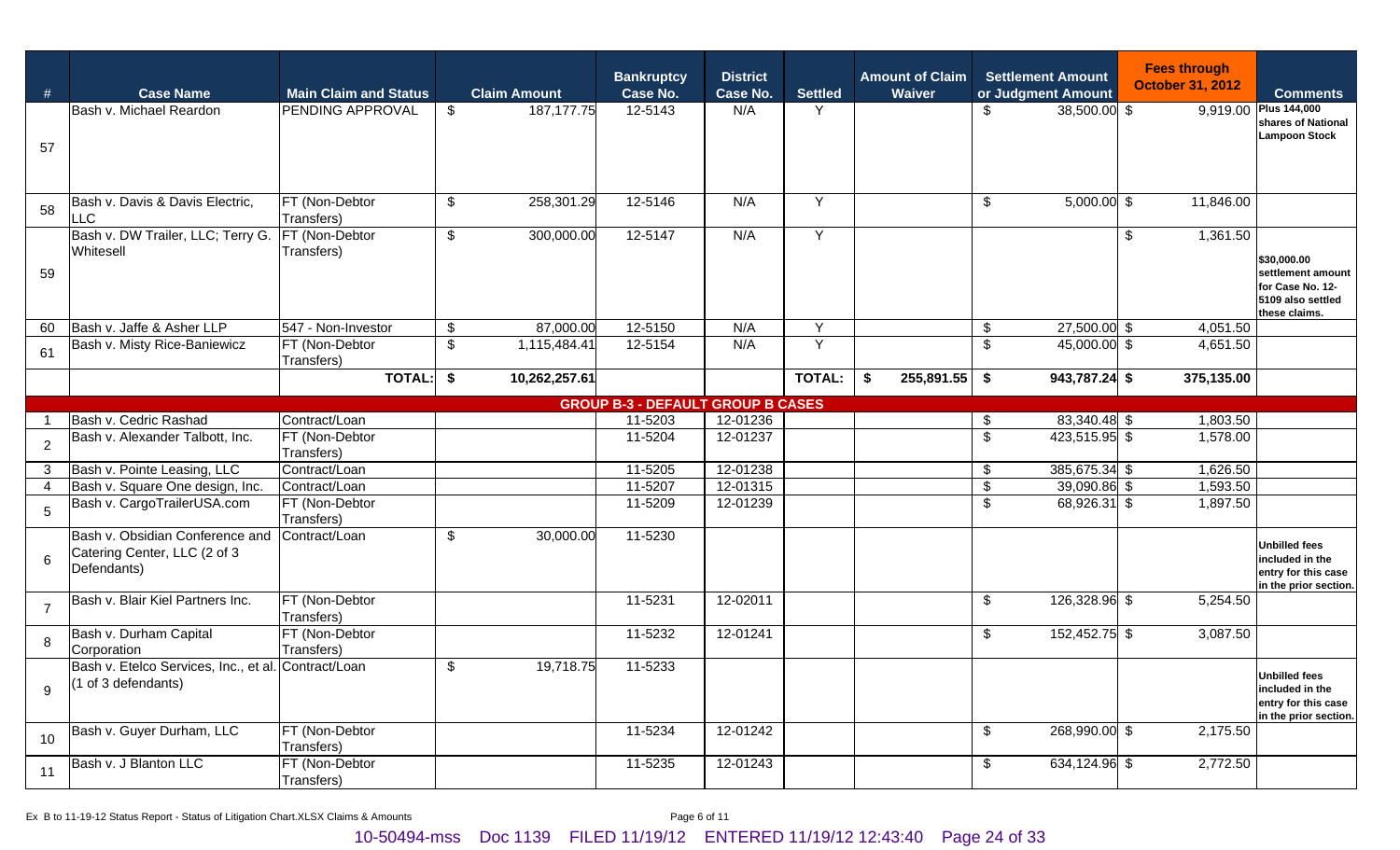| #                 | <b>Case Name</b>                                                                                                   | <b>Main Claim and Status</b>        | <b>Claim Amount</b>         | <b>Bankruptcy</b><br>Case No. | <b>District</b><br>Case No. | <b>Settled</b> | <b>Amount of Claim</b><br>Waiver |                           | <b>Settlement Amount</b><br>or Judgment Amount | <b>Fees through</b><br><b>October 31, 2012</b> | <b>Comments</b>                                                                         |
|-------------------|--------------------------------------------------------------------------------------------------------------------|-------------------------------------|-----------------------------|-------------------------------|-----------------------------|----------------|----------------------------------|---------------------------|------------------------------------------------|------------------------------------------------|-----------------------------------------------------------------------------------------|
| $12 \overline{ }$ | Bash v. My Ghetto Holdings, LLC                                                                                    | <b>FT</b> (Non-Debtor<br>Transfers) |                             | 11-5237                       | 12-01244                    |                |                                  | \$                        | $305,160.18$ \$                                | 2,315.50                                       |                                                                                         |
| 13                | Bash v. Medical Collections<br>Group, LLC                                                                          | FT (Non-Debtor<br>Transfers)        |                             | 11-5239                       | 12-01246                    |                |                                  | $\sqrt[6]{2}$             | 407,412.36 \$                                  | $\overline{2,}714.50$                          |                                                                                         |
| 14                | Bash v. Durham Whitesell &<br>Associates (2 of 3 Defendants)                                                       | FT (Non-Debtor<br>Transfers)        | $\sqrt{2}$<br>252,650.00    | 11-5240                       |                             |                |                                  |                           |                                                |                                                | <b>Unbilled fees</b><br>included in the<br>entry for this case<br>in the prior section. |
| 15                | Bash v. Car Collector Magazine,<br>LLC; Jeffrey Broadus; RM Classic<br>Car Production, Inc. (2 of 3<br>defendants) | FT (Non-Debtor<br>Transfers)        | $\sqrt[6]{2}$<br>950,381.78 | 12-5017                       | 12-01155                    |                |                                  |                           |                                                |                                                | <b>Unbilled fees</b><br>included in the<br>entry for this case<br>in the prior section. |
| 16                | <b>Indianapolis Concours</b>                                                                                       | FT (Non-Debtor<br>Transfers)        |                             | 12-5018                       | 12-02041                    |                |                                  | $\sqrt[6]{2}$             | $100,025.01$ \$                                | 2,398.00                                       |                                                                                         |
| 17                | Bash v. Bad Boyz Toy Shop, LLC                                                                                     | FT (Non-Debtor<br>Transfers)        |                             | 12-5021                       | 12-01194                    |                |                                  | $\mathfrak{P}$            | 153,900.00 \$                                  | 2,032.50                                       |                                                                                         |
| 18                | Bash v. Black Rock Acquisition<br>Corporation                                                                      | FT (Non-Debtor<br>Transfers)        |                             | 12-5022                       | 12-01195                    |                |                                  | $\sqrt[6]{2}$             | 838,900.00 \$                                  | 1,837.50                                       |                                                                                         |
| 19                | Bash v. Cannonball World Evens, FT (Non-Debtor<br><b>LLC</b>                                                       | Transfers)                          |                             | 12-5023                       | 12-01196                    |                |                                  | $\sqrt[6]{2}$             | 446,181.76 \$                                  | 1,922.50                                       |                                                                                         |
| 20                | Bash v. Chairman Cigars, LLC                                                                                       | FT (Non-Debtor<br>Transfers)        |                             | 12-5024                       | 12-02013                    |                |                                  | $\mathfrak{S}$            | 144,375.00 \$                                  | 2,271.50                                       |                                                                                         |
| 21                | Bash v. Champion Trailer<br>Acquisition, LLC; Champion Trailer Transfers)<br>Company LP; Champion Trailer,<br>Inc. | FT (Non-Debtor                      |                             | 12-5025                       | 12-01197                    |                |                                  | $\sqrt[6]{2}$             | 335,783.36 \$                                  | 1,699.00                                       |                                                                                         |
| 22                | Bash v. Durco Leasing, LLC                                                                                         | FT (Non-Debtor<br>Transfers)        |                             | 12-5028                       | 12-01198                    |                |                                  | $\boldsymbol{\mathsf{S}}$ | 1,288,650.00 \$                                | 1,863.00                                       |                                                                                         |
| 23                | Bash v. Fashion House, LLC                                                                                         | FT (Non-Debtor<br>Transfers)        |                             | 12-5030                       | 12-01199                    |                |                                  | $\sqrt[6]{2}$             | 42,250.00 \$                                   | 1,803.00                                       |                                                                                         |
| 24                | Bash v. Rated X Custom Garage,<br>LLC                                                                              | FT (Non-Debtor<br>Transfers)        |                             | 12-5033                       | 12-01200                    |                |                                  | $\sqrt[6]{\frac{1}{2}}$   | 641,362.01 \$                                  | 1,939.50                                       |                                                                                         |
| 25                | Bash v. Vizion Enterprises, LLC                                                                                    | FT (Non-Debtor<br>Transfers)        |                             | 12-5036                       | 12-01201                    |                |                                  | \$                        | 309,234.29 \$                                  | 1,838.50                                       |                                                                                         |
| 26                | Bash v. Waterway Group Realty,<br><b>LLC</b>                                                                       | FT (Non-Debtor<br>Transfers)        |                             | 12-5037                       | 12-01202                    |                |                                  | $\sqrt[6]{2}$             | 89,000.00 \$                                   | 2,118.50                                       |                                                                                         |
| 27                | Bash v. DC Investments Leasing,<br><b>LLC</b>                                                                      | FT (Non-Debtor<br>Transfers)        |                             | 12-5038                       | 12-01294                    |                |                                  | $\sqrt[6]{2}$             | 5,795,918.93 \$                                | 2,901.50                                       |                                                                                         |

Ex B to 11-19-12 Status Report - Status of Litigation Chart.XLSX Claims & Amounts Page 7 of 11

10-50494-mss Doc 1139 FILED 11/19/12 ENTERED 11/19/12 12:43:40 Page 25 of 33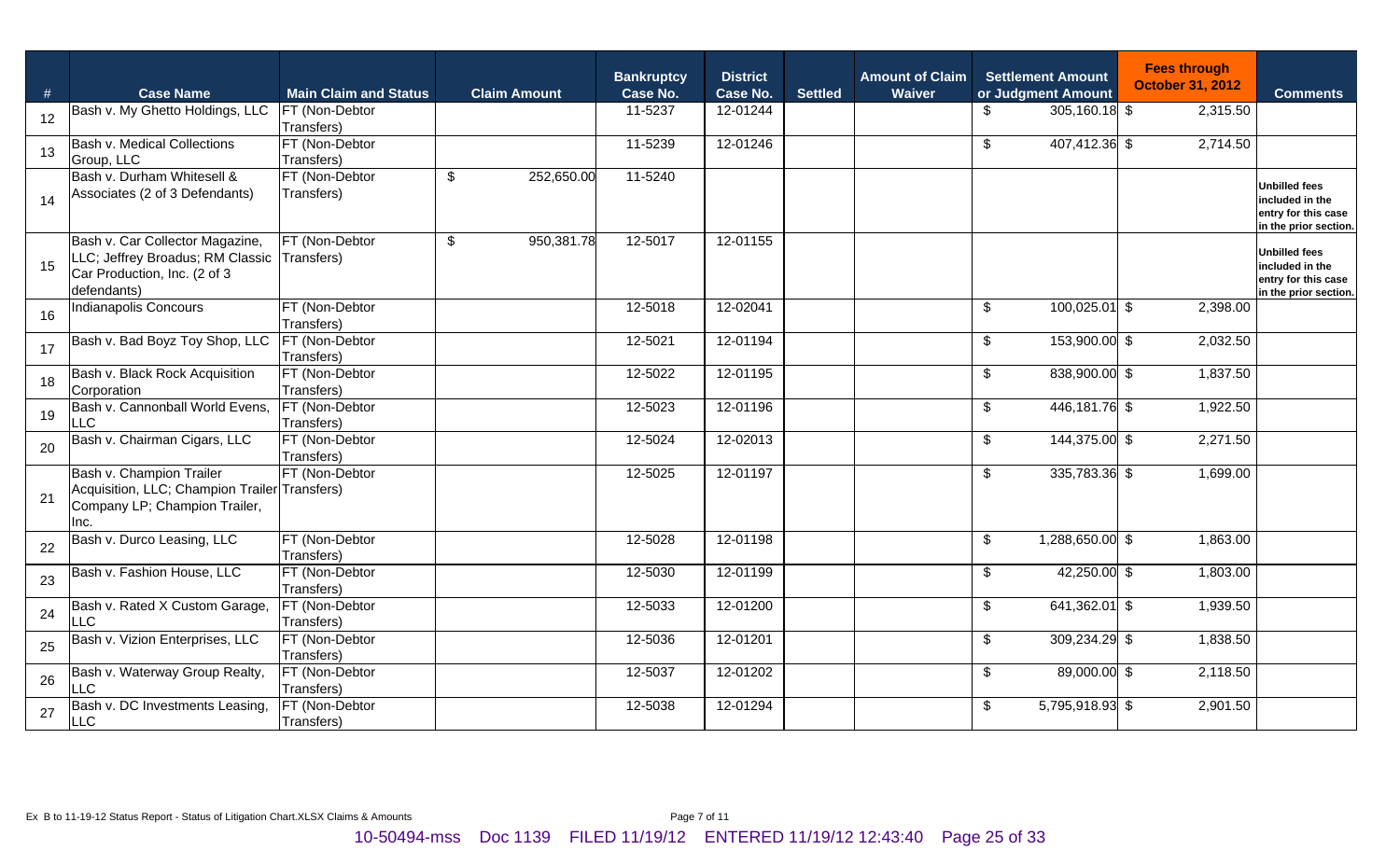| $\#$ | <b>Case Name</b>                                                                                 | <b>Main Claim and Status</b> | <b>Claim Amount</b>                       | <b>Bankruptcy</b><br>Case No. | <b>District</b><br>Case No. | <b>Settled</b> | <b>Amount of Claim</b><br>Waiver | <b>Settlement Amount</b><br>or Judgment Amount | <b>Fees through</b><br><b>October 31, 2012</b> | <b>Comments</b>                                                                         |
|------|--------------------------------------------------------------------------------------------------|------------------------------|-------------------------------------------|-------------------------------|-----------------------------|----------------|----------------------------------|------------------------------------------------|------------------------------------------------|-----------------------------------------------------------------------------------------|
| 28   | Bash v. DW Leasing Company,<br>LLC                                                               | FT (Non-Debtor<br>Transfers) | $\sqrt[6]{2}$<br>4,403,621.98             | 12-5039                       | 12-02863                    |                |                                  |                                                | $\boldsymbol{\mathsf{S}}$                      | 3,495.00 Proposed findings<br>of fact and<br>conclusions of law<br>entered on 11-16-12  |
| 29   | Bash v. Evaco Acquisition<br>Corporation                                                         | FT (Non-Debtor<br>Transfers) |                                           | 12-5058                       | 12-01295                    |                |                                  | 1,017,590.00 \$<br>\$                          | 1,550.50                                       |                                                                                         |
| 30   | Bash v. Pyramid Coach, Inc.                                                                      | FT (Non-Debtor<br>Transfers) |                                           | 12-5062                       | 12-01296                    |                |                                  | 975,938.40 \$<br>\$                            | 1,962.00                                       |                                                                                         |
| 31   | Bash v. Timothy Porter and Nina<br>Porter                                                        | FT (Non-Debtor<br>Transfers) |                                           | 12-5063                       | 12-02017                    |                |                                  | 205,997.77 \$<br>\$                            | $\overline{3,}255.00$                          |                                                                                         |
| 32   | Bash v. Aaron Landau                                                                             | FT (Non-Debtor<br>Transfers) |                                           | 12-5064                       | 12-01203                    |                |                                  | \$<br>75,000.00 \$                             | 1,638.00                                       |                                                                                         |
| 33   | Bash v. Social Connects                                                                          | FT (Non-Debtor<br>Transfers) |                                           | 12-5085                       | 12-01204                    |                |                                  | \$<br>63,500.00 \$                             | 1,696.00                                       |                                                                                         |
| 34   | Bash v. Strategic Sports Agency,<br>Inc.                                                         | FT (Non-Debtor<br>Transfers) |                                           | 12-5087                       | 12-01205                    |                |                                  | \$<br>172,000.00 \$                            | 1,632.50                                       |                                                                                         |
| 35   | Bash v. Obsidian Capital<br>Company, LLC; Timothy Durham;<br>Terry Whitesell (2 of 3 defendants) | FT (Non-Debtor<br>Transfers) | $\boldsymbol{\mathsf{S}}$<br>1,123,097.58 | 12-5090                       |                             |                |                                  |                                                |                                                | <b>Unbilled fees</b><br>included in the<br>entry for this case<br>in the prior section. |
| 36   | Bash v. Speedster Motorcars, Inc.; FT (Non-Debtor<br>SpeedsterMotorSales Timothy<br>Durham       | Transfers)                   | \$<br>5,215,366.19                        | 12-5091                       |                             |                |                                  |                                                | $\frac{1}{2}$<br>5,131.50                      |                                                                                         |
| 37   | Bash v. Obsidian Leasing<br>Company, Inc.                                                        | FT (Non-Debtor<br>Transfers) |                                           | 12-5092                       | 12-01206                    |                |                                  | $\boldsymbol{\mathsf{S}}$<br>2,720,414.16 \$   | 1,947.00                                       |                                                                                         |
| 38   | Bash v. Playa del Racing, Inc.                                                                   | FT (Non-Debtor<br>Transfers) |                                           | 12-5093                       | 12-01297                    |                |                                  | 2,490,433.74 \$<br>\$                          | 1,633.00                                       |                                                                                         |
| 39   | Bash v. Four Leaf Management                                                                     | FT (Non-Debtor<br>Transfers) |                                           | 12-5112                       | 12-02015                    |                |                                  | 124,835.00 \$<br>\$                            | 2,531.50                                       |                                                                                         |
| 40   | Bash v. Aesthetic Surgery Center,<br>LLC; Beeson Aesthetic Surgery<br>Institute, LLC             | FT (Non-Debtor<br>Transfers) |                                           | 12-5145                       | 12-02016                    |                |                                  | $\boldsymbol{\mathsf{S}}$<br>176,000.00 \$     | 1,940.50                                       |                                                                                         |
| 41   | Bash v. DW Trailer, LLC; Terry G.<br>Whitesell (1 of 2 Defendants)                               | FT (Non-Debtor<br>Transfers) | $\sqrt[6]{2}$<br>300,000.00               | 12-5147                       |                             |                |                                  |                                                |                                                | <b>Unbilled fees</b><br>included in the<br>entry for this case<br>in the prior section. |
| 42   | Bash v. US Rubber Reclaiming,<br>Inc.                                                            | FT (Non-Debtor<br>Transfers) |                                           | 12-5148                       | 12-02018                    |                |                                  | 22,860,604.18 \$<br>\$                         | 3,448.50                                       |                                                                                         |

Ex B to 11-19-12 Status Report - Status of Litigation Chart.XLSX Claims & Amounts Page 8 of 11

10-50494-mss Doc 1139 FILED 11/19/12 ENTERED 11/19/12 12:43:40 Page 26 of 33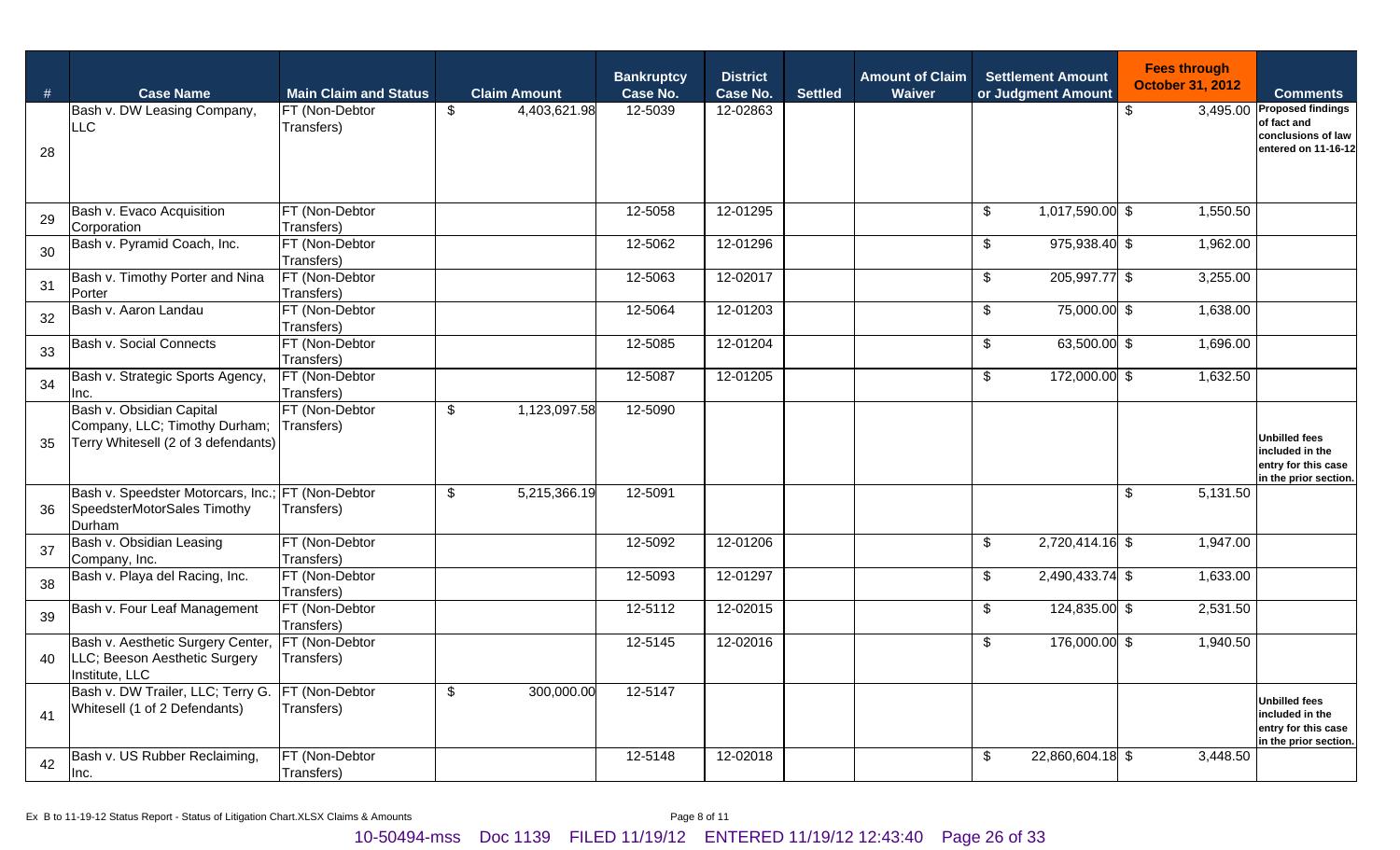| #              | <b>Case Name</b>                              | <b>Main Claim and Status</b> |                           | <b>Claim Amount</b>                                                              | <b>Bankruptcy</b><br>Case No.     | <b>District</b><br><b>Case No.</b> | <b>Settled</b> | <b>Amount of Claim</b><br>Waiver     |                | <b>Settlement Amount</b><br>or Judgment Amount |                | <b>Fees through</b><br><b>October 31, 2012</b> | <b>Comments</b>                                |
|----------------|-----------------------------------------------|------------------------------|---------------------------|----------------------------------------------------------------------------------|-----------------------------------|------------------------------------|----------------|--------------------------------------|----------------|------------------------------------------------|----------------|------------------------------------------------|------------------------------------------------|
|                | Bash v. Impressive Interiors and              | FT (Non-Debtor               | \$                        | 156,500.00                                                                       | 12-5153                           |                                    |                |                                      |                |                                                | $\frac{1}{2}$  | 2,546.50                                       |                                                |
|                | Designs, Inc.                                 | Transfers)                   |                           |                                                                                  |                                   |                                    |                |                                      |                |                                                |                |                                                | <b>Motion for</b>                              |
| 43             |                                               |                              |                           |                                                                                  |                                   |                                    |                |                                      |                |                                                |                |                                                | proposed findings<br>of fact and               |
|                |                                               |                              |                           |                                                                                  |                                   |                                    |                |                                      |                |                                                |                |                                                | conclusions of law                             |
|                |                                               |                              |                           |                                                                                  |                                   |                                    |                |                                      |                |                                                |                |                                                | filed on June 12,<br>2012.                     |
|                |                                               | TOTAL:                       |                           | 12,451,336.28                                                                    |                                   |                                    | <b>TOTAL:</b>  |                                      | \$             | $\overline{43,962,911.76}$ \$                  |                | 85,851.50                                      |                                                |
|                |                                               |                              |                           |                                                                                  | <b>GROUP C - OTHER LITIGATION</b> |                                    |                |                                      |                |                                                |                |                                                |                                                |
|                | Bash v. Daniel Laikin                         | Contract/Loan                | \$                        | 25,000,000.00                                                                    | 10-5043                           | N/A                                |                |                                      |                |                                                | -\$            | 824,648.50                                     |                                                |
| $\overline{2}$ | Bash v. Fair Finance (McKibben<br>litigation) | FT (Non-Debtor<br>Transfers) | $\mathfrak{S}$            | 208,000,000.00                                                                   | 10-5038                           | N/A                                |                |                                      |                |                                                | $\mathfrak{S}$ | 93,267.00                                      |                                                |
|                | Bash v. National Lampoon                      | FT (Non-Debtor               | $\sqrt[6]{2}$             | 9,000,000.00                                                                     | N/A                               | N/A                                |                |                                      |                |                                                | \$             | 249,697.00                                     |                                                |
| 3              |                                               | Transfers)                   |                           |                                                                                  |                                   |                                    |                |                                      |                |                                                |                |                                                |                                                |
|                | Bash v. FCS Advisors, Inc. dba                | Preference - SETTLED         | $\sqrt[6]{2}$             | 1,905,036.00                                                                     | 10-5041                           | N/A                                |                |                                      | $\sqrt[6]{2}$  | 575,000.00 \$                                  |                | 54,962.50                                      |                                                |
| $\overline{4}$ | Brevet Capital Advisors, et al.               |                              |                           |                                                                                  |                                   |                                    |                |                                      |                |                                                |                |                                                | This amout was                                 |
|                |                                               |                              |                           |                                                                                  |                                   |                                    |                |                                      |                |                                                |                |                                                | collected for the                              |
|                | Bash v. Jeffrey Osler                         | FT (Non-Debtor               |                           | \$1,247,671.91,                                                                  | 11-5020                           | N/A                                |                |                                      | $\mathfrak{S}$ | $1,247,671.91$ \$                              |                | 99,171.00                                      | estate.                                        |
|                |                                               | Transfers)                   |                           |                                                                                  |                                   |                                    |                |                                      |                |                                                |                |                                                |                                                |
| $\sqrt{5}$     |                                               |                              |                           |                                                                                  |                                   |                                    |                |                                      |                |                                                |                |                                                | This amount is a<br>default judgment,          |
|                |                                               |                              |                           |                                                                                  |                                   |                                    |                |                                      |                |                                                |                |                                                | not an amount<br>collected.                    |
|                | Bash v. Obsidian / Diamond                    | Substantive                  | $\$\$                     |                                                                                  | 11-5049                           | N/A                                |                |                                      | \$             |                                                | $\mathfrak{S}$ | 227,118.50                                     |                                                |
| 6              |                                               | Consolidation                |                           |                                                                                  |                                   |                                    |                |                                      |                |                                                |                |                                                | All assets of                                  |
|                |                                               |                              |                           |                                                                                  |                                   |                                    |                |                                      |                |                                                |                |                                                | <b>Obsidian and</b><br><b>Diamond assigned</b> |
|                |                                               |                              |                           |                                                                                  |                                   |                                    |                |                                      |                |                                                |                |                                                | to the Trustee.                                |
|                |                                               | <b>TOTAL:</b>                | \$                        | 243,905,036.00                                                                   |                                   |                                    | <b>TOTAL:</b>  |                                      | \$             | $1,822,671.91$ \$                              |                | 1,548,864.50                                   |                                                |
|                | Barbara Doria                                 | 547 - Investor               | \$                        | <b>GROUP D-1 - INVESTOR PREFERENCE CASES SETTLED W/O LITIGATION</b><br>16,427.49 |                                   |                                    |                | 41,000.00<br>\$                      |                |                                                |                |                                                | Fees from task                                 |
| $2^{\circ}$    | Charles Duane Sayre                           | 547 - Investor               | $\mathfrak{F}$            | 45,000.00                                                                        |                                   |                                    | $\vee$         | $\overline{\mathbb{S}}$<br>90,000.00 |                |                                                |                |                                                | code B70                                       |
| 3              | David N. Specter                              | 547 - Investor               | $\mathfrak{S}$            | 101,528.77                                                                       |                                   |                                    | Paid in Full   |                                      | $\mathfrak{L}$ | 101,528.77                                     |                |                                                |                                                |
|                |                                               |                              |                           |                                                                                  |                                   |                                    |                |                                      |                |                                                |                |                                                |                                                |
| 4              | Eleanor Shaeffer                              | 547 - Investor               | $\sqrt[6]{\frac{1}{2}}$   | 19,692.66                                                                        |                                   |                                    | Y              |                                      | $\mathfrak{P}$ | 15,000.00                                      |                |                                                |                                                |
| 5              | James & Marjorie Freeman                      | 547 - Investor               | $\overline{\mathbf{3}}$   | 102,105.48                                                                       |                                   |                                    | Paid in Full   |                                      | \$             | 102,105.48                                     |                |                                                |                                                |
| 6              | Jerry & Barbara Newcomer                      | 547 - Investor               | $\sqrt{2}$                | 41,663.56                                                                        |                                   |                                    | Y              |                                      | $\mathfrak{S}$ | 20,000.00                                      | $\mathfrak{S}$ | 7,229.50                                       |                                                |
| $\overline{7}$ | Mahlon Steffen                                | 547 - Investor               | $\mathfrak{F}$            | 30,235.68                                                                        |                                   |                                    | Y              | \$<br>60,000.00                      |                |                                                |                |                                                |                                                |
| 8              | Marilyn & Wilbur Terhune                      | 547 - Investor               | $\boldsymbol{\mathsf{s}}$ | 37,500.00                                                                        |                                   |                                    | Y              |                                      | $\mathfrak{L}$ | 33,750.00                                      |                |                                                |                                                |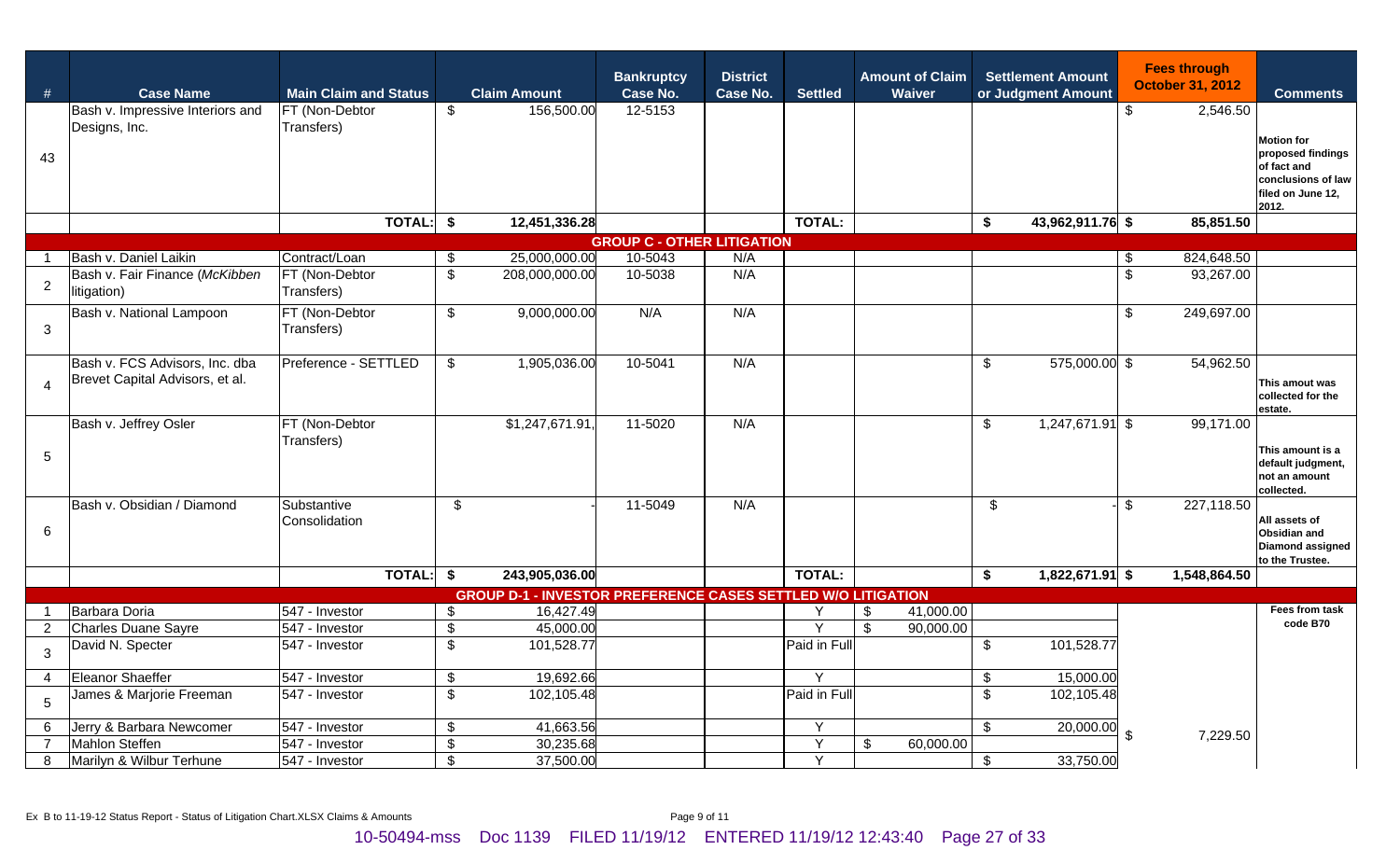| #              | <b>Case Name</b>                                                     | <b>Main Claim and Status</b> | <b>Claim Amount</b>                                                               | <b>Bankruptcy</b><br><b>Case No.</b> | <b>District</b><br>Case No. | <b>Settled</b>                        | <b>Amount of Claim</b><br>Waiver |                           | <b>Settlement Amount</b><br>or Judgment Amount | <b>Fees through</b><br><b>October 31, 2012</b> | <b>Comments</b>                                                       |
|----------------|----------------------------------------------------------------------|------------------------------|-----------------------------------------------------------------------------------|--------------------------------------|-----------------------------|---------------------------------------|----------------------------------|---------------------------|------------------------------------------------|------------------------------------------------|-----------------------------------------------------------------------|
| 9              | Marilyn DeCarlo                                                      | 547 - Investor               | 15,006.16<br>$\sqrt[6]{2}$                                                        |                                      |                             | Paid in Full                          |                                  | \$                        | 15,006.19                                      |                                                |                                                                       |
| 10             | Mark Shapiro                                                         | 547 - Investor               | 25,196.40<br>$\sqrt[6]{2}$                                                        |                                      |                             | Paid in Full                          |                                  | $\sqrt[6]{2}$             | 25,196.40                                      |                                                |                                                                       |
| 11             | Robert J. Wright                                                     | 547 - Investor               | 61,144.11<br>\$                                                                   |                                      |                             | Hardship                              |                                  | \$                        | 10,000.00                                      |                                                |                                                                       |
| 12             | <b>Rosemary Brett</b>                                                | 547 - Investor               | $\boldsymbol{\mathsf{S}}$<br>23,728.13                                            |                                      |                             | $\checkmark$                          |                                  | \$                        | 21,356.00                                      |                                                |                                                                       |
|                |                                                                      | TOTAL: \$                    | 519,228.44                                                                        |                                      |                             | <b>TOTAL:</b>                         | $\vert$ \$<br>191,000.00         | \$                        | 343,942.84 \$                                  | 7,229.50                                       |                                                                       |
|                |                                                                      |                              | <b>GROUP D-2 - NON-INVESTOR PREFERENCE CASES SETTLED W/O LITIGATION</b>           |                                      |                             |                                       |                                  |                           |                                                |                                                |                                                                       |
|                | BCG Systems, Inc.                                                    | 547 - Non-investor           | 80,437.72<br>\$                                                                   |                                      |                             | $250$ Hours<br>of Free IT<br>Services |                                  |                           |                                                |                                                | Fees from task<br>code B68 - Fees<br>also applicable to<br>other non- |
| 2              | <b>MyOfficeProducts</b>                                              | 547 - Non-investor           | 11,342.25<br>\$                                                                   |                                      |                             | Υ                                     |                                  | $\sqrt[6]{2}$             | $5,500.00$ \$                                  | 17,741.00                                      | investors 547<br>actions.                                             |
|                |                                                                      |                              |                                                                                   |                                      |                             |                                       |                                  |                           |                                                |                                                |                                                                       |
|                |                                                                      | TOTAL: \$                    | 91,779.97                                                                         |                                      |                             | TOTAL: $\vert \$$                     | - 1                              | \$                        | $5,500.00$ \$                                  | 17,741.00                                      |                                                                       |
|                |                                                                      |                              | <b>GROUP E - CASES AGAINST INDIANA POLITICIANS RECEIVING DURHAM CONTRIBUTIONS</b> |                                      |                             |                                       |                                  |                           |                                                |                                                |                                                                       |
|                | Zoeller for Attorney General                                         | FT (Non-Debtor<br>Transfers) | $11,000.\overline{00}$<br>\$                                                      |                                      |                             | Paid in Full                          |                                  | \$                        | 11,000.00                                      |                                                | Fees from task<br>code B52                                            |
| $\overline{2}$ | Aiming Higher                                                        | FT (Non-Debtor<br>Transfers) | 10,000.00<br>$\sqrt[6]{2}$                                                        |                                      |                             | Paid in Full                          |                                  | $\sqrt[6]{2}$             | 10,000.00                                      |                                                |                                                                       |
| 3              | Indiana Republican State<br>Committee                                | FT (Non-Debtor<br>Transfers) | 92,500.00<br>$\sqrt[6]{2}$                                                        |                                      |                             | Y                                     |                                  | \$                        | 87,875.00                                      |                                                |                                                                       |
| 4              | Bash v. Committee to Elect Brian<br>Bosma                            | FT (Non-Debtor<br>Transfers) | 10,000.00<br>$\sqrt[6]{2}$                                                        | 11-5095                              |                             | Y                                     |                                  | \$                        | 10,000.00                                      | 48,870.50                                      |                                                                       |
| 5              | Bash v. House Republican<br>Campaign Committee                       | FT (Non-Debtor<br>Transfers) | 58,580.00<br>$\sqrt[6]{2}$                                                        | 11-5096                              |                             | Y                                     |                                  | \$                        | 33,580.00                                      |                                                |                                                                       |
| 6              | Bash v. Committee to Elect Paul<br><b>Ricketts</b>                   | FT (Non-Debtor<br>Transfers) | 40,000.00<br>$\boldsymbol{\mathsf{S}}$                                            | 11-5098                              |                             | Y                                     |                                  | \$                        | 32,000.00                                      |                                                |                                                                       |
| 7              | Carl Brizzi and Brizzi for<br>Prosecutor                             | FT (Non-Debtor<br>Transfers) | $\boldsymbol{\mathsf{S}}$<br>226,616.74                                           |                                      |                             | Y                                     |                                  | $\boldsymbol{\mathsf{S}}$ | 195,881.70 \$                                  | 17,386.50                                      |                                                                       |
| 8              | Bash v. Marion County Republican FT (Non-Debtor<br>Central Committee | Transfers)                   | $\sqrt[6]{2}$<br>5,000.00                                                         | 11-5099                              |                             | Y                                     |                                  | \$                        | 4,250.00 \$                                    | 68.00                                          |                                                                       |
| 9              | Bash v. Greater Indianapolis<br>Republic Finance Committee           | FT (Non-Debtor<br>Transfers) | \$<br>27,943.00                                                                   | 11-5100                              |                             | Y                                     |                                  | \$                        | 23,751.55 \$                                   | 68.00                                          |                                                                       |
|                |                                                                      | <b>TOTAL:</b>                | 481,639.74<br>\$                                                                  |                                      |                             | <b>TOTAL:</b>                         |                                  | \$                        | 408,338.25 \$                                  | 66,393.00                                      |                                                                       |
|                |                                                                      |                              | <b>GROUP F - OTHER LITIGATION SETTLED PRIOR TO 11/10/2011</b>                     |                                      |                             |                                       |                                  |                           |                                                |                                                |                                                                       |
|                | Bash v. Richard Hart                                                 | Contract/Loan                | 317,100.00<br>\$                                                                  | 10-5160                              |                             | Y                                     |                                  | \$                        | 312,100.00                                     |                                                | Fees billed to                                                        |
| 2              | Bash v. Nathan D. Isen, et al.                                       | Contract/Loan                | $\sqrt[6]{2}$<br>47,940.00                                                        | 10-5162                              |                             | Paid in Full                          |                                  | $\sqrt[6]{2}$             | 47,940.00                                      |                                                | general avoidance<br>actions task code<br><b>B05</b>                  |

Ex B to 11-19-12 Status Report - Status of Litigation Chart.XLSX Claims & Amounts Page 10 of 11

10-50494-mss Doc 1139 FILED 11/19/12 ENTERED 11/19/12 12:43:40 Page 28 of 33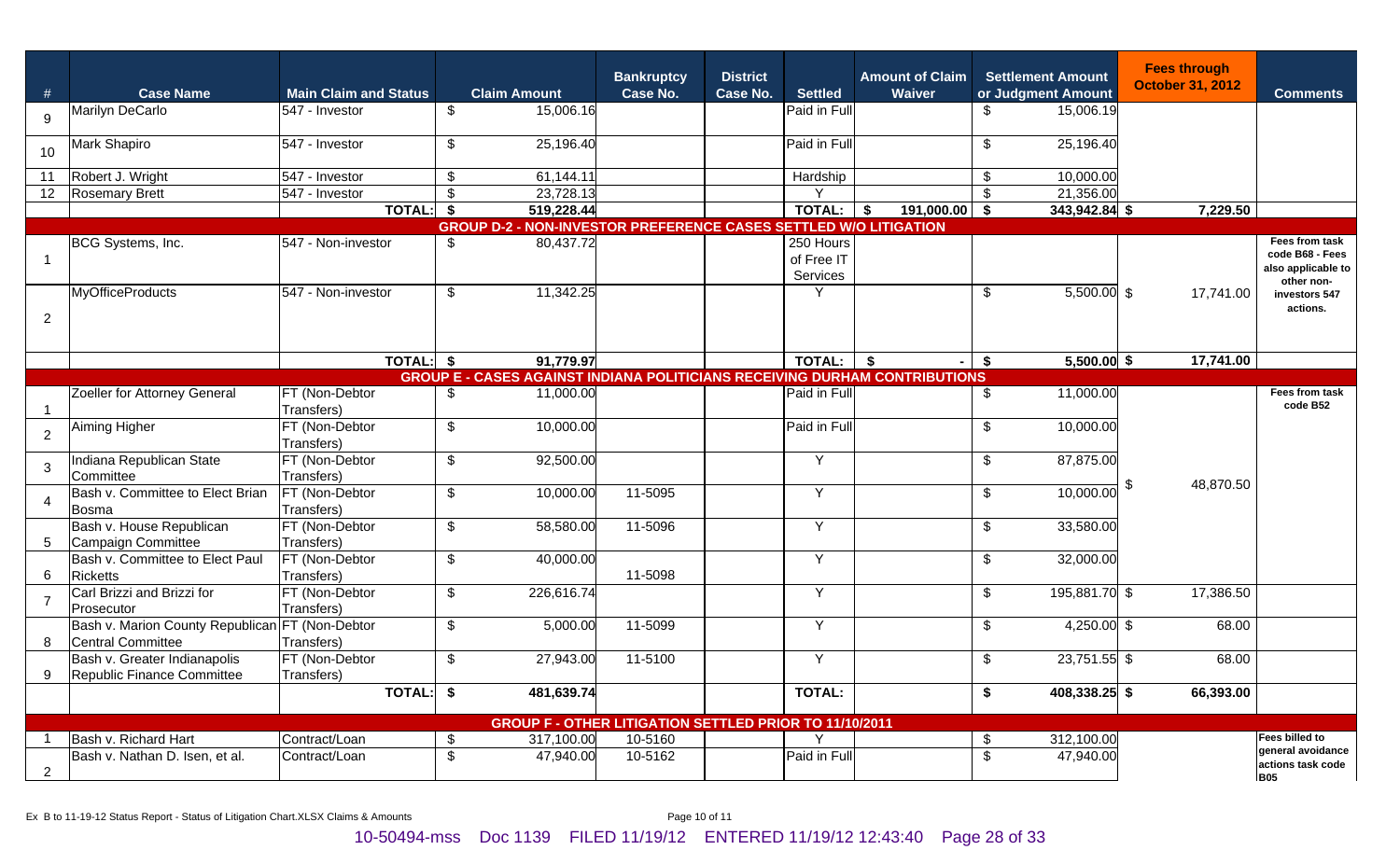| # | <b>Case Name</b>                | <b>Main Claim and Status</b> | <b>Claim Amount</b> | <b>Bankruptcy</b><br>Case No. | <b>District</b><br>Case No. | <b>Settled</b> | <b>Amount of Claim</b><br><b>Waiver</b> |      | <b>Settlement Amount</b><br>or Judgment Amount | <b>Fees through</b><br><b>October 31, 2012</b> | <b>Comments</b>                       |
|---|---------------------------------|------------------------------|---------------------|-------------------------------|-----------------------------|----------------|-----------------------------------------|------|------------------------------------------------|------------------------------------------------|---------------------------------------|
|   | Bash v. Stephen & Linda Plopper | Contract/Loan                | 370,999.96          |                               |                             | Paid in Full   |                                         |      | 370,999.96                                     |                                                |                                       |
|   |                                 |                              |                     | 11-5048                       |                             |                |                                         |      |                                                |                                                |                                       |
|   | HSE Hockey Club, Inc.           | Contract/Loan                | 234,666.75          |                               |                             | Hardship       |                                         |      | 25,000.00                                      |                                                |                                       |
|   | Gemini Funding                  | Contract/Loan                | 118,051.00          |                               |                             |                |                                         |      | 84,000.00                                      |                                                |                                       |
|   | Riley Bennett & Egloff          | <b>FT (Debtor Transfers)</b> | 25,000.00           |                               |                             |                |                                         |      | 22,500.00 \$                                   |                                                | $4,609.50$ Fees from task<br>code B51 |
|   | Bash v. SCB Bank aka Shelby     | Contract/Loan                | 1,077,914.00        |                               |                             |                |                                         | - 10 | 260,000.00 \$                                  | 21,041.50                                      |                                       |
|   | County Bank                     |                              |                     | 11-5128                       |                             |                |                                         |      |                                                |                                                |                                       |
| 8 | <b>Larry McCrary</b>            | <b>PENDING APPROVAL</b>      | 71,825.76           |                               |                             | $\checkmark$   |                                         |      | 40,000.00 \$                                   | 883.50                                         |                                       |
|   |                                 | <b>TOTAL:</b>                | 2,263,497.47        |                               |                             | <b>TOTAL:</b>  |                                         |      | 1,162,539.96 \$                                | 26,534.50                                      |                                       |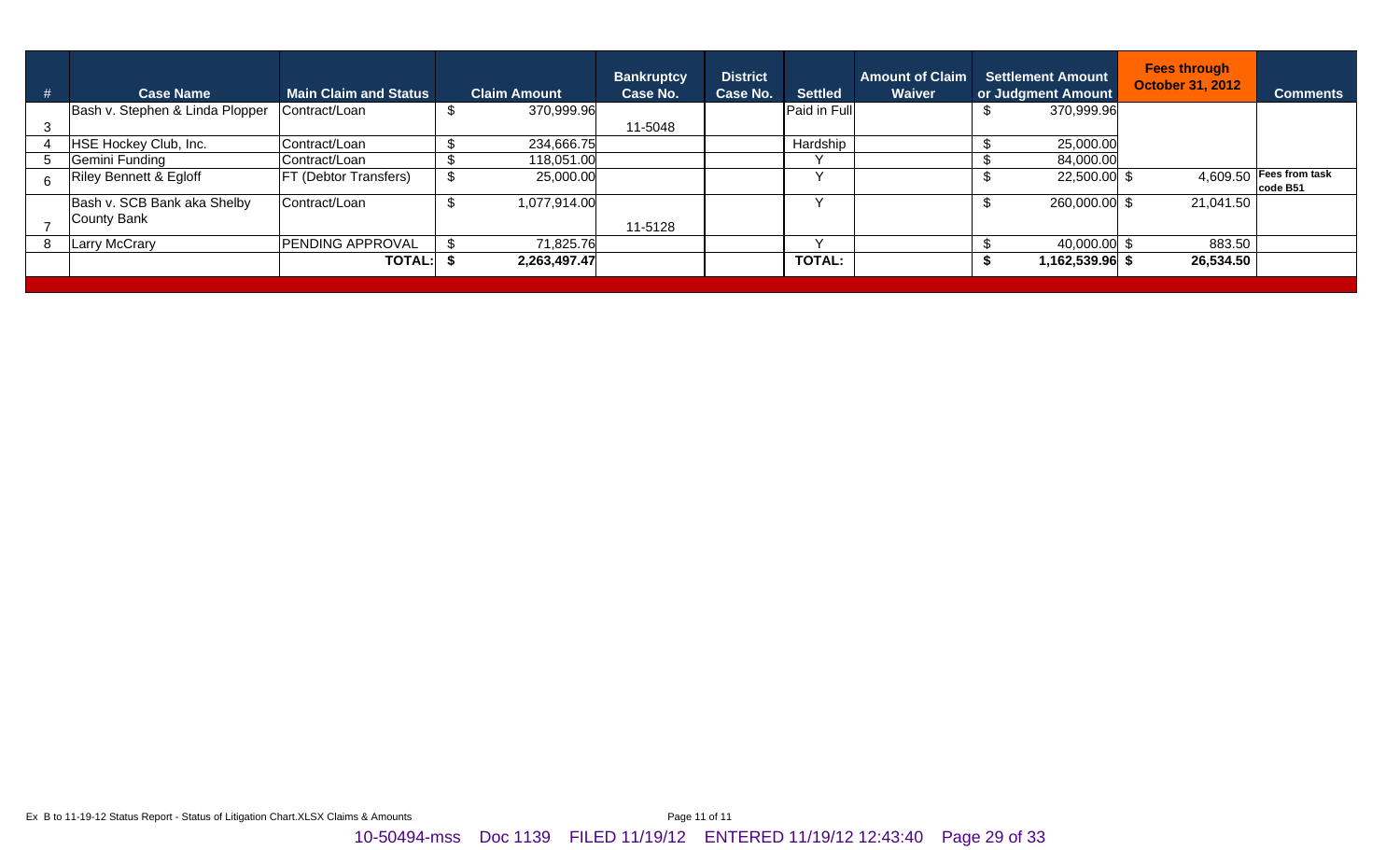### **CERTIFICATE OF SERVICE**

A copy of the foregoing has been served via ECF or regular, U.S. Mail, on November 19, 2012, on the attached service list.

*/s/ Brian A. Bash*

Brian A. Bash

*Counsel for the Trustee*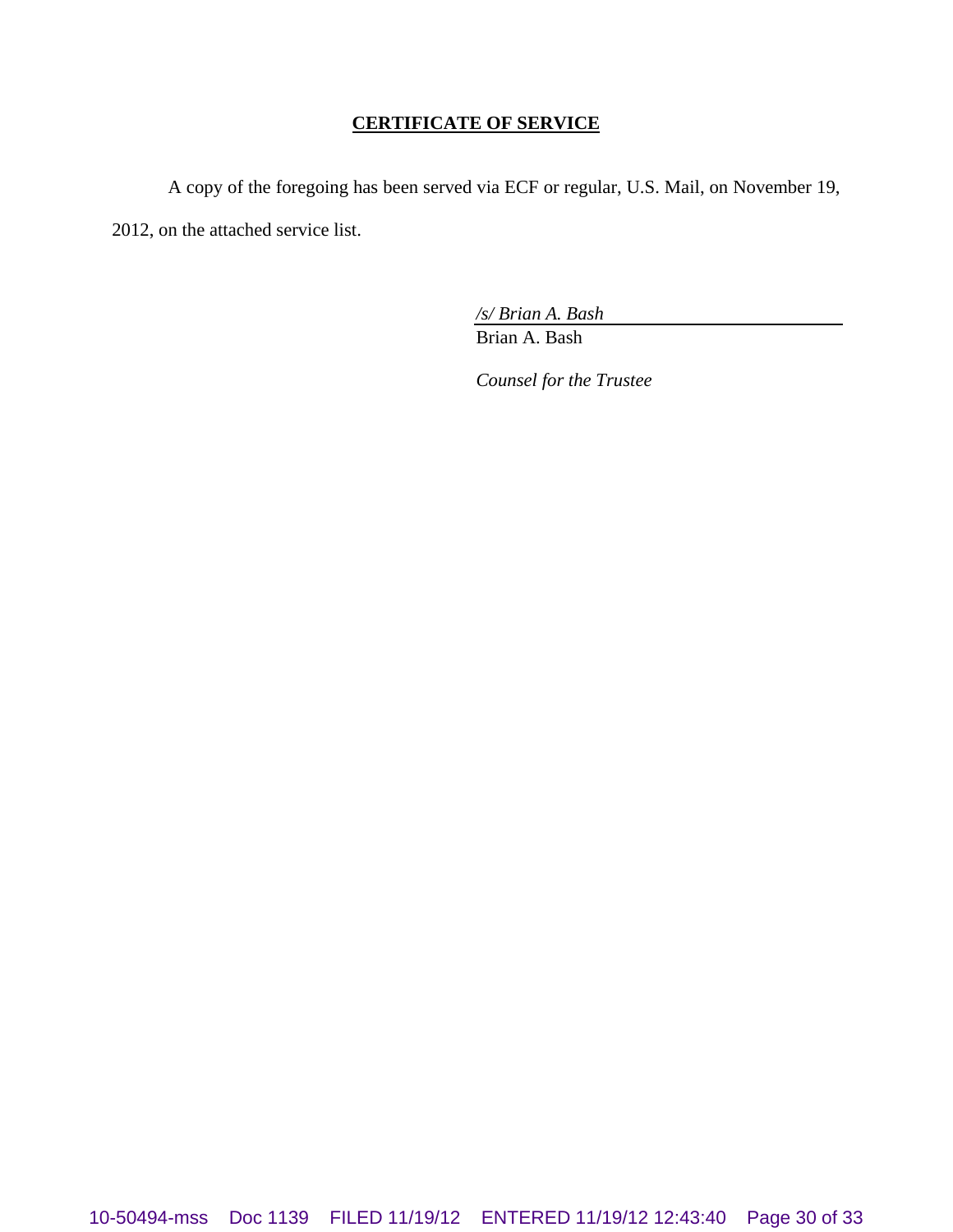#### **Electronic Mail Notice List**

The following is the list of **parties** who are currently on the list to receive e-mail notice/service for this case.

- Richard M Bain bain@buckleyking.com, krupa@buckleyking.com
- Stephen M Bales sbales@zieglermetzger.com, dmalloy@zieglermetzger.com
- Brian A Bash bashtrustee@bakerlaw.com, bbash@ecf.epiqsystems.com
- Brian A Bash BBash@bakerlaw.com
- John E. Bator jbator@batorlaw.com, sbator@batorlaw.com
- Kathryn A. Belfance kb@rlbllp.com
- John B. Blanton jblanton@bakerlaw.com
- Kelly Burgan kburgan@bakerlaw.com
- Patrick W. Carothers pcarothers@thorpreed.com,
- dtomko@thorpreed.com;ghauswirth@thorpreed.com;rhotaling@thorpreed.com;jshannon@thorpreed.com
- Anthony J. Cespedes ajc1253@yahoo.com
- Michael L. Cioffi cioffi@blankrome.com
- LeGrand L Clark legrand.clark@atg.in.gov, stephanie.patrick@atg.in.gov
- Deborah A. Coleman dacoleman@hahnlaw.com, hlpcr@hahnlaw.com;mcsoulsby@hahnlaw.com;cmbeitel@hahnlaw.com
- Anthony J DeGirolamo ajdlaw@sbcglobal.net
- Daniel A DeMarco dademarco@hahnlaw.com, hlpcr@hahnlaw.com;cmbeitel@hahnlaw.com
- Rocco I. Debitetto ridebitetto@hahnlaw.com, hlpcr@hahnlaw.com
- Duriya Dhinojwala dhinojwala@ccj.com, duriya1@hotmail.com
- Michelle L. DiBartolo mdibartolo@ttmlaw.com, mldibartolo@gmail.com
- James M. Dickerson jdickerson@bgdlegal.com, bmartin@bgdlegal.com;mthompson@bgdlegal.com
- Breaden M Douthett bdouthett@bakerlaw.com, krossiter@bakerlaw.com;fairfinancedocket@bakerlaw.com
- J Douglas Drushal ddrushal@ccj.com
- Charles R. Dyas charles.dyas@btlaw.com
- Joseph Esmont jesmont@bakerlaw.com, joe.esmont@gmail.com;fairfinancedocket@bakerlaw.com
- Gregory R Farkas gfarkas@frantzward.com, dlbeatrice@frantzward.com
- Adam Lee Fletcher afletcher@bakerlaw.com
- Dov Frankel dfrankel@taftlaw.com, dwhite@taftlaw.com;docket@taftlaw.com
- Leon Friedberg lfriedberg@cpmlaw.com, knocera@cpmlaw.com;squinn@cpmlaw.com
- Ronald P. Friedberg rfriedberg@meyersroman.com, vvardon@meyersroman.com
- Marc P Gertz mpgertz@goldman-rosen.com, kls@goldman-rosen.com;kstone\_56@hotmail.com
- Harry W Greenfield bankpleadings@bucklaw.com,
- young@buckleyking.com;toole@buckleyking.com;heberlein@buckleyking.com
- John J Guy johnguy@neo.rr.com
- H Ritchey Hollenbaugh hrh@cpmlaw.com, knocera@cpmlaw.com;slq@cpmlaw.com
- Joseph F. Hutchinson jhutchinson@bakerlaw.com,
- smaxwell@bakerlaw.com;fairfinancedocket@bakerlaw.com
- Steven G Janik steven.janik@janiklaw.com
- Cynthia A Jeffrey ecfndoh@reimerlaw.com, RACJ.ecfndoh@yahoo.com
- Kenneth C Johnson kjohnson@bricker.com, rdelsignore@bricker.com
- Nathaniel R. Jones jones-n@blankrome.com
- Patrick J Keating pkeating@bdblaw.com
- Scott J. Kelly skelly@hahnlaw.com
- Suzana Krstevski Koch skoch@brouse.com, tpalcic@brouse.com;rhaupt@brouse.com
- John F Kostelnik jkostelnik@frantzward.com, dlbeatrice@frantzward.com
- David R. Krebs dkrebs@hklawfirm.com, dadams@hklawfirm.com
- Stuart A. Laven slaven@beneschlaw.com, docket@beneschlaw.com;mkrawczyk@beneschlaw.com;lbehra@beneschlaw.com
- James Michael Lawniczak jlawniczak@calfee.com
- Trish D. Lazich trish.lazich@ohioattorneygeneral.gov, angelique.seals@ohioattorneygeneral.gov
- Scott B. Lepene scott.lepene@thompsonhine.com, docket@thompsonhine.com,betty.ribic@thompsonhine.com,marcia.burston@thompsonhine.com
- Jeffrey M Levinson jml@jml-legal.com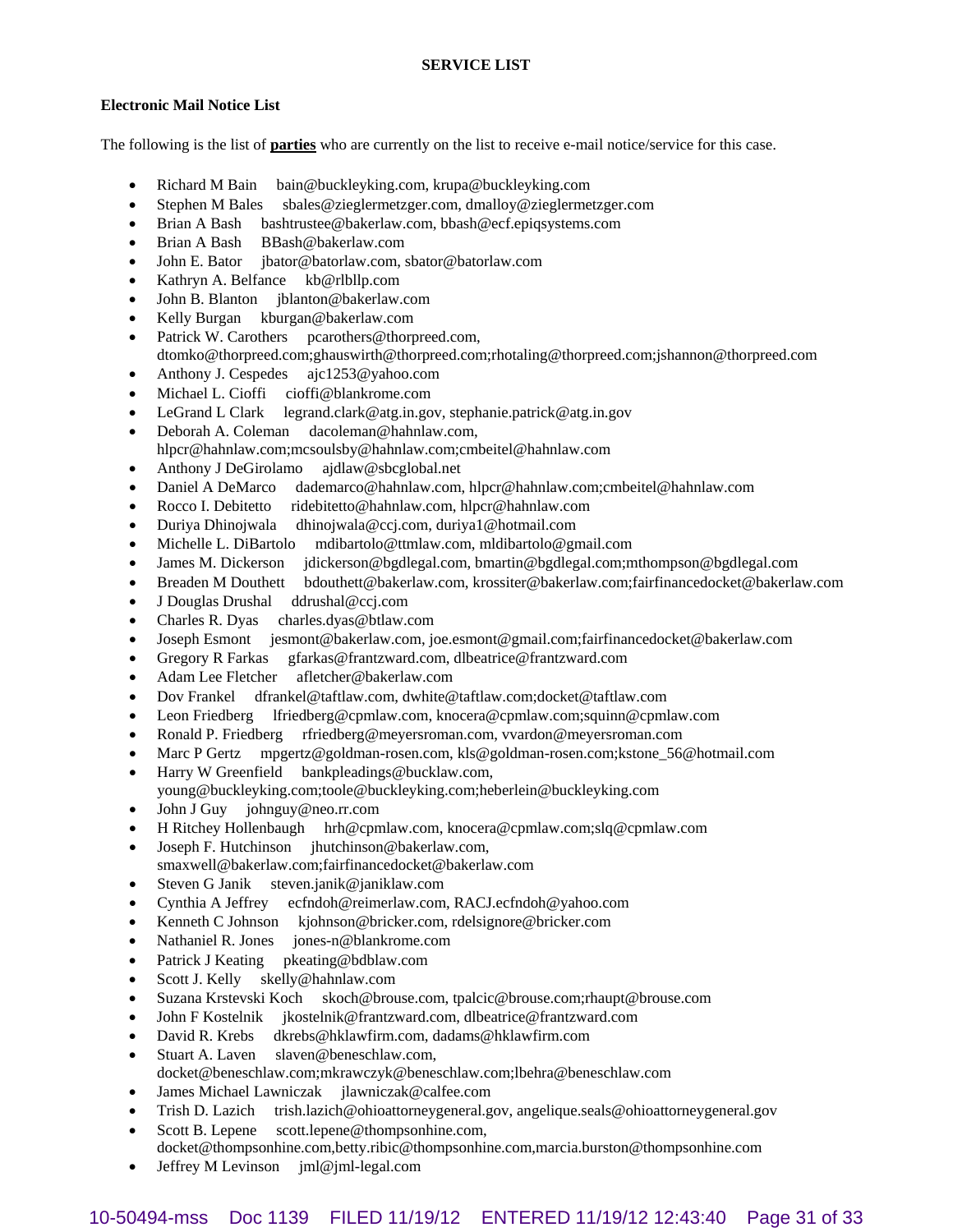- David A Looney attorney@bright.net, davelooney1@gmail.com
- Thomas R Lucchesi tlucchesi@bakerlaw.com
- Crystal L. Maluchnik crystal.maluchnik@janiklaw.com
- Grant A Mason gamason@millermast.com
- Matthew H Matheney mmatheney@tddlaw.com, showard@tddlaw.com
- Shorain L. McGhee shorain.mcghee@sbcglobal.net
- Warner Mendenhall warnermendenhall@hotmail.com, bcyecfnotify@rushpost.com
- Tarek E. Mercho tmercho@mercholegal.com
- David P. Meyer dmeyer@dmlaws.com, docket@dmlaws.com
- David Polan Meyer dmeyer@dmlaws.com
- Michael J Moran moranecf@yahoo.com, moranecf@gmail.com
- David A Mucklow davidamucklow@yahoo.com
- Steven J. Mulligan stevenmulligan@cox.net
- Maritza S. Nelson mnelson@bakerlaw.com
- Josephine S. Noble josephine.noble@ogletreedeakins.com, jennifer.mcguigan@ogletreedeakins.com
- Alexis Courtney Osburn aosburn@bakerlaw.com, fairfinancedocket@bakerlaw.com
- F. Anthony Paganelli tpaganelli@taftlaw.com
- Mark A Phillips mphillips@beneschlaw.com, docket@beneschlaw.com;lbehra@beneschlaw.com;cgreen@beneschlaw.com
- Kenneth G. Prabucki kprabucki@bakerlaw.com
- Clinton E. Preslan ndohbky@jbandr.com
- David F. Proano dproano@bakerlaw.com, fairfinancedocket@bakerlaw.com
- Stephen J Pruneski spruneski@rlbllp.com
- Timothy J Richards trichards@frantzward.com, dlbeatrice@frantzward.com
- Mark Riemer mriemer@goldman-rosen.com, andreag@goldman-rosen.com
- Tim Robinson tim.robinson@dinsmore.com, lisa.geeding@dinsmore.com
- James E Rossow jim@rubin-levin.net, susan@rubin-levin.net
- Matthew J. Samsa msamsa@mcdonaldhopkins.com, docket@beneschlaw.com;cgreen@beneschlaw.com
- Rafael A Sanchez rsanchez@bgdlegal.com, lcase@bgdlegal.com
- Richard V. Singleton rsingleton@blankrome.com, kreda@blankrome.com;jhanner@blankrome.com
- Dale S Smith dsmith@frantzward.com, dlbeatrice@frantzward.com
- Michael A. Steel masteel@goldman-rosen.com, andreag@goldman-rosen.com;bstewart@goldmanrosen.com
- Rachel L. Steinlage rsteinlage@meyersroman.com, jray@meyersroman.com
- Ray H Stoess raystoess@600westmain.com
- Megan D. Stricker mnovinc@davisyoung.com, gcampbell@davisyoung.com
- Timothy M. Sullivan tim@tmslaw.net, alison@tmslaw.net;elaine@tmslaw.net;martin@tmslaw.net
- Jonathan D. Sundheimer jsundheimer@btlaw.com
- Gregory D Swope gswope@kwgd.com, mhelmick@kwgd.com
- David J. Theising dtheising@harrisonmoberly.com
- Ronald N Towne rtowne@neolaw.biz, awehener@neolaw.biz
- Vance P Truman medinaatty@yahoo.com, medinaatty@gmail.com
- United States Trustee (Registered address)@usdoj.gov
- Michael S Tucker mtucker@ulmer.com
- Nancy A Valentine navalentine@hahnlaw.com, hlpcr@hahnlaw.com;cmbeitel@hahnlaw.com
- Michael A. VanNiel mvanniel@bakerlaw.com
- Thomas C Wagner wagnert@tcwlawyers.com, wagnert@vwlawyers.com
- Wayne County Litigants ddrushal@ccj.com
- Nicholas L. White nwhite@bakerlaw.com, fairfinancedocket@bakerlaw.com
- Alicia Raina Whiting-Bozich whiting-bozich@buckleyking.com, heberlein@buckleyking.com
- Robert M Whittington robertwhittington0@gmail.com
- David E. Wright dwright@kgrlaw.com, mem@kgrlaw.com
- Lenore Kleinman ust04 Lenore.Kleinman@usdoj.gov
- Maria D. Giannirakis ust06 maria.d.giannirakis@usdoj.gov